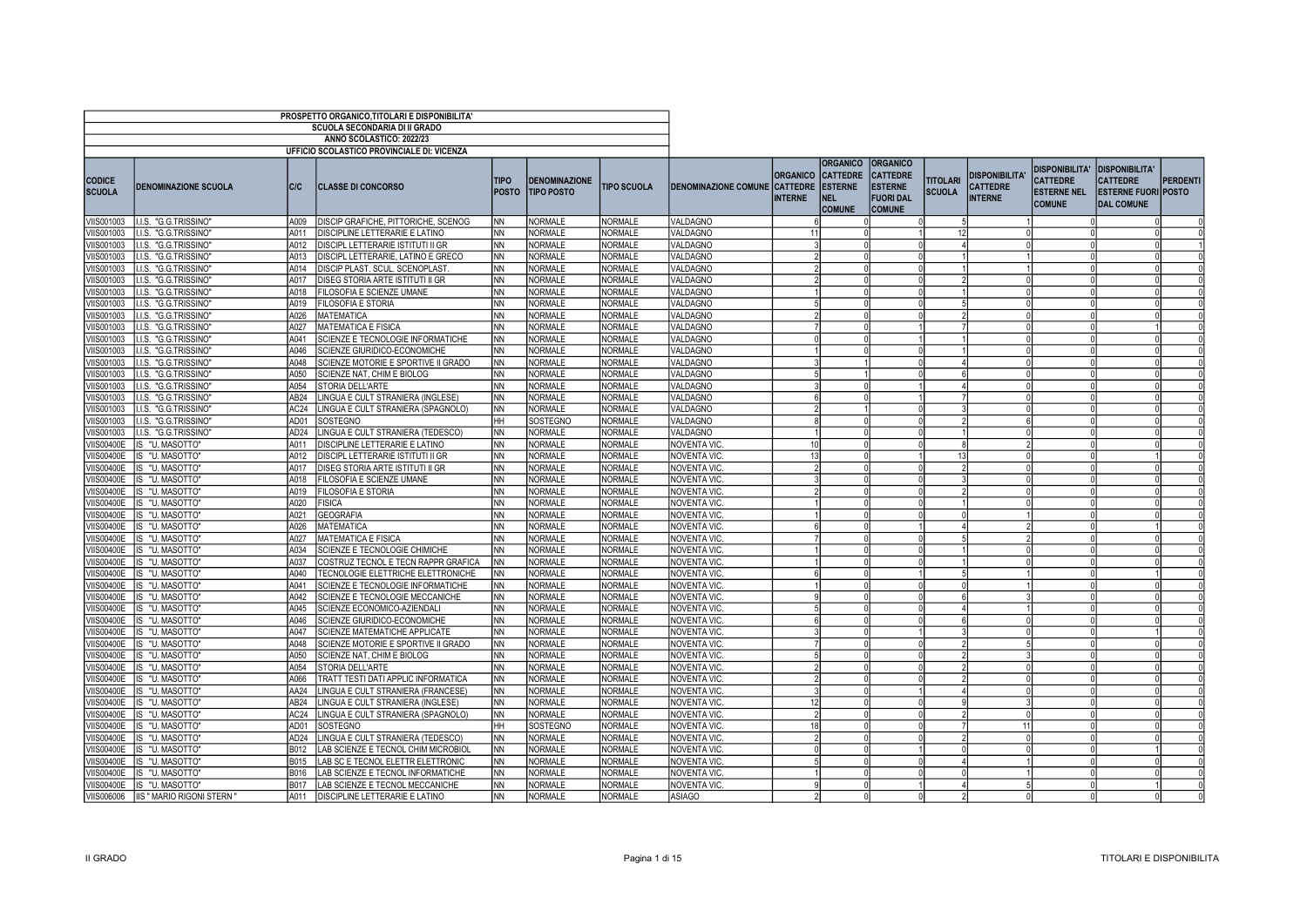| /IIS006006 | <b>IIS " MARIO RIGONI STERN</b> | A012             | DISCIPL LETTERARIE ISTITUTI II GR     | <b>NN</b> | <b>NORMALE</b> | <b>NORMALE</b> | <b>ASIAGO</b> |    |  |    |    |  |
|------------|---------------------------------|------------------|---------------------------------------|-----------|----------------|----------------|---------------|----|--|----|----|--|
| /IIS006006 | IIS " MARIO RIGONI STERN        | A019             | <b>FILOSOFIA E STORIA</b>             | <b>NN</b> | <b>NORMALE</b> | <b>NORMALE</b> | <b>ASIAGO</b> |    |  |    |    |  |
| /IIS006006 | <b>IIS " MARIO RIGONI STERN</b> | A026             | <b>MATEMATICA</b>                     | <b>NN</b> | <b>NORMALE</b> | <b>NORMALE</b> | <b>ASIAGO</b> |    |  |    |    |  |
| /IIS006006 | <b>IIS " MARIO RIGONI STERN</b> | A027             | MATEMATICA E FISICA                   | <b>NN</b> | <b>NORMALE</b> | <b>NORMALE</b> | <b>ASIAGO</b> |    |  |    |    |  |
| /IIS006006 | <b>IIS " MARIO RIGONI STERN</b> | A031             | SCIENZE DEGLI ALIMENTI                | <b>NN</b> | <b>NORMALE</b> | <b>NORMALE</b> | <b>ASIAGO</b> |    |  |    |    |  |
| /IIS006006 | <b>IIS " MARIO RIGONI STERN</b> | A041             | SCIENZE E TECNOLOGIE INFORMATICHE     | <b>NN</b> | <b>NORMALE</b> | <b>NORMALE</b> | <b>ASIAGO</b> |    |  |    |    |  |
| /IIS006006 | <b>IIS " MARIO RIGONI STERN</b> | A042             | SCIENZE E TECNOLOGIE MECCANICHE       | <b>NN</b> | <b>NORMALE</b> | <b>NORMALE</b> | <b>ASIAGO</b> |    |  |    |    |  |
| /IIS006006 | <b>IIS " MARIO RIGONI STERN</b> | A045             | SCIENZE ECONOMICO-AZIENDALI           | <b>NN</b> | <b>NORMALE</b> | <b>NORMALE</b> | <b>ASIAGO</b> |    |  |    |    |  |
| /IIS006006 | IIS " MARIO RIGONI STERN        | A046             | SCIENZE GIURIDICO-ECONOMICHE          | <b>NN</b> | <b>NORMALE</b> | <b>NORMALE</b> | <b>ASIAGO</b> |    |  |    |    |  |
| /IIS006006 | IIS " MARIO RIGONI STERN        | A047             | SCIENZE MATEMATICHE APPLICATE         | <b>NN</b> | NORMALE        | <b>NORMALE</b> | <b>ASIAGO</b> |    |  |    |    |  |
| /IIS006006 | IIS " MARIO RIGONI STERN        | A048             | SCIENZE MOTORIE E SPORTIVE II GRADO   | <b>NN</b> | <b>NORMALE</b> | <b>NORMALE</b> | <b>ASIAGO</b> |    |  |    |    |  |
| /IIS006006 | IIS " MARIO RIGONI STERN        | A050             | SCIENZE NAT, CHIM E BIOLOG            | <b>NN</b> | NORMALE        | <b>NORMALE</b> | <b>ASIAGO</b> |    |  |    |    |  |
| /IIS006006 | IIS " MARIO RIGONI STERN        | A051             | SCIENZE, TECNOL E TECN AGR            | <b>NN</b> | <b>NORMALE</b> | <b>NORMALE</b> | <b>ASIAGO</b> |    |  |    |    |  |
| /IIS006006 | <b>IIS " MARIO RIGONI STERN</b> | AA24             | INGUA E CULT STRANIERA (FRANCESE)     | <b>NN</b> | <b>NORMALE</b> | <b>NORMALE</b> | <b>ASIAGO</b> |    |  |    |    |  |
| /IIS006006 | <b>IIS " MARIO RIGONI STERN</b> | AB <sub>24</sub> | INGUA E CULT STRANIERA (INGLESE)      | <b>NN</b> | <b>NORMALE</b> | <b>NORMALE</b> | <b>ASIAGO</b> |    |  |    |    |  |
| /IIS006006 | IIS " MARIO RIGONI STERN        | AD01             | SOSTEGNO                              | HH        | SOSTEGNO       | <b>NORMALE</b> | <b>ASIAGO</b> | 12 |  |    |    |  |
| /IIS006006 | IIS " MARIO RIGONI STERN        | AD24             | INGUA E CULT STRANIERA (TEDESCO)      | <b>NN</b> | <b>NORMALE</b> | <b>NORMALE</b> | <b>ASIAGO</b> |    |  |    |    |  |
| /IIS006006 | IIS " MARIO RIGONI STERN        | B011             | AB SCIENZE E TECNOL AGRARIE           | <b>NN</b> | <b>NORMALE</b> | NORMALE        | <b>ASIAGO</b> |    |  |    |    |  |
| /IIS006006 | IIS " MARIO RIGONI STERN        | <b>B015</b>      | LAB SC E TECNOL ELETTR ELETTRONIC     | <b>NN</b> | <b>NORMALE</b> | <b>NORMALE</b> | <b>ASIAGO</b> |    |  |    |    |  |
| /IIS006006 | IIS " MARIO RIGONI STERN        | <b>B017</b>      | AB SCIENZE E TECNOL MECCANICHE        | <b>NN</b> | <b>NORMALE</b> | <b>NORMALE</b> | <b>ASIAGO</b> |    |  |    |    |  |
| /IIS006006 | IIS " MARIO RIGONI STERN        | <b>B020</b>      | AB SERV ENOGASTRON, SETT CUCINA       | <b>NN</b> | <b>NORMALE</b> | <b>NORMALE</b> | <b>ASIAGO</b> |    |  |    |    |  |
| /IIS006006 | IIS " MARIO RIGONI STERN        | B021             | AB SERV ENOGASTRON, SETT SALA VEND    | NN.       | <b>NORMALE</b> | <b>NORMALE</b> | <b>ASIAGO</b> |    |  |    |    |  |
| /IIS007002 | IS "S. CECCATO" MONTECCHIO M.   | A010             | DISCIPLINE GRAFICO-PUBBLICITARIE      | <b>NN</b> | <b>NORMALE</b> | NORMALE        | MONTECCHIO M. |    |  |    |    |  |
| /IIS007002 | IS "S. CECCATO" MONTECCHIO M.   | A012             | DISCIPL LETTERARIE ISTITUTI II GR     | ΝN        | <b>NORMALE</b> | <b>NORMALE</b> | MONTECCHIO M. |    |  | 12 |    |  |
| /IIS007002 | IS "S. CECCATO" MONTECCHIO M.   | A018             | FILOSOFIA E SCIENZE UMANE             | NN        | <b>NORMALE</b> | <b>NORMALE</b> | MONTECCHIO M  |    |  |    |    |  |
| /IIS007002 | IS "S. CECCATO" MONTECCHIO M.   | A020             | <b>FISICA</b>                         | <b>NN</b> | <b>NORMALE</b> | <b>NORMALE</b> | MONTECCHIO M. |    |  |    |    |  |
| /IIS007002 | IS "S. CECCATO" MONTECCHIO M.   | A021             | GEOGRAFIA                             | <b>NN</b> | <b>NORMALE</b> | <b>NORMALE</b> | MONTECCHIO M  |    |  |    |    |  |
| /IIS007002 | IS "S. CECCATO" MONTECCHIO M.   | A026             | <b>MATEMATICA</b>                     | <b>NN</b> | <b>NORMALE</b> | <b>NORMALE</b> | MONTECCHIO M. |    |  |    |    |  |
| /IIS007002 | IIS "S. CECCATO" MONTECCHIO M.  | A034             | SCIENZE E TECNOLOGIE CHIMICHE         | <b>NN</b> | <b>NORMALE</b> | <b>NORMALE</b> | MONTECCHIO M  |    |  |    |    |  |
| /IIS007002 | IS "S. CECCATO" MONTECCHIO M.   | A037             | COSTRUZ TECNOL E TECN RAPPR GRAFICA   | <b>NN</b> | <b>NORMALE</b> | <b>NORMALE</b> | MONTECCHIO M. |    |  |    |    |  |
| /IIS007002 | IIS "S. CECCATO" MONTECCHIO M.  | A040             | TECNOLOGIE ELETTRICHE ELETTRONICHE    | <b>NN</b> | NORMALE        | <b>NORMALE</b> | MONTECCHIO M. |    |  |    |    |  |
| /IIS007002 | IIS "S. CECCATO" MONTECCHIO M.  | A041             | SCIENZE E TECNOLOGIE INFORMATICHE     | <b>NN</b> | <b>NORMALE</b> | <b>NORMALE</b> | MONTECCHIO M. |    |  |    |    |  |
| /IIS007002 | IS "S. CECCATO" MONTECCHIO M.   | A042             | SCIENZE E TECNOLOGIE MECCANICHE       | <b>NN</b> | <b>NORMALE</b> | <b>NORMALE</b> | MONTECCHIO M  |    |  |    |    |  |
| /IIS007002 | IS "S. CECCATO" MONTECCHIO M.   | A045             | SCIENZE ECONOMICO-AZIENDALI           | <b>NN</b> | <b>NORMALE</b> | <b>NORMALE</b> | MONTECCHIO M. |    |  |    |    |  |
| /IIS007002 | IS "S. CECCATO" MONTECCHIO M.   | A046             | SCIENZE GIURIDICO-ECONOMICHE          | <b>NN</b> | NORMALE        | NORMALE        | MONTECCHIO M. |    |  |    |    |  |
| /IIS007002 | IS "S. CECCATO" MONTECCHIO M.   | A047             | SCIENZE MATEMATICHE APPLICATE         | <b>NN</b> | <b>NORMALE</b> | <b>NORMALE</b> | MONTECCHIO M. |    |  |    |    |  |
| VIIS007002 | IS "S. CECCATO" MONTECCHIO M.   | A048             | SCIENZE MOTORIE E SPORTIVE II GRADO   | NN)       | NORMALE        | <b>NORMALE</b> | MONTECCHIO M  |    |  |    |    |  |
| /IIS007002 | IS "S. CECCATO" MONTECCHIO M.   | A050             | SCIENZE NAT, CHIM E BIOLOG            | <b>NN</b> | <b>NORMALE</b> | <b>NORMALE</b> | MONTECCHIO M  |    |  |    |    |  |
| VIIS007002 | IS "S. CECCATO" MONTECCHIO M.   | AA24             | INGUA E CULT STRANIERA (FRANCESE)     | NN)       | <b>NORMALE</b> | <b>NORMALE</b> | MONTECCHIO M. |    |  |    |    |  |
| /IIS007002 | IS "S. CECCATO" MONTECCHIO M.   | AB <sub>24</sub> | LINGUA E CULT STRANIERA (INGLESE)     | <b>NN</b> | <b>NORMALE</b> | <b>NORMALE</b> | MONTECCHIO M. |    |  |    |    |  |
| VIIS007002 | IS "S. CECCATO" MONTECCHIO M.   | AC24             | INGUA E CULT STRANIERA (SPAGNOLO)     | NN.       | <b>NORMALE</b> | NORMALE        | MONTECCHIO M. |    |  |    |    |  |
| /IIS007002 | IS "S. CECCATO" MONTECCHIO M.   | AD01             | SOSTEGNO                              | HH        | SOSTEGNO       | <b>NORMALE</b> | MONTECCHIO M. | 25 |  |    | 16 |  |
| VIIS007002 | IS "S. CECCATO" MONTECCHIO M.   | AD <sub>24</sub> | INGUA E CULT STRANIERA (TEDESCO)      | NN)       | <b>NORMALE</b> | <b>NORMALE</b> | MONTECCHIO M. |    |  |    |    |  |
| /IIS007002 | IS "S. CECCATO" MONTECCHIO M.   | <b>B003</b>      | <b>ABORATORI DI FISICA</b>            | <b>NN</b> | <b>NORMALE</b> | NORMALE        | MONTECCHIO M  |    |  |    |    |  |
| /IIS007002 | IS "S. CECCATO" MONTECCHIO M.   | B012             | AB SCIENZE E TECNOL CHIM MICROBIOI    | <b>NN</b> | <b>NORMALE</b> | <b>NORMALE</b> | MONTECCHIO M. |    |  |    |    |  |
| /IIS007002 | IS "S. CECCATO" MONTECCHIO M.   | B015             | AB SC E TECNOL ELETTR ELETTRONIC      | <b>NN</b> | <b>NORMALE</b> | NORMALE        | MONTECCHIO M  |    |  |    |    |  |
| /IIS007002 | IS "S. CECCATO" MONTECCHIO M.   | B016             | AB SCIENZE E TECNOL INFORMATICHE      | <b>NN</b> | <b>NORMALE</b> | <b>NORMALE</b> | MONTECCHIO M. |    |  |    |    |  |
| /IIS007002 | IS "S. CECCATO" MONTECCHIO M.   | <b>B017</b>      | AB SCIENZE E TECNOL MECCANICHE        | <b>NN</b> | <b>NORMALE</b> | NORMALE        | MONTECCHIO M. |    |  |    |    |  |
| /IIS00900N | IS "MARTINI" SCHIO              | A008             | DISCIP GEOM, ARCH, ARRED, SCENOTEC    | <b>NN</b> | <b>NORMALE</b> | <b>NORMALE</b> | <b>SCHIO</b>  |    |  |    |    |  |
| /IIS00900N | IS "MARTINI" SCHIO              | A009             | DISCIP GRAFICHE, PITTORICHE, SCENOG   | <b>NN</b> | <b>NORMALE</b> | <b>NORMALE</b> | <b>SCHIO</b>  |    |  |    |    |  |
| /IIS00900N | IS "MARTINI" SCHIO              | A011             | DISCIPLINE LETTERARIE E LATINO        | NN        | <b>NORMALE</b> | <b>NORMALE</b> | <b>SCHIO</b>  |    |  |    |    |  |
| /IIS00900N | IS "MARTINI" SCHIO              | A012             | DISCIPL LETTERARIE ISTITUTI II GR     | <b>NN</b> | NORMALE        | <b>NORMALE</b> | <b>SCHIO</b>  |    |  |    |    |  |
| /IIS00900N | IS "MARTINI" SCHIO              | A014             | <b>DISCIP PLAST. SCUL. SCENOPLAST</b> | <b>NN</b> | <b>NORMALE</b> | <b>NORMALE</b> | <b>SCHIO</b>  |    |  |    |    |  |
| /IIS00900N | IS "MARTINI" SCHIO              | A017             | DISEG STORIA ARTE ISTITUTI II GR      | <b>NN</b> | NORMALE        | <b>NORMALE</b> | <b>SCHIO</b>  |    |  |    |    |  |
| /IIS00900N | IS "MARTINI" SCHIO              | A018             | FILOSOFIA E SCIENZE UMANE             | <b>NN</b> | <b>NORMALE</b> | <b>NORMALE</b> | <b>SCHIO</b>  |    |  |    |    |  |
| /IIS00900N | lis<br>"MARTINI" SCHIO          | A019             | <b>FILOSOFIA E STORIA</b>             | <b>NN</b> | NORMALE        | <b>NORMALE</b> | <b>SCHIO</b>  |    |  |    |    |  |
| /IIS00900N | lis<br>"MARTINI" SCHIO          | A027             | <b>MATEMATICA E FISICA</b>            | <b>NN</b> | <b>NORMALE</b> | <b>NORMALE</b> | <b>SCHIO</b>  |    |  |    |    |  |
| /IIS00900N | IS "MARTINI" SCHIO              | A034             | SCIENZE E TECNOLOGIE CHIMICHE         | <b>NN</b> | NORMALE        | <b>NORMALE</b> | <b>SCHIO</b>  |    |  |    |    |  |
|            | VIIS00900N  IS "MARTINI" SCHIO  | A046             | SCIENZE GIURIDICO-ECONOMICHE          | <b>NN</b> | <b>NORMALE</b> | NORMALE        | SCHIO         |    |  |    |    |  |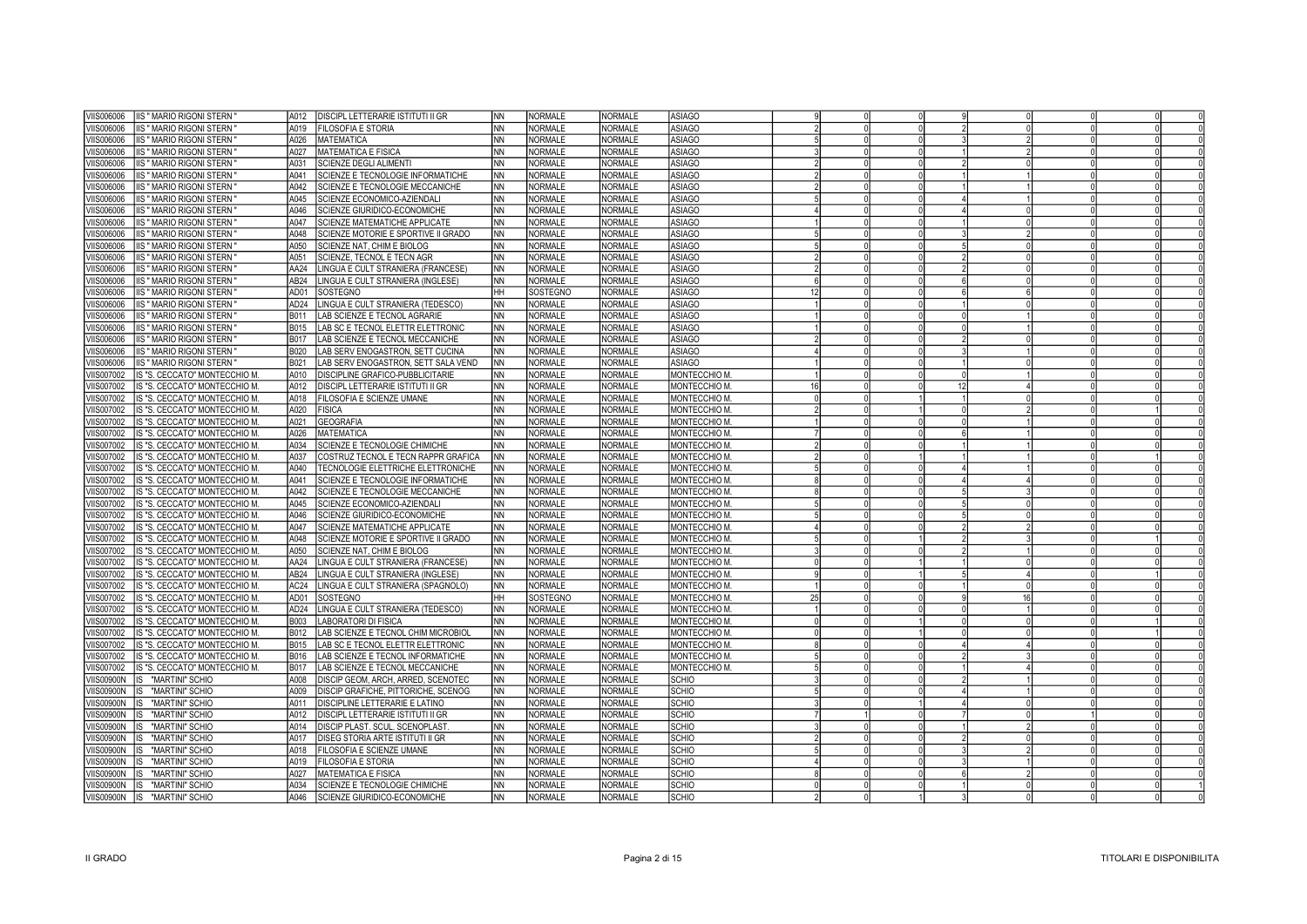| <b>VIIS00900N</b><br>IS.<br>"MARTINI" SCHIO                                    | SCIENZE MOTORIE E SPORTIVE II GRADO<br>A048                                | INN             | <b>NORMALE</b>      | <b>NORMALE</b> | SCHIO                   |    |          |  |    |  |  |
|--------------------------------------------------------------------------------|----------------------------------------------------------------------------|-----------------|---------------------|----------------|-------------------------|----|----------|--|----|--|--|
| <b>IIS00900N</b><br>"MARTINI" SCHIO<br>IS.                                     | A050<br>SCIENZE NAT. CHIM E BIOLOG                                         | <b>NN</b>       | NORMALE             | <b>NORMALE</b> | SCHIO                   |    |          |  |    |  |  |
| "MARTINI" SCHIO<br>'IIS00900N                                                  | A054<br>STORIA DELL'ARTE                                                   | <b>NN</b>       | NORMALE             | <b>NORMALE</b> | SCHIO                   |    |          |  |    |  |  |
| <b>IIS00900N</b><br>"MARTINI" SCHIO<br>IS.                                     | AB24<br>LINGUA E CULT STRANIERA (INGLESE)                                  | <b>NN</b>       | <b>NORMALE</b>      | <b>NORMALE</b> | SCHIO                   |    |          |  |    |  |  |
| <b>IIS00900N</b><br>"MARTINI" SCHIO                                            | AD <sub>01</sub><br>SOSTEGNO                                               | Iнн             | SOSTEGNO            | <b>NORMALE</b> | SCHIO                   |    |          |  |    |  |  |
| <b>IIS00900N</b><br>"MARTINI" SCHIO<br>IS                                      | AD <sub>24</sub><br>LINGUA E CULT STRANIERA (TEDESCO)                      | <b>NN</b>       | NORMALE             | <b>NORMALE</b> | SCHIO                   |    |          |  |    |  |  |
| <b>IIS01100N</b><br>IS SARTORI DI LONIGO                                       | A012<br>DISCIPL LETTERARIE ISTITUTI II GR                                  | <b>NN</b>       | NORMALE             | <b>NORMALE</b> | LONIGO                  |    |          |  | 12 |  |  |
| /IIS01100N<br><b>IS SARTORI DI LONIGO</b>                                      | A015<br>DISCIPLINE SANITARIE                                               | <b>NN</b>       | <b>NORMALE</b>      | <b>NORMALE</b> | LONIGO                  |    |          |  |    |  |  |
| <b>IIS01100N</b><br>IS SARTORI DI LONIGO                                       | A017<br>DISEG STORIA ARTE ISTITUTI II GR                                   | <b>NN</b>       | <b>NORMALE</b>      | <b>NORMALE</b> | LONIGO                  |    |          |  |    |  |  |
| /IIS01100N<br>IS SARTORI DI LONIGO                                             | FILOSOFIA E SCIENZE UMANE<br>A018                                          | <b>NN</b>       | <b>NORMALE</b>      | <b>NORMALE</b> | LONIGO                  |    |          |  |    |  |  |
| /IIS01100N<br>IS SARTORI DI LONIGO                                             | A020<br><b>FISICA</b>                                                      | <b>NN</b>       | <b>NORMALE</b>      | <b>NORMALE</b> | LONIGO                  |    |          |  |    |  |  |
| /IIS01100N<br>IS SARTORI DI LONIGO                                             | A021<br><b>GEOGRAFIA</b>                                                   | <b>NN</b>       | <b>NORMALE</b>      | <b>NORMALE</b> | LONIGO                  |    |          |  |    |  |  |
| /IIS01100N<br>IS SARTORI DI LONIGO                                             | A026<br><b>MATEMATICA</b>                                                  | <b>NN</b>       | NORMALE             | <b>NORMALE</b> | LONIGO                  |    |          |  |    |  |  |
| IS SARTORI DI LONIGO<br>/IIS01100N                                             | A037<br>COSTRUZ TECNOL E TECN RAPPR GRAFICA                                | <b>NN</b>       | NORMALE             | NORMALE        | LONIGO                  |    |          |  |    |  |  |
| /IIS01100N<br>IS SARTORI DI LONIGO                                             | A040<br>TECNOLOGIE ELETTRICHE ELETTRONICHE                                 | <b>NN</b>       | <b>NORMALE</b>      | <b>NORMALE</b> | LONIGO                  |    |          |  |    |  |  |
| 'IIS01100N<br>IS SARTORI DI LONIGO                                             | A041<br>SCIENZE E TECNOLOGIE INFORMATICHE                                  | <b>NN</b>       | <b>NORMALE</b>      | <b>NORMALE</b> | <b>LONIGO</b>           |    |          |  |    |  |  |
| 'IIS01100N<br>IS SARTORI DI LONIGO                                             | A042<br>SCIENZE E TECNOLOGIE MECCANICHE                                    | <b>NN</b>       | NORMALE             | <b>NORMALE</b> | <b>LONIGO</b>           |    |          |  |    |  |  |
| 'IIS01100N<br>IS SARTORI DI LONIGO                                             | A045<br>SCIENZE ECONOMICO-AZIENDALI                                        | <b>NN</b>       | <b>NORMALE</b>      | NORMALE        | <b>LONIGO</b>           |    |          |  |    |  |  |
| /IIS01100N<br>IS SARTORI DI LONIGO                                             | A046<br>SCIENZE GIURIDICO-ECONOMICHE                                       | <b>NN</b>       | NORMALE             | <b>NORMALE</b> | <b>LONIGO</b>           |    |          |  |    |  |  |
| /IIS01100N<br>IS SARTORI DI LONIGO                                             | SCIENZE MATEMATICHE APPLICATE<br>A047                                      | <b>NN</b>       | <b>NORMALE</b>      | <b>NORMALE</b> | LONIGO                  |    |          |  |    |  |  |
| /IIS01100N<br>IS SARTORI DI LONIGO                                             | A048<br>SCIENZE MOTORIE E SPORTIVE II GRADO                                | <b>NN</b>       | NORMALE             | <b>NORMALE</b> | LONIGO                  |    |          |  |    |  |  |
| /IIS01100N<br>IS SARTORI DI LONIGO                                             | A050<br>SCIENZE NAT, CHIM E BIOLOG                                         | <b>NN</b>       | <b>NORMALE</b>      | NORMALE        | LONIGO                  |    |          |  |    |  |  |
| /IIS01100N<br>IS SARTORI DI LONIGO                                             | AA24<br>LINGUA E CULT STRANIERA (FRANCESE)                                 | <b>NN</b>       | NORMALE             | <b>NORMALE</b> | LONIGO                  |    |          |  |    |  |  |
| 'IIS01100N<br>IS SARTORI DI LONIGO                                             | AB24<br>LINGUA E CULT STRANIERA (INGLESE)                                  | <b>NN</b>       | <b>NORMALE</b>      | <b>NORMALE</b> | LONIGO                  |    |          |  |    |  |  |
| 'IIS01100N<br>IS SARTORI DI LONIGO                                             | AD01<br>SOSTEGNO                                                           | lнн             | SOSTEGNO            | <b>NORMALE</b> | <b>LONIGO</b>           |    |          |  |    |  |  |
| /IIS01100N<br>IS SARTORI DI LONIGO                                             | AD <sub>24</sub><br>INGUA E CULT STRANIERA (TEDESCO)                       | <b>NN</b>       | NORMALE             | <b>NORMALE</b> | LONIGO                  |    |          |  |    |  |  |
| 'IIS01100N                                                                     | B003<br><b>ABORATORI DI FISICA</b>                                         | <b>NN</b>       | <b>NORMALE</b>      | <b>NORMALE</b> | LONIGO                  |    |          |  |    |  |  |
| IS SARTORI DI LONIGO                                                           | AB SC E TECNOL ELETTR ELETTRONIC<br>B015                                   | <b>NN</b>       | NORMALE             | <b>NORMALE</b> | LONIGO                  |    |          |  |    |  |  |
| 'IIS01100N<br>IS SARTORI DI LONIGO<br><b>IIS01100N</b>                         | B016                                                                       | <b>NN</b>       | NORMALE             | <b>NORMALE</b> |                         |    |          |  |    |  |  |
| IS SARTORI DI LONIGO<br>'IIS01100N<br>IS SARTORI DI LONIGO                     | AB SCIENZE E TECNOL INFORMATICHE<br>B017<br>AB SCIENZE E TECNOL MECCANICHE | <b>NN</b>       | NORMALE             | <b>NORMALE</b> | <b>LONIGO</b><br>LONIGO |    |          |  |    |  |  |
| /IIS01100N<br>IS SARTORI DI LONIGO                                             | B018<br>LAB SC E TECNOL TESS ABBIGL MODA                                   | <b>NN</b>       | <b>NORMALE</b>      | <b>NORMALE</b> | LONIGO                  |    |          |  |    |  |  |
| /IIS01100N<br>IS SARTORI DI LONIGO                                             | B023<br>LAB SERVIZI SOCIO-SANITARI                                         | <b>NN</b>       | <b>NORMALE</b>      | <b>NORMALE</b> | LONIGO                  |    |          |  |    |  |  |
| /IIS013009<br>I.I.S. "A CANOVA"                                                | A008<br>DISCIP GEOM, ARCH, ARRED, SCENOTEC                                 | <b>NN</b>       | <b>NORMALE</b>      | NORMALE        | VICENZA                 |    |          |  |    |  |  |
| /IIS013009<br>I.I.S. "A CANOVA"                                                | A009<br>DISCIP GRAFICHE, PITTORICHE, SCENOG                                | <b>NN</b>       | <b>NORMALE</b>      | <b>NORMALE</b> | VICENZA                 |    |          |  |    |  |  |
| /IIS013009<br>I.I.S. "A CANOVA"                                                | A010<br>DISCIPLINE GRAFICO-PUBBLICITARIE                                   | <b>NN</b>       | <b>NORMALE</b>      | <b>NORMALE</b> | VICENZA                 |    |          |  |    |  |  |
| /IIS013009<br>I.I.S. "A CANOVA"                                                | DISCIPLINE LETTERARIE E LATINO<br>A011                                     | <b>NN</b>       | NORMALE             | <b>NORMALE</b> | VICENZA                 |    |          |  |    |  |  |
| /IIS013009<br>I.I.S. "A CANOVA"                                                | A012<br>DISCIPL LETTERARIE ISTITUTI II GR                                  | <b>NN</b>       | <b>NORMALE</b>      | <b>NORMALE</b> | VICENZA                 | 10 | $\Omega$ |  |    |  |  |
| /IIS013009<br>I.I.S. "A CANOVA"                                                | A014<br>DISCIP PLAST. SCUL. SCENOPLAST                                     | <b>NN</b>       | NORMALE             | <b>NORMALE</b> | VICENZA                 |    |          |  |    |  |  |
| /IIS013009<br>I.I.S. "A CANOVA"                                                | A019<br><b>FILOSOFIA E STORIA</b>                                          | <b>NN</b>       | <b>NORMALE</b>      | <b>NORMALE</b> | VICENZA                 |    |          |  |    |  |  |
| 'IIS013009<br>I.I.S. "A CANOVA"                                                | A020<br><b>FISICA</b>                                                      | <b>NN</b>       | NORMALE             | <b>NORMALE</b> | VICENZA                 |    |          |  |    |  |  |
| /IIS013009<br>I.I.S. "A CANOVA"                                                | A026<br><b>MATEMATICA</b>                                                  | <b>NN</b>       | <b>NORMALE</b>      | <b>NORMALE</b> | VICENZA                 |    |          |  |    |  |  |
| I.I.S. "A CANOVA"<br>/IIS013009                                                | A027<br><b>MATEMATICA E FISICA</b>                                         | <b>NN</b>       | NORMALE             | <b>NORMALE</b> | VICENZA                 |    |          |  |    |  |  |
| /IIS013009<br>I.I.S. "A CANOVA"                                                | A034<br>SCIENZE E TECNOLOGIE CHIMICHE                                      | <b>NN</b>       | <b>NORMALE</b>      | <b>NORMALE</b> | VICENZA                 |    |          |  |    |  |  |
| /IIS013009<br>I.I.S. "A CANOVA"                                                | A037<br>COSTRUZ TECNOL E TECN RAPPR GRAFICA                                | <b>NN</b>       | NORMALE             | <b>NORMALE</b> | VICENZA                 |    |          |  |    |  |  |
| /IIS013009<br>I.I.S. "A CANOVA"                                                | A046<br>SCIENZE GIURIDICO-ECONOMICHE                                       | <b>NN</b>       | <b>NORMALE</b>      | <b>NORMALE</b> | VICENZA                 |    |          |  |    |  |  |
| 'IIS013009<br>I.I.S. "A CANOVA"                                                | A048<br>SCIENZE MOTORIE E SPORTIVE II GRADO                                | <b>NN</b>       | NORMALE             | <b>NORMALE</b> | VICENZA                 |    |          |  |    |  |  |
| 'IIS013009<br>I.I.S. "A CANOVA"                                                | A050<br>SCIENZE NAT, CHIM E BIOLOG                                         | <b>NN</b>       | NORMALE             | <b>NORMALE</b> | VICENZA                 |    |          |  |    |  |  |
| 'IIS013009<br>I.I.S. "A CANOVA"                                                | A051<br>SCIENZE, TECNOL E TECN AGR                                         | <b>NN</b>       | NORMALE             | <b>NORMALE</b> | VICENZA                 |    |          |  |    |  |  |
| 'IIS013009<br>I.I.S. "A CANOVA"                                                | A054<br>STORIA DELL'ARTE                                                   | <b>NN</b>       | NORMALE             | <b>NORMALE</b> | VICENZA                 |    |          |  |    |  |  |
|                                                                                | LINGUA E CULT STRANIERA (INGLESE)<br>AB24                                  |                 |                     | <b>NORMALE</b> |                         |    |          |  |    |  |  |
| <b>IIS013009</b><br>I.I.S. "A CANOVA"<br><b>IIS013009</b><br>I.I.S. "A CANOVA" | AD01<br>SOSTEGNO                                                           | <b>NN</b><br>HН | NORMALE<br>SOSTEGNO | <b>NORMALE</b> | VICENZA<br>VICENZA      | 17 |          |  |    |  |  |
| /IIS013009<br>I.I.S. "A CANOVA"                                                | B014<br>LAB SCIENZE E TECNOL COSTRUZIONI                                   | <b>NN</b>       | <b>NORMALE</b>      | <b>NORMALE</b> | VICENZA                 |    |          |  |    |  |  |
| /IIS013009<br>I.I.S. "A CANOVA"                                                | B016<br>AB SCIENZE E TECNOL INFORMATICHE                                   | <b>NN</b>       | NORMALE             | <b>NORMALE</b> | VICENZA                 |    |          |  |    |  |  |
| /IIS013009<br>I.I.S. "A CANOVA"                                                | B026<br>ABORATORIO DI TECNOLOGIE DEL LEGNO                                 | <b>NN</b>       | <b>NORMALE</b>      | <b>NORMALE</b> | VICENZA                 |    |          |  |    |  |  |
| /IIS014005<br>I.S.I.S. " ALBERTO PAROLINI"                                     | A012<br>DISCIPL LETTERARIE ISTITUTI II GR                                  | <b>NN</b>       | NORMALE             | <b>NORMALE</b> | BASSANO D. G.           |    |          |  |    |  |  |
| /IIS014005<br>I.S.I.S. " ALBERTO PAROLINI"                                     | A018<br>FILOSOFIA E SCIENZE UMANE                                          | <b>NN</b>       | <b>NORMALE</b>      | <b>NORMALE</b> | BASSANO D. G.           |    |          |  |    |  |  |
| I.S.I.S. " ALBERTO PAROLINI"<br>'IIS014005                                     | <b>FILOSOFIA E STORIA</b><br>A019                                          | <b>NN</b>       | NORMALE             | <b>NORMALE</b> | BASSANO D. G.           |    |          |  |    |  |  |
| /IIS014005<br>I.S.I.S. " ALBERTO PAROLINI"                                     | A020<br><b>FISICA</b>                                                      | <b>NN</b>       | <b>NORMALE</b>      | NORMALE        | BASSANO D. G.           |    |          |  |    |  |  |
| VIIS014005<br>I.S.I.S. " ALBERTO PAROLINI"                                     | A026<br><b>MATEMATICA</b>                                                  | <b>NN</b>       | <b>NORMALE</b>      | NORMALE        | BASSANO D. G.           |    |          |  |    |  |  |
|                                                                                |                                                                            |                 |                     |                |                         |    |          |  |    |  |  |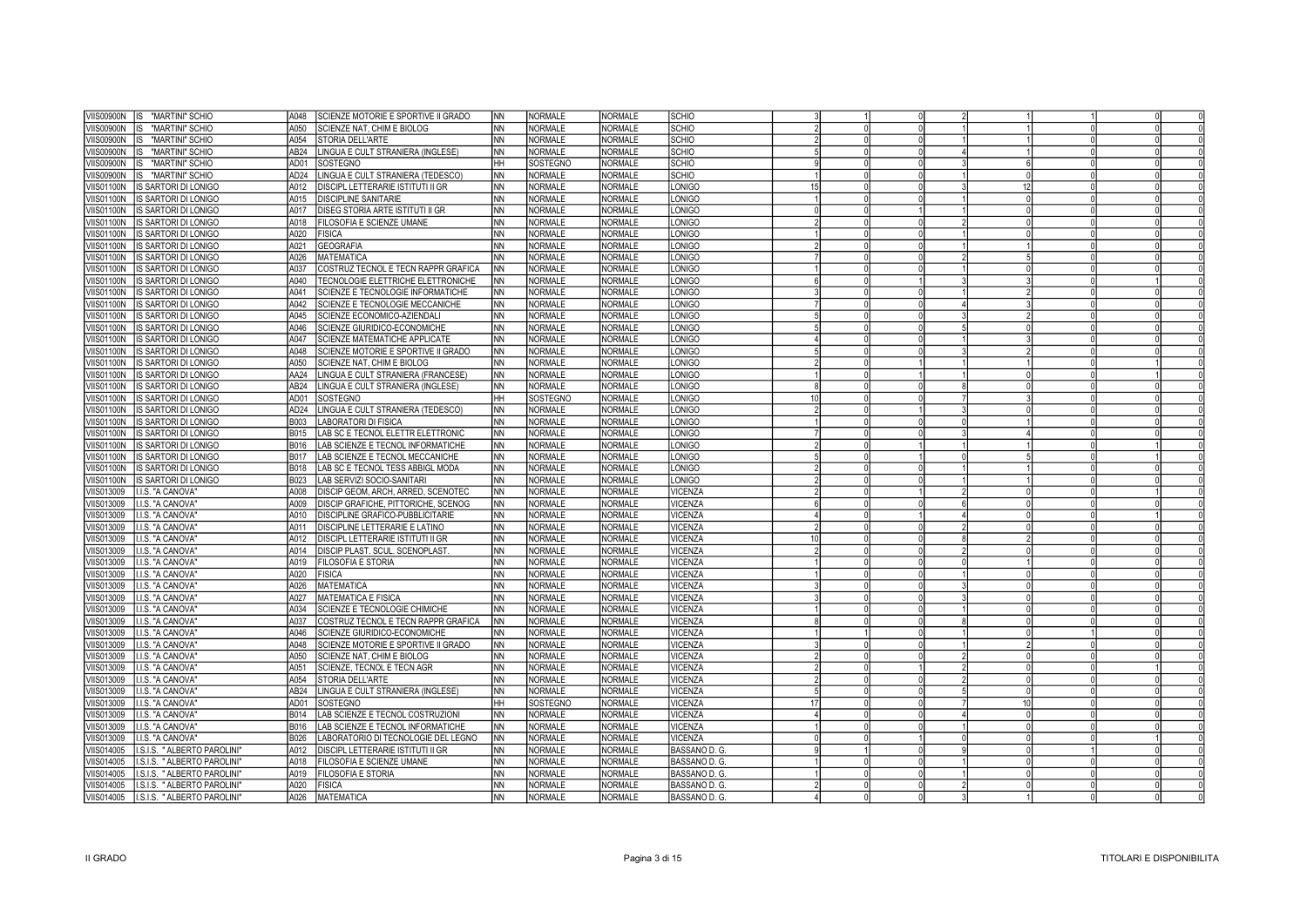| VIIS014005<br>.S.I.S. " ALBERTO PAROLINI'       | A027 | MATEMATICA E FISICA                      | INN.      | <b>NORMALE</b> | <b>NORMALE</b> | BASSANO D. G. |                 |          |    |    |  |  |
|-------------------------------------------------|------|------------------------------------------|-----------|----------------|----------------|---------------|-----------------|----------|----|----|--|--|
| VIIS014005<br>.S.I.S. " ALBERTO PAROLINI'       | A034 | SCIENZE E TECNOLOGIE CHIMICHE            | <b>NN</b> | <b>NORMALE</b> | <b>NORMALE</b> | BASSANO D. G. |                 |          |    |    |  |  |
| VIIS014005<br>.S.I.S. " ALBERTO PAROLINI"       | A037 | COSTRUZ TECNOL E TECN RAPPR GRAFICA      | <b>NN</b> | <b>NORMALE</b> | <b>NORMALE</b> | BASSANO D. G. |                 |          |    |    |  |  |
| VIIS014005<br>.S.I.S. " ALBERTO PAROLINI'       | A041 | SCIENZE E TECNOLOGIE INFORMATICHE        | NN        | <b>NORMALE</b> | <b>NORMALE</b> | BASSANO D. G. |                 |          |    |    |  |  |
| VIIS014005<br>.S.I.S. " ALBERTO PAROLINI'       | A046 | SCIENZE GIURIDICO-ECONOMICHE             | <b>NN</b> | <b>NORMALE</b> | <b>NORMALE</b> | BASSANO D. G. |                 |          |    |    |  |  |
| VIIS014005<br>.S.I.S. " ALBERTO PAROLINI        | A048 | SCIENZE MOTORIE E SPORTIVE II GRADO      | INN.      | <b>NORMALE</b> | <b>NORMALE</b> | BASSANO D. G. |                 |          |    |    |  |  |
| VIIS014005<br>.S.I.S. " ALBERTO PAROLINI'       | A050 | SCIENZE NAT, CHIM E BIOLOG               | INN.      | NORMALE        | <b>NORMALE</b> | BASSANO D. G. |                 |          |    |    |  |  |
| VIIS014005<br>.S.I.S. " ALBERTO PAROLINI'       | A051 | SCIENZE, TECNOL E TECN AGR               | INN.      | <b>NORMALE</b> | NORMALE        | BASSANO D. G. | 17              |          | 16 |    |  |  |
| VIIS014005<br>.S.I.S. " ALBERTO PAROLINI"       | A052 | SCIENZE, TECNOL E TECN PROD ANIMALI      | INN       | <b>NORMALE</b> | NORMALE        | BASSANO D. G. |                 |          |    |    |  |  |
| VIIS014005<br>.S.I.S. " ALBERTO PAROLINI'       | AB24 | LINGUA E CULT STRANIERA (INGLESE)        | INN.      | <b>NORMALE</b> | NORMALE        | BASSANO D. G. |                 |          |    |    |  |  |
| VIIS014005<br>.S.I.S. " ALBERTO PAROLINI"       | AD01 | SOSTEGNO                                 | Інн       | SOSTEGNO       | <b>NORMALE</b> | BASSANO D. G. | 15 <sup>1</sup> |          |    |    |  |  |
| VIIS014005<br>.S.I.S. " ALBERTO PAROLINI'       | B011 | LAB SCIENZE E TECNOL AGRARIE             | INN.      | <b>NORMALE</b> | <b>NORMALE</b> | BASSANO D. G. | 15              |          | 11 |    |  |  |
| <b>VIIS01600R</b><br>I.I.S. "ALMERICO DA SCHIO" | A012 | <b>DISCIPL LETTERARIE ISTITUTI II GR</b> | <b>NN</b> | <b>NORMALE</b> | <b>NORMALE</b> | VICENZA       | 14              |          |    |    |  |  |
| <b>VIIS01600R</b><br>I.I.S. "ALMERICO DA SCHIO" | A018 | FILOSOFIA E SCIENZE UMANE                | INN.      | NORMALE        | NORMALE        | VICENZA       |                 |          |    |    |  |  |
| <b>VIIS01600R</b><br>I.I.S. "ALMERICO DA SCHIO" | A021 | GEOGRAFIA                                | INN       | <b>NORMALE</b> | <b>NORMALE</b> | VICENZA       |                 |          |    |    |  |  |
| <b>VIIS01600R</b><br>I.I.S. "ALMERICO DA SCHIO" | A026 | MATEMATICA                               | INN.      | <b>NORMALE</b> | <b>NORMALE</b> | VICENZA       |                 |          |    |    |  |  |
| <b>VIIS01600R</b><br>I.I.S. "ALMERICO DA SCHIO" | A031 | <b>SCIENZE DEGLI ALIMENTI</b>            | INN       | <b>NORMALE</b> | <b>NORMALE</b> | VICENZA       |                 |          |    |    |  |  |
| <b>VIIS01600R</b><br>I.I.S. "ALMERICO DA SCHIO" | A034 | SCIENZE E TECNOLOGIE CHIMICHE            | Inn       | <b>NORMALE</b> | <b>NORMALE</b> | VICENZA       |                 |          |    |    |  |  |
| <b>VIIS01600R</b><br>I.I.S. "ALMERICO DA SCHIO" | A041 | SCIENZE E TECNOLOGIE INFORMATICHE        | INN       | <b>NORMALE</b> | <b>NORMALE</b> | VICENZA       |                 |          |    |    |  |  |
| I.I.S. "ALMERICO DA SCHIO"<br><b>VIIS01600R</b> | A045 | SCIENZE ECONOMICO-AZIENDALI              | INN.      | <b>NORMALE</b> | NORMALE        | VICENZA       | 11              | $\Omega$ |    |    |  |  |
| I.I.S. "ALMERICO DA SCHIO"<br><b>VIIS01600R</b> | A046 | SCIENZE GIURIDICO-ECONOMICHE             | Inn       | <b>NORMALE</b> | NORMALE        | VICENZA       |                 |          |    |    |  |  |
| I.I.S. "ALMERICO DA SCHIO"<br><b>VIIS01600R</b> | A048 | SCIENZE MOTORIE E SPORTIVE II GRADO      | Inn       | <b>NORMALE</b> | NORMALE        | VICENZA       | $\sqrt{2}$      | $\Omega$ |    |    |  |  |
| <b>VIIS01600R</b><br>I.I.S. "ALMERICO DA SCHIO" | A050 | SCIENZE NAT, CHIM E BIOLOG               | Inn       | <b>NORMALE</b> | NORMALE        | VICENZA       |                 |          |    |    |  |  |
| <b>VIIS01600R</b><br>I.I.S. "ALMERICO DA SCHIO" | A054 | STORIA DELL'ARTE                         | INN       | <b>NORMALE</b> | NORMALE        | VICENZA       |                 |          |    |    |  |  |
| <b>VIIS01600R</b><br>I.I.S. "ALMERICO DA SCHIO" | A066 | TRATT TESTI DATI APPLIC INFORMATICA      | Inn       | <b>NORMALE</b> | <b>NORMALE</b> | VICENZA       |                 |          |    |    |  |  |
| <b>VIIS01600R</b><br>I.I.S. "ALMERICO DA SCHIO" | AA24 | LINGUA E CULT STRANIERA (FRANCESE)       | Inn       | <b>NORMALE</b> | NORMALE        | VICENZA       |                 |          |    |    |  |  |
| <b>VIIS01600R</b><br>I.I.S. "ALMERICO DA SCHIO" | AB24 | LINGUA E CULT STRANIERA (INGLESE)        | INN.      | <b>NORMALE</b> | <b>NORMALE</b> | VICENZA       |                 |          |    |    |  |  |
| <b>VIIS01600R</b><br>.I.S. "ALMERICO DA SCHIO"  | AC24 | LINGUA E CULT STRANIERA (SPAGNOLO)       | Inn       | <b>NORMALE</b> | NORMALE        | VICENZA       |                 |          |    |    |  |  |
| <b>VIIS01600R</b><br>.I.S. "ALMERICO DA SCHIO"  | AD01 |                                          |           | SOSTEGNO       | <b>NORMALE</b> | VICENZA       | 39              |          |    | 20 |  |  |
|                                                 |      | SOSTEGNO                                 | HН        |                |                |               |                 |          |    |    |  |  |
| <b>VIIS01600R</b><br>.I.S. "ALMERICO DA SCHIO"  | AD24 | LINGUA E CULT STRANIERA (TEDESCO)        | NN)       | <b>NORMALE</b> | <b>NORMALE</b> | VICENZA       |                 |          |    |    |  |  |
| <b>VIIS01600R</b><br>I.I.S. "ALMERICO DA SCHIO" | B012 | LAB SCIENZE E TECNOL CHIM MICROBIOL      | NN)       | <b>NORMALE</b> | <b>NORMALE</b> | VICENZA       |                 |          |    |    |  |  |
| <b>VIIS01600R</b><br>.I.S. "ALMERICO DA SCHIO"  | B016 | LAB SCIENZE E TECNOL INFORMATICHE        | <b>NN</b> | <b>NORMALE</b> | <b>NORMALE</b> | VICENZA       |                 |          |    |    |  |  |
| I.I.S. "ALMERICO DA SCHIO"<br><b>VIIS01600R</b> | B019 | LAB SERVIZI RICETTIVITA' ALBERGHIER      | NN)       | <b>NORMALE</b> | <b>NORMALE</b> | VICENZA       |                 |          |    |    |  |  |
| I.I.S. "ALMERICO DA SCHIO"<br><b>VIIS01600R</b> | B020 | LAB SERV ENOGASTRON, SETT CUCINA         | INN.      | NORMALE        | <b>NORMALE</b> | VICENZA       |                 |          |    |    |  |  |
| I.I.S. "ALMERICO DA SCHIO"<br><b>VIIS01600R</b> | B021 | LAB SERV ENOGASTRON, SETT SALA VEND      | NN.       | <b>NORMALE</b> | <b>NORMALE</b> | VICENZA       |                 |          |    |    |  |  |
| <b>VIIS01700L</b><br>I.I.S. "REMONDINI"         | A012 | <b>DISCIPL LETTERARIE ISTITUTI II GR</b> | <b>NN</b> | <b>NORMALE</b> | <b>NORMALE</b> | BASSANO D. G. |                 |          |    |    |  |  |
| <b>VIIS01700L</b><br>I.I.S. "REMONDINI          | A015 | <b>DISCIPLINE SANITARIE</b>              | INN       | <b>NORMALE</b> | <b>NORMALE</b> | BASSANO D. G. |                 |          |    |    |  |  |
| I.I.S. "REMONDINI<br><b>VIIS01700L</b>          | A018 | FILOSOFIA E SCIENZE UMANE                | <b>NN</b> | <b>NORMALE</b> | <b>NORMALE</b> | BASSANO D. G. |                 |          |    |    |  |  |
| <b>VIIS01700L</b><br>I.I.S. "REMONDINI          | A020 | <b>FISICA</b>                            | INN.      | <b>NORMALE</b> | <b>NORMALE</b> | BASSANO D. G. |                 | $\Omega$ |    |    |  |  |
| <b>VIIS01700L</b><br>I.I.S. "REMONDINI"         | A021 | GEOGRAFIA                                | <b>NN</b> | <b>NORMALE</b> | <b>NORMALE</b> | BASSANO D. G. |                 |          |    |    |  |  |
| VIIS01700L<br>I.I.S. "REMONDINI                 | A026 | <b>MATEMATICA</b>                        | INN.      | <b>NORMALE</b> | <b>NORMALE</b> | BASSANO D. G. | 12              | $\Omega$ | 11 |    |  |  |
| I.I.S. "REMONDINI<br><b>VIIS01700L</b>          | A033 | SCIENZE E TECNOLOGIE AERONAUTICHE        | <b>NN</b> | <b>NORMALE</b> | <b>NORMALE</b> | BASSANO D. G. |                 |          |    |    |  |  |
| <b>VIIS01700L</b><br>I.I.S. "REMONDINI          | A034 | SCIENZE E TECNOLOGIE CHIMICHE            | INN.      | <b>NORMALE</b> | <b>NORMALE</b> | BASSANO D. G. |                 | $\Omega$ |    |    |  |  |
| <b>VIIS01700L</b><br>I.I.S. "REMONDINI"         | A037 | COSTRUZ TECNOL E TECN RAPPR GRAFICA      | <b>NN</b> | <b>NORMALE</b> | <b>NORMALE</b> | BASSANO D. G. |                 |          |    |    |  |  |
| VIIS01700L<br>I.I.S. "REMONDINI                 | A040 | TECNOLOGIE ELETTRICHE ELETTRONICHE       | INN.      | <b>NORMALE</b> | <b>NORMALE</b> | BASSANO D. G. |                 | $\Omega$ |    |    |  |  |
| <b>VIIS01700L</b><br>I.I.S. "REMONDINI          | A041 | SCIENZE E TECNOLOGIE INFORMATICHE        | INN       | <b>NORMALE</b> | <b>NORMALE</b> | BASSANO D. G. |                 |          |    |    |  |  |
| VIIS01700L<br>I.I.S. "REMONDINI                 | A045 | SCIENZE ECONOMICO-AZIENDALI              | INN.      | <b>NORMALE</b> | <b>NORMALE</b> | BASSANO D. G. | 11              | $\Omega$ | 11 |    |  |  |
| <b>VIIS01700L</b><br>I.I.S. "REMONDINI          | A046 | SCIENZE GIURIDICO-ECONOMICHE             | <b>NN</b> | <b>NORMALE</b> | <b>NORMALE</b> | BASSANO D. G. |                 |          |    |    |  |  |
| <b>VIIS01700L</b><br>I.I.S. "REMONDINI          | A047 | <b>SCIENZE MATEMATICHE APPLICATE</b>     | Inn       | <b>NORMALE</b> | <b>NORMALE</b> | BASSANO D. G. |                 | $\Omega$ |    |    |  |  |
| I.I.S. "REMONDINI"<br><b>VIIS01700L</b>         | A048 | SCIENZE MOTORIE E SPORTIVE II GRADO      | INN.      | <b>NORMALE</b> | NORMALE        | BASSANO D. G. |                 |          |    |    |  |  |
| <b>VIIS01700L</b><br>I.I.S. "REMONDINI"         | A050 | SCIENZE NAT, CHIM E BIOLOG               | INN.      | <b>NORMALE</b> | NORMALE        | BASSANO D. G. |                 | $\Omega$ |    |    |  |  |
| <b>VIIS01700L</b><br>I.I.S. "REMONDINI"         | A054 | <b>STORIA DELL'ARTE</b>                  | INN       | <b>NORMALE</b> | NORMALE        | BASSANO D. G. |                 |          |    |    |  |  |
| <b>VIIS01700L</b><br>I.I.S. "REMONDINI          | A066 | TRATT TESTI DATI APPLIC INFORMATICA      | Inn       | <b>NORMALE</b> | NORMALE        | BASSANO D. G. |                 |          |    |    |  |  |
| <b>VIIS01700L</b><br>I.I.S. "REMONDINI"         | AA24 | LINGUA E CULT STRANIERA (FRANCESE)       | INN.      | <b>NORMALE</b> | NORMALE        | BASSANO D. G. |                 |          |    |    |  |  |
| <b>VIIS01700L</b><br>I.I.S. "REMONDINI"         | AB24 | LINGUA E CULT STRANIERA (INGLESE)        | INN.      | <b>NORMALE</b> | <b>NORMALE</b> | BASSANO D. G. | 10 <sup>1</sup> |          | 10 |    |  |  |
| <b>VIIS01700L</b><br>I.I.S. "REMONDINI"         | AC24 | LINGUA E CULT STRANIERA (SPAGNOLO)       | Inn       | <b>NORMALE</b> | <b>NORMALE</b> | BASSANO D. G. |                 |          |    |    |  |  |
| <b>VIIS01700L</b><br>I.I.S. "REMONDINI          | AD01 | SOSTEGNO                                 | Інн       | SOSTEGNO       | <b>NORMALE</b> | BASSANO D. G. | 20 <sup>1</sup> |          |    |    |  |  |
| I.I.S. "REMONDINI<br><b>VIIS01700L</b>          | AD24 | LINGUA E CULT STRANIERA (TEDESCO)        | INN.      | <b>NORMALE</b> | <b>NORMALE</b> | BASSANO D. G. |                 |          |    |    |  |  |
| VIIS01700L<br>I.I.S. "REMONDINI"                | B012 | LAB SCIENZE E TECNOL CHIM MICROBIOL      | Inn       | <b>NORMALE</b> | <b>NORMALE</b> | BASSANO D. G. |                 |          |    |    |  |  |
|                                                 |      |                                          |           |                |                |               |                 |          |    |    |  |  |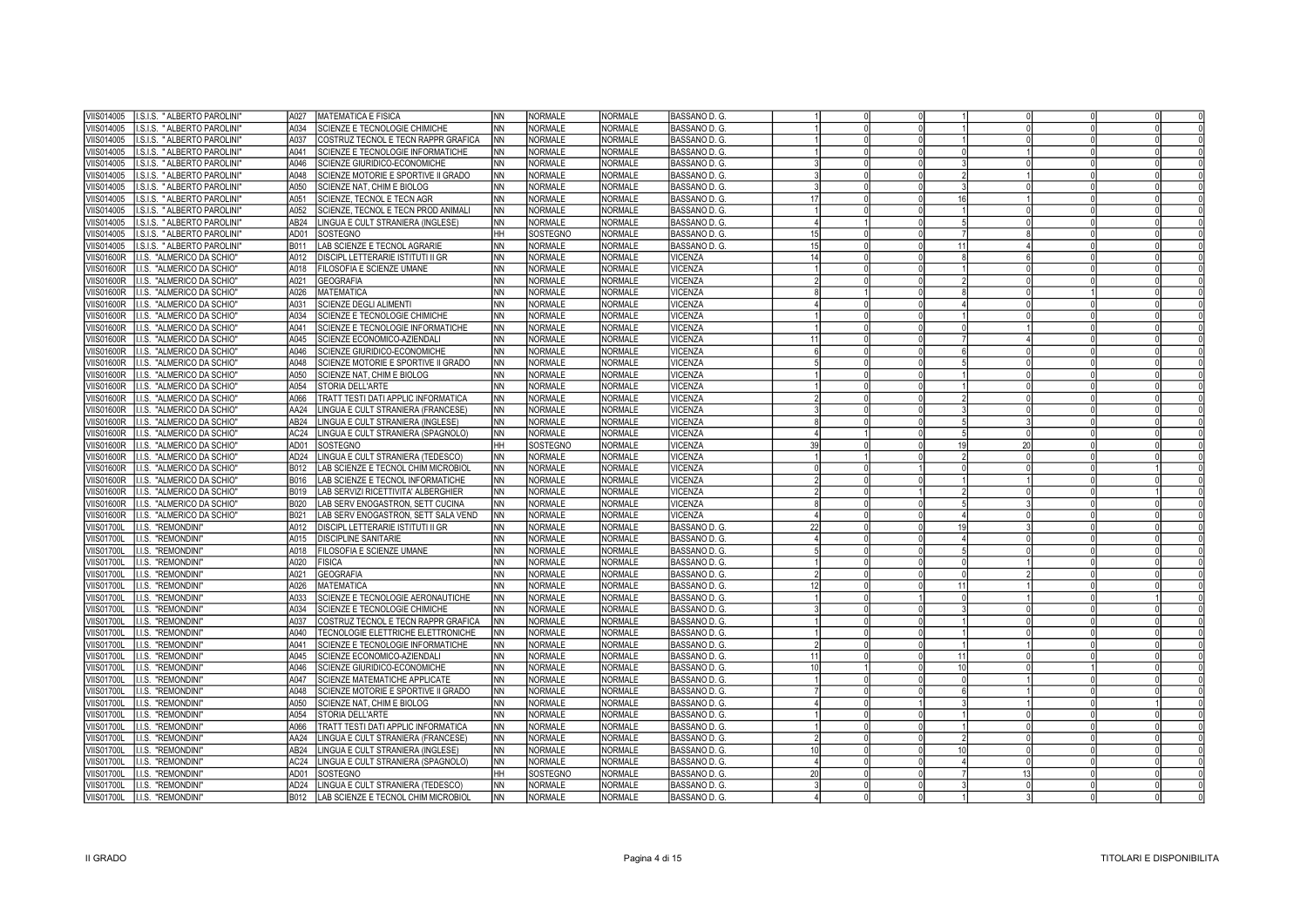| I.I.S. "REMONDINI"<br><b>VIIS01700L</b>                      | LAB SCIENZE E TECNOL INFORMATICHE<br>B016                               | <b>NN</b> | <b>NORMALE</b>     | <b>NORMALE</b>                   | BASSANO D. G.      |             |          |     |    |  |  |
|--------------------------------------------------------------|-------------------------------------------------------------------------|-----------|--------------------|----------------------------------|--------------------|-------------|----------|-----|----|--|--|
| I.I.S. "REMONDINI"<br>/IIS01700L                             | B017<br>LAB SCIENZE E TECNOL MECCANICHE                                 | <b>NN</b> | NORMALE            | <b>NORMALE</b>                   | BASSANO D. G.      |             | $\Omega$ |     |    |  |  |
| I.I.S. "REMONDINI"<br>/IIS01700L                             | B023<br>LAB SERVIZI SOCIO-SANITARI                                      | <b>NN</b> | NORMALE            | <b>NORMALE</b>                   | BASSANO D. G.      |             |          |     |    |  |  |
| IIS "S. BOSCARDIN"<br>'IIS019008                             | A007<br>DISCIPLINE AUDIOVISIVE                                          | <b>NN</b> | <b>NORMALE</b>     | <b>NORMALE</b>                   | VICENZA            |             |          |     |    |  |  |
| IIS "S. BOSCARDIN"<br>/IIS019008                             | DISCIP GEOM, ARCH, ARRED, SCENOTEC<br>800A                              | <b>NN</b> | NORMALE            | <b>NORMALE</b>                   | VICENZA            |             |          |     |    |  |  |
| /IIS019008<br>IIS "S. BOSCARDIN                              | A009<br>DISCIP GRAFICHE, PITTORICHE, SCENOG                             | <b>NN</b> | <b>NORMALE</b>     | <b>NORMALE</b>                   | VICENZA            | 11          |          | -10 |    |  |  |
| /IIS019008<br>IIS "S. BOSCARDIN"                             | A012<br>DISCIPL LETTERARIE ISTITUTI II GR                               | <b>NN</b> | NORMALE            | <b>NORMALE</b>                   | VICENZA            | 21          |          | 20  |    |  |  |
| /IIS019008<br>IIS "S. BOSCARDIN"                             | A014<br>DISCIP PLAST. SCUL. SCENOPLAST                                  | <b>NN</b> | <b>NORMALE</b>     | <b>NORMALE</b>                   | VICENZA            |             |          |     |    |  |  |
| 'IIS019008<br>IIS "S. BOSCARDIN"                             | <b>DISCIPLINE SANITARIE</b><br>A015                                     | <b>NN</b> | NORMALE            | <b>NORMALE</b>                   | VICENZA            |             |          |     |    |  |  |
| /IIS019008<br>IIS "S. BOSCARDIN"                             | A018<br>FILOSOFIA E SCIENZE UMANE                                       | <b>NN</b> | <b>NORMALE</b>     | <b>NORMALE</b>                   | VICENZA            |             |          |     |    |  |  |
| IIS "S. BOSCARDIN"<br>/IIS019008                             | A020<br><b>FISICA</b>                                                   | <b>NN</b> | NORMALE            | <b>NORMALE</b>                   | VICENZA            |             |          |     |    |  |  |
| /IIS019008<br>IIS "S. BOSCARDIN"                             | A026<br><b>MATEMATICA</b>                                               | <b>NN</b> | <b>NORMALE</b>     | <b>NORMALE</b>                   | VICENZA            |             |          |     |    |  |  |
| /IIS019008<br>IIS "S. BOSCARDIN"                             | A027<br>MATEMATICA E FISICA                                             | <b>NN</b> | NORMALE            | <b>NORMALE</b>                   | VICENZA            |             |          |     |    |  |  |
| /IIS019008<br>IIS "S. BOSCARDIN"                             | A034<br>SCIENZE E TECNOLOGIE CHIMICHE                                   | <b>NN</b> | <b>NORMALE</b>     | NORMALE                          | VICENZA            | 11          |          |     |    |  |  |
| 'IIS019008<br>IIS "S. BOSCARDIN"                             | A037<br>COSTRUZ TECNOL E TECN RAPPR GRAFICA                             | <b>NN</b> | NORMALE            | <b>NORMALE</b>                   | VICENZA            |             |          |     |    |  |  |
| 'IIS019008<br>IIS "S. BOSCARDIN"                             | A041<br>SCIENZE E TECNOLOGIE INFORMATICHE                               | <b>NN</b> | NORMALE            | <b>NORMALE</b>                   | VICENZA            |             |          |     |    |  |  |
| 'IIS019008<br>IIS "S. BOSCARDIN"                             | A046<br>SCIENZE GIURIDICO-ECONOMICHE                                    | <b>NN</b> | NORMALE            | <b>NORMALE</b>                   | VICENZA            |             |          |     |    |  |  |
| 'IIS019008<br>IIS "S. BOSCARDIN"                             | A048<br>SCIENZE MOTORIE E SPORTIVE II GRADO                             | <b>NN</b> | NORMALE            | <b>NORMALE</b>                   | VICENZA            |             |          |     |    |  |  |
| 'IIS019008<br>IIS "S. BOSCARDIN"                             | A050<br>SCIENZE NAT, CHIM E BIOLOG                                      | <b>NN</b> | NORMALE            | <b>NORMALE</b>                   | <b>VICENZA</b>     |             |          | 11  |    |  |  |
|                                                              | A054                                                                    | <b>NN</b> |                    |                                  | VICENZA            |             |          |     |    |  |  |
| 'IIS019008<br>IIS "S. BOSCARDIN"<br>IIS019008                | STORIA DELL'ARTE<br>AB24                                                | <b>NN</b> | NORMALE<br>NORMALE | <b>NORMALE</b><br><b>NORMALE</b> |                    | 10          |          |     |    |  |  |
| IIS "S. BOSCARDIN"<br><b>IIS019008</b><br>IIS "S. BOSCARDIN" | INGUA E CULT STRANIERA (INGLESE)<br>AD <sub>01</sub><br><b>SOSTEGNO</b> | HН        | SOSTEGNO           | <b>NORMALE</b>                   | VICENZA<br>VICENZA | 25          |          |     | 17 |  |  |
| /IIS019008                                                   | B003<br><b>ABORATORI DI FISICA</b>                                      | <b>NN</b> | <b>NORMALE</b>     | <b>NORMALE</b>                   | VICENZA            |             |          |     |    |  |  |
| IIS "S. BOSCARDIN"<br>/IIS019008<br>IIS "S. BOSCARDIN"       | B012<br>LAB SCIENZE E TECNOL CHIM MICROBIOL                             | <b>NN</b> | NORMALE            | <b>NORMALE</b>                   | VICENZA            |             |          |     |    |  |  |
| /IIS019008<br>IIS "S. BOSCARDIN"                             | B016<br>LAB SCIENZE E TECNOL INFORMATICHE                               | <b>NN</b> | NORMALE            | <b>NORMALE</b>                   | VICENZA            |             |          |     |    |  |  |
| /IIS019008<br>IIS "S. BOSCARDIN"                             | B017<br>LAB SCIENZE E TECNOL MECCANICHE                                 | <b>NN</b> | NORMALE            | <b>NORMALE</b>                   | <b>VICENZA</b>     |             |          |     |    |  |  |
| /IIS021008<br>I.S. "ANDREA SCOTTON"                          | A010<br>DISCIPLINE GRAFICO-PUBBLICITARIE                                | <b>NN</b> | <b>NORMALE</b>     | <b>NORMALE</b>                   | <b>BREGANZE</b>    |             |          |     |    |  |  |
| IIS021008<br>I.S. "ANDREA SCOTTON"                           | A012<br>DISCIPL LETTERARIE ISTITUTI II GR                               | <b>NN</b> | <b>NORMALE</b>     | <b>NORMALE</b>                   | <b>BREGANZE</b>    |             |          | 11  |    |  |  |
| /IIS021008<br>I.S. "ANDREA SCOTTON"                          | A015<br><b>DISCIPLINE SANITARIE</b>                                     | <b>NN</b> | <b>NORMALE</b>     | NORMALE                          | <b>BREGANZE</b>    |             | $\Omega$ |     |    |  |  |
| /IIS021008<br>I.S. "ANDREA SCOTTON"                          | A016<br>DISEG ARTIST MODELLAZ ODONTOTEC                                 | <b>NN</b> | <b>NORMALE</b>     | <b>NORMALE</b>                   | <b>BREGANZE</b>    |             |          |     |    |  |  |
| /IIS021008<br>I.S. "ANDREA SCOTTON"                          | A017<br>DISEG STORIA ARTE ISTITUTI II GR                                | <b>NN</b> | <b>NORMALE</b>     | <b>NORMALE</b>                   | <b>BREGANZE</b>    |             |          |     |    |  |  |
| IIS021008<br>I.S. "ANDREA SCOTTON"                           | A018<br>FILOSOFIA E SCIENZE UMANE                                       | <b>NN</b> | <b>NORMALE</b>     | <b>NORMALE</b>                   | <b>BREGANZE</b>    |             |          |     |    |  |  |
| IIS021008<br>I.S. "ANDREA SCOTTON"                           | A021<br><b>GEOGRAFIA</b>                                                | <b>NN</b> | NORMALE            | <b>NORMALE</b>                   | <b>BREGANZE</b>    |             |          |     |    |  |  |
| <b>IIS021008</b><br>I.S. "ANDREA SCOTTON"                    | A026<br><b>MATEMATICA</b>                                               | <b>NN</b> | NORMALE            | <b>NORMALE</b>                   | <b>BREGANZE</b>    |             |          |     |    |  |  |
| IIS021008<br>I.S. "ANDREA SCOTTON"                           | A034<br>SCIENZE E TECNOLOGIE CHIMICHE                                   | <b>NN</b> | NORMALE            | <b>NORMALE</b>                   | <b>BREGANZE</b>    |             |          |     |    |  |  |
| IIS021008<br>I.S. "ANDREA SCOTTON"                           | A037<br>COSTRUZ TECNOL E TECN RAPPR GRAFICA                             | INN       | NORMALE            | <b>NORMALE</b>                   | <b>BREGANZE</b>    |             |          |     |    |  |  |
| IIS021008<br>I.S. "ANDREA SCOTTON"                           | A040<br>TECNOLOGIE ELETTRICHE ELETTRONICHE                              | <b>NN</b> | NORMALE            | <b>NORMALE</b>                   | <b>BREGANZE</b>    |             |          |     |    |  |  |
| IIS021008<br>I.S. "ANDREA SCOTTON"                           | A042<br>SCIENZE E TECNOLOGIE MECCANICHE                                 | <b>NN</b> | NORMALE            | NORMALE                          | <b>BREGANZE</b>    |             |          |     |    |  |  |
| IIS021008<br>I.S. "ANDREA SCOTTON"                           | TECNOL TESSILI, ABBIGL E MODA<br>A044                                   | <b>NN</b> | <b>NORMALE</b>     | <b>NORMALE</b>                   | <b>BREGANZE</b>    |             | $\Omega$ |     |    |  |  |
| IIS021008<br>I.S. "ANDREA SCOTTON"                           | A045<br>SCIENZE ECONOMICO-AZIENDALI                                     | <b>NN</b> | <b>NORMALE</b>     | <b>NORMALE</b>                   | <b>BREGANZE</b>    |             |          |     |    |  |  |
| IIS021008<br>I.S. "ANDREA SCOTTON"                           | A046<br>SCIENZE GIURIDICO-ECONOMICHE                                    | <b>NN</b> | <b>NORMALE</b>     | NORMALE                          | <b>BREGANZE</b>    |             |          |     |    |  |  |
| IIS021008<br>I.S. "ANDREA SCOTTON"                           | A048<br>SCIENZE MOTORIE E SPORTIVE II GRADO                             | <b>NN</b> | NORMALE            | <b>NORMALE</b>                   | <b>BREGANZE</b>    |             |          |     |    |  |  |
| IIS021008<br>I.S. "ANDREA SCOTTON"                           | A050<br>SCIENZE NAT, CHIM E BIOLOG                                      | <b>NN</b> | <b>NORMALE</b>     | <b>NORMALE</b>                   | <b>BREGANZE</b>    |             |          |     |    |  |  |
| I.S. "ANDREA SCOTTON"<br>IIS021008                           | A062<br>TECNOL E TECNICHE PER LA GRAFICA                                | <b>NN</b> | <b>NORMALE</b>     | <b>NORMALE</b>                   | <b>BREGANZE</b>    |             |          |     |    |  |  |
| <b>IIS021008</b><br>I.S. "ANDREA SCOTTON"                    | AA24<br>INGUA E CULT STRANIERA (FRANCESE)                               | <b>NN</b> | NORMALE            | <b>NORMALE</b>                   | <b>BREGANZE</b>    |             |          |     |    |  |  |
| <b>IIS021008</b><br>I.S. "ANDREA SCOTTON"                    | AB24<br>LINGUA E CULT STRANIERA (INGLESE)                               | <b>NN</b> | NORMALE            | <b>NORMALE</b>                   | <b>BREGANZE</b>    |             |          |     |    |  |  |
| I.S. "ANDREA SCOTTON"<br><b>IIS021008</b>                    | AD <sub>01</sub><br>SOSTEGNO                                            | <b>HH</b> | SOSTEGNO           | <b>NORMALE</b>                   | <b>BREGANZE</b>    | 20          |          |     | 18 |  |  |
| <b>IIS021008</b><br>I.S. "ANDREA SCOTTON"                    | <b>ABORATORI DI FISICA</b><br>B003                                      | <b>NN</b> | NORMALE            | <b>NORMALE</b>                   | <b>BREGANZE</b>    |             |          |     |    |  |  |
| <b>IIS021008</b><br>I.S. "ANDREA SCOTTON"                    | B012<br>AB SCIENZE E TECNOL CHIM MICROBIOL                              | <b>NN</b> | NORMALE            | <b>NORMALE</b>                   | <b>BREGANZE</b>    |             |          |     |    |  |  |
| IIS021008<br>I.S. "ANDREA SCOTTON"                           | B015<br>AB SC E TECNOL ELETTR ELETTRONIC                                | <b>NN</b> | <b>NORMALE</b>     | <b>NORMALE</b>                   | <b>BREGANZE</b>    |             |          |     |    |  |  |
| IIS021008<br>I.S. "ANDREA SCOTTON"                           | B017<br>LAB SCIENZE E TECNOL MECCANICHE                                 | <b>NN</b> | NORMALE            | <b>NORMALE</b>                   | <b>BREGANZE</b>    |             |          |     |    |  |  |
| /IIS021008<br>II.S. "ANDREA SCOTTON"                         | B018<br>LAB SC E TECNOL TESS ABBIGL MODA                                | <b>NN</b> | <b>NORMALE</b>     | <b>NORMALE</b>                   | <b>BREGANZE</b>    |             |          |     |    |  |  |
| I.S. "ANDREA SCOTTON"<br>IIS021008                           | B022<br>AB TECNOL E TECN COMUNICAZ MULTIME                              | <b>NN</b> | NORMALE            | <b>NORMALE</b>                   | <b>BREGANZE</b>    |             |          |     |    |  |  |
| IIS021008<br>I.S. "ANDREA SCOTTON"                           | B023<br>LAB SERVIZI SOCIO-SANITARI                                      | <b>NN</b> | <b>NORMALE</b>     | <b>NORMALE</b>                   | <b>BREGANZE</b>    |             |          |     |    |  |  |
| IIS021008<br>I.S. "ANDREA SCOTTON"                           | B026<br>LABORATORIO DI TECNOLOGIE DEL LEGNO                             | <b>NN</b> | NORMALE            | <b>NORMALE</b>                   | <b>BREGANZE</b>    |             |          |     |    |  |  |
| <b>IIS022004</b><br>IIS "MARZOTTO-LUZZATTI"                  | A012<br>DISCIPL LETTERARIE ISTITUTI II GR                               | <b>NN</b> | <b>NORMALE</b>     | NORMALE                          | VALDAGNO           | $2^{\circ}$ |          | 12  | 11 |  |  |
| <b>IIS022004</b><br><b>IIS "MARZOTTO-LUZZATTI"</b>           | A015<br><b>DISCIPLINE SANITARIE</b>                                     | <b>NN</b> | NORMALE            | <b>NORMALE</b>                   | VALDAGNO           |             |          |     |    |  |  |
| <b>IIS022004</b><br>IIS "MARZOTTO-LUZZATTI"                  | A018<br>FILOSOFIA E SCIENZE UMANE                                       | <b>NN</b> | <b>NORMALE</b>     | <b>NORMALE</b>                   | VALDAGNO           |             |          |     |    |  |  |
| VIIS022004<br>IIS "MARZOTTO-LUZZATTI"                        | A020<br><b>FISICA</b>                                                   | <b>NN</b> | <b>NORMALE</b>     | <b>NORMALE</b>                   | VALDAGNO           |             |          |     |    |  |  |
|                                                              |                                                                         |           |                    |                                  |                    |             |          |     |    |  |  |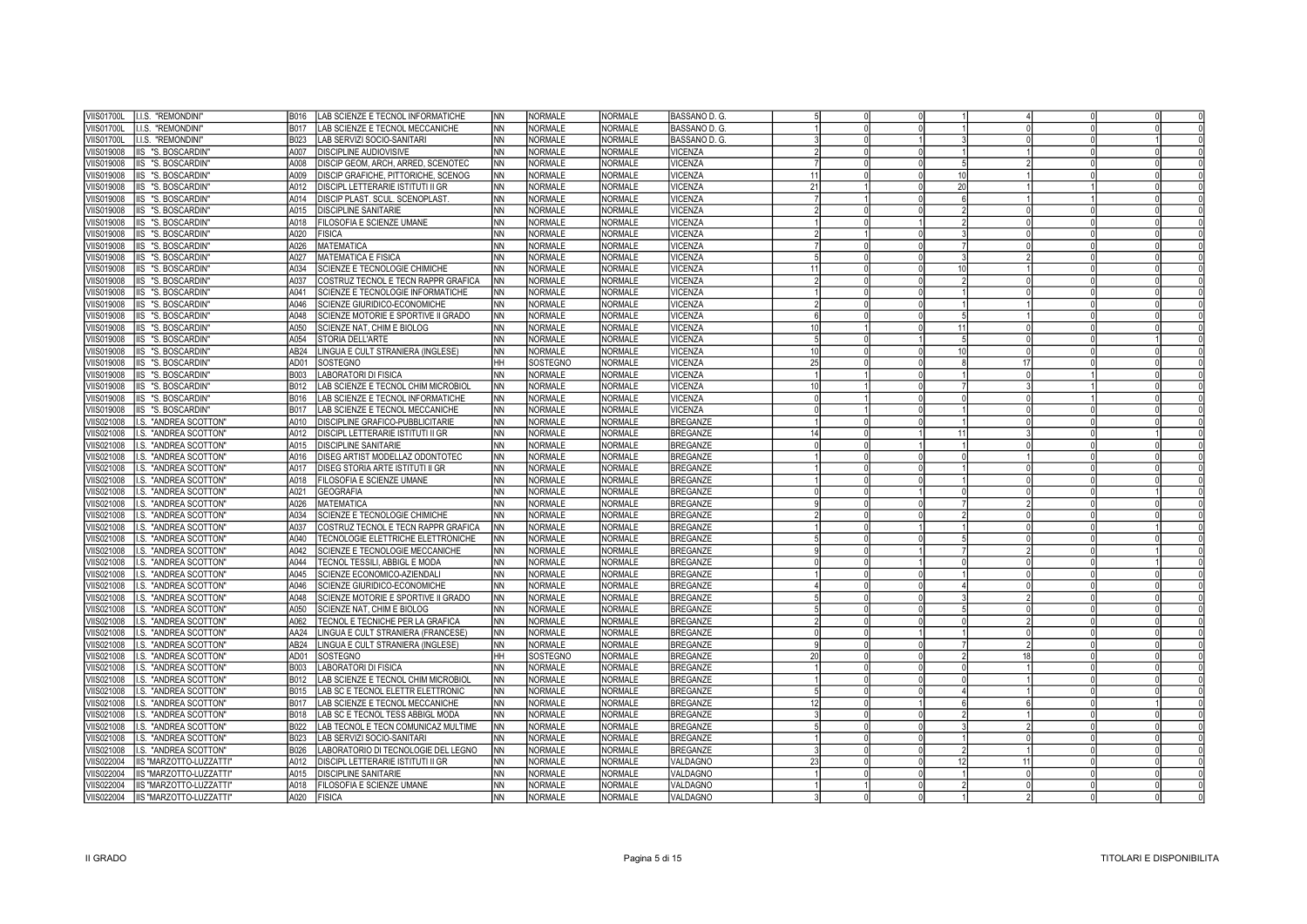| VIIS022004<br>IIS "MARZOTTO-LUZZATTI"                                               | A021<br><b>GEOGRAFIA</b>                              | <b>NN</b> | <b>NORMALE</b> | <b>NORMALE</b> | VALDAGNO       |                |  |    |    |                |  |
|-------------------------------------------------------------------------------------|-------------------------------------------------------|-----------|----------------|----------------|----------------|----------------|--|----|----|----------------|--|
| IIS "MARZOTTO-LUZZATTI"<br>/IIS022004                                               | A026<br>MATEMATICA                                    | ΝN        | <b>NORMALE</b> | <b>NORMALE</b> | VALDAGNO       |                |  |    |    |                |  |
| /IIS022004<br>IIS "MARZOTTO-LUZZATTI"                                               | A034<br>SCIENZE E TECNOLOGIE CHIMICHE                 | NΝ        | <b>NORMALE</b> | <b>NORMALE</b> | VALDAGNO       |                |  |    |    | $\overline{2}$ |  |
| <b>IIS022004</b><br>IIS "MARZOTTO-LUZZATTI"                                         | COSTRUZ TECNOL E TECN RAPPR GRAFICA<br>A037           | ΝN        | NORMALE        | <b>NORMALE</b> | VALDAGNO       |                |  |    |    |                |  |
| /IIS022004<br>IIS "MARZOTTO-LUZZATTI"                                               | TECNOLOGIE ELETTRICHE ELETTRONICHE<br>A040            | NΝ        | <b>NORMALE</b> | <b>NORMALE</b> | VALDAGNO       |                |  |    |    |                |  |
| VIIS022004<br>IIS "MARZOTTO-LUZZATTI"                                               | A041<br>SCIENZE E TECNOLOGIE INFORMATICHE             | ΝN        | <b>NORMALE</b> | <b>NORMALE</b> | VALDAGNO       |                |  |    |    |                |  |
| VIIS022004<br>IIS "MARZOTTO-LUZZATTI"                                               | A042<br>SCIENZE E TECNOLOGIE MECCANICHE               | ΝN        | <b>NORMALE</b> | <b>NORMALE</b> | VALDAGNO       |                |  |    |    |                |  |
| VIIS022004<br>IIS "MARZOTTO-LUZZATTI"                                               | A044<br>TECNOL TESSILI, ABBIGL E MODA                 | <b>NN</b> | NORMALE        | <b>NORMALE</b> | VALDAGNO       |                |  |    |    |                |  |
| <b>IIS022004</b><br>IIS "MARZOTTO-LUZZATTI"                                         | A045<br>SCIENZE ECONOMICO-AZIENDALI                   | <b>NN</b> | NORMALE        | NORMALE        | VALDAGNO       |                |  |    |    |                |  |
| VIIS022004<br>IIS "MARZOTTO-LUZZATTI"                                               | A046<br>SCIENZE GIURIDICO-ECONOMICHE                  | <b>NN</b> | NORMALE        | NORMALE        | VALDAGNO       |                |  |    |    |                |  |
| VIIS022004<br>IIS "MARZOTTO-LUZZATTI"                                               | A047<br>SCIENZE MATEMATICHE APPLICATE                 | <b>NN</b> | NORMALE        | NORMALE        | VALDAGNO       |                |  |    |    |                |  |
| /IIS022004<br>IIS "MARZOTTO-LUZZATTI"                                               | A048<br>SCIENZE MOTORIE E SPORTIVE II GRADO           | <b>NN</b> | NORMALE        | <b>NORMALE</b> | VALDAGNO       |                |  |    |    |                |  |
| /IIS022004<br>IIS "MARZOTTO-LUZZATTI"                                               | A050<br>SCIENZE NAT, CHIM E BIOLOG                    | NN        | NORMALE        | <b>NORMALE</b> | VALDAGNO       |                |  |    |    |                |  |
| /IIS022004<br>IIS "MARZOTTO-LUZZATTI"                                               | A054<br>STORIA DELL'ARTE                              | <b>NN</b> | NORMALE        | NORMALE        | VALDAGNO       |                |  |    |    |                |  |
| /IIS022004<br>IIS "MARZOTTO-LUZZATTI"                                               | AA24<br>LINGUA E CULT STRANIERA (FRANCESE)            | <b>NN</b> | <b>NORMALE</b> | <b>NORMALE</b> | VALDAGNO       |                |  |    |    |                |  |
| /IIS022004<br>IIS "MARZOTTO-LUZZATTI"                                               | LINGUA E CULT STRANIERA (INGLESE)<br>AB24             | <b>NN</b> | <b>NORMALE</b> | <b>NORMALE</b> | VALDAGNO       | 11             |  |    |    | $\mathcal{R}$  |  |
| IIS "MARZOTTO-LUZZATTI"<br>VIIS022004                                               | AC24<br>LINGUA E CULT STRANIERA (SPAGNOLO)            | <b>NN</b> | <b>NORMALE</b> | <b>NORMALE</b> | VALDAGNO       |                |  |    |    |                |  |
| VIIS022004<br>IIS "MARZOTTO-LUZZATTI"                                               | AD01<br>SOSTEGNO                                      | HH        | SOSTEGNO       | <b>NORMALE</b> | VALDAGNO       | 16             |  |    | 15 |                |  |
| /IIS022004<br>IIS "MARZOTTO-LUZZATTI"                                               | AD <sub>24</sub><br>LINGUA E CULT STRANIERA (TEDESCO) | <b>NN</b> | <b>NORMALE</b> | <b>NORMALE</b> | VALDAGNO       |                |  |    |    |                |  |
|                                                                                     | <b>LABORATORI DI FISICA</b><br><b>B003</b>            | <b>NN</b> | Inormale       | NORMALE        | VALDAGNO       |                |  |    |    |                |  |
| <b>IIS022004</b><br>IIS "MARZOTTO-LUZZATTI"<br>IIS022004<br>IIS "MARZOTTO-LUZZATTI" | LAB SCIENZE E TECNOL CHIM MICROBIOL<br><b>B012</b>    | <b>NN</b> | NORMALE        | <b>NORMALE</b> | VALDAGNO       |                |  |    |    |                |  |
| /IIS022004<br>IIS "MARZOTTO-LUZZATTI"                                               | LAB SC E TECNOL ELETTR ELETTRONIC<br><b>B015</b>      | <b>NN</b> | Inormale       | NORMALE        | VALDAGNO       |                |  |    |    |                |  |
|                                                                                     | LAB SCIENZE E TECNOL INFORMATICHE<br>B016             | <b>NN</b> | NORMALE        | NORMALE        | VALDAGNO       |                |  |    |    |                |  |
| IIS022004<br>IIS "MARZOTTO-LUZZATTI"                                                | <b>B017</b>                                           | <b>NN</b> | INORMALE       | NORMALE        |                |                |  |    |    |                |  |
| <b>IIS022004</b><br>IIS "MARZOTTO-LUZZATTI"                                         | LAB SCIENZE E TECNOL MECCANICHE                       |           | <b>NORMALE</b> | <b>NORMALE</b> | VALDAGNO       |                |  |    |    |                |  |
| IIS022004<br>IIS "MARZOTTO-LUZZATTI"                                                | <b>B018</b><br>LAB SC E TECNOL TESS ABBIGL MODA       | <b>NN</b> |                |                | VALDAGNO       |                |  |    |    |                |  |
| <b>IIS022004</b><br>IIS "MARZOTTO-LUZZATTI"                                         | B023<br>LAB SERVIZI SOCIO-SANITARI                    | <b>NN</b> | NORMALE        | NORMALE        | VALDAGNO       |                |  |    |    |                |  |
| <b>IIS02300X</b><br>IIS "TRON-ZANELLA"-SCHIO                                        | DISCIPLINE LETTERARIE E LATINO<br>A011                | <b>NN</b> | NORMALE        | NORMALE        | SCHIO          |                |  | 18 |    |                |  |
| <b>IIS02300X</b><br>IIS "TRON-ZANELLA"-SCHIO                                        | DISCIPL LETTERARIE ISTITUTI II GR<br>A012             | <b>NN</b> | NORMALE        | NORMALE        | SCHIO          |                |  |    |    |                |  |
| <b>IIS02300X</b><br>IIS "TRON-ZANELLA"-SCHIO                                        | DISCIPL LETTERARIE, LATINO E GRECO<br>A013            | <b>NN</b> | NORMALE        | <b>NORMALE</b> | SCHIO          |                |  |    |    |                |  |
| <b>IIS02300X</b><br>IIS "TRON-ZANELLA"-SCHIO                                        | A017<br>DISEG STORIA ARTE ISTITUTI II GR              | <b>NN</b> | <b>NORMALE</b> | <b>NORMALE</b> | <b>SCHIO</b>   |                |  |    |    |                |  |
| IIS02300X<br>IIS "TRON-ZANELLA"-SCHIO                                               | FILOSOFIA E STORIA<br>A019                            | <b>NN</b> | <b>NORMALE</b> | <b>NORMALE</b> | <b>SCHIO</b>   |                |  | 12 |    |                |  |
| <b>IIS02300X</b><br>IIS "TRON-ZANELLA"-SCHIO                                        | <b>MATEMATICA</b><br>A026                             | <b>NN</b> | <b>NORMALE</b> | <b>NORMALE</b> | SCHIO          |                |  |    |    |                |  |
| IIS02300X<br>IIS "TRON-ZANELLA"-SCHIO                                               | A027<br><b>MATEMATICA E FISICA</b>                    | <b>NN</b> | <b>NORMALE</b> | <b>NORMALE</b> | <b>SCHIO</b>   | $\overline{2}$ |  | 21 |    |                |  |
| <b>IIS02300X</b><br>IIS "TRON-ZANELLA"-SCHIO                                        | A041<br>SCIENZE E TECNOLOGIE INFORMATICHE             | <b>NN</b> | <b>NORMALE</b> | <b>NORMALE</b> | SCHIO          |                |  |    |    |                |  |
| 'IIS02300X<br>IIS "TRON-ZANELLA"-SCHIO                                              | A046<br>SCIENZE GIURIDICO-ECONOMICHE                  | NN        | NORMALE        | <b>NORMALE</b> | <b>SCHIO</b>   |                |  |    |    |                |  |
| /IIS02300X<br><b>IIS "TRON-ZANELLA"-SCHIO</b>                                       | SCIENZE MOTORIE E SPORTIVE II GRADO<br>A048           | ΝN        | <b>NORMALE</b> | <b>NORMALE</b> | SCHIO          |                |  |    |    |                |  |
| VIIS02300X<br>IIS "TRON-ZANELLA"-SCHIO                                              | A050<br>SCIENZE NAT, CHIM E BIOLOG                    | NN        | <b>NORMALE</b> | <b>NORMALE</b> | <b>SCHIO</b>   |                |  | 12 |    |                |  |
| /IIS02300X<br><b>IIS "TRON-ZANELLA"-SCHIO</b>                                       | A054<br>STORIA DELL'ARTE                              | <b>NN</b> | NORMALE        | NORMALE        | SCHIO          |                |  |    |    |                |  |
| VIIS02300X<br>IIS "TRON-ZANELLA"-SCHIO                                              | LINGUA E CULT STRANIERA (FRANCESE)<br>AA24            | <b>NN</b> | NORMALE        | <b>NORMALE</b> | <b>SCHIO</b>   |                |  |    |    |                |  |
| <b>IIS02300X</b><br><b>IIS "TRON-ZANELLA"-SCHIO</b>                                 | AB <sub>24</sub><br>LINGUA E CULT STRANIERA (INGLESE) | NN        | NORMALE        | <b>NORMALE</b> | <b>SCHIO</b>   |                |  | 12 |    |                |  |
| <b>VIIS02300X</b><br><b>IIS "TRON-ZANELLA"-SCHIO</b>                                | AC24<br>LINGUA E CULT STRANIERA (SPAGNOLO)            | <b>NN</b> | NORMALE        | NORMALE        | <b>SCHIO</b>   |                |  |    |    |                |  |
| <b>VIIS02300X</b><br><b>IIS "TRON-ZANELLA"-SCHIO</b>                                | AD01<br>SOSTEGNO                                      | HН        | SOSTEGNO       | <b>NORMALE</b> | <b>SCHIO</b>   |                |  |    |    |                |  |
| /IIS02300X<br>IIS "TRON-ZANELLA"-SCHIO                                              | LINGUA E CULT STRANIERA (TEDESCO)<br>AD <sub>24</sub> | <b>NN</b> | NORMALE        | <b>NORMALE</b> | SCHIO          |                |  |    |    |                |  |
| 'IIS02300X<br><b>IIS "TRON-ZANELLA"-SCHIO</b>                                       | AE24<br>LINGUA E CULT STRANIERA (RUSSO)               | <b>NN</b> | <b>NORMALE</b> | <b>NORMALE</b> | SCHIO          |                |  |    |    |                |  |
| <b>IIS "TRON-ZANELLA"-SCHIO</b><br><b>VIIS02300X</b>                                | <b>BB02</b><br>CONV LINGUA STRANIERA (INGLESE)        | <b>NN</b> | NORMALE        | <b>NORMALE</b> | <b>SCHIO</b>   |                |  |    |    |                |  |
| VIIS02300X<br><b>IIS "TRON-ZANELLA"-SCHIO</b>                                       | <b>BC02</b><br>CONV LINGUA STRANIERA (SPAGNOLO)       | <b>NN</b> | <b>NORMALE</b> | <b>NORMALE</b> | SCHIO          |                |  |    |    |                |  |
| <b>IIS "TRON-ZANELLA"-SCHIO</b><br><b>VIIS02300X</b>                                | CONV LINGUA STRANIERA (TEDESCO)<br>BD <sub>02</sub>   | <b>NN</b> | NORMALE        | <b>NORMALE</b> | <b>SCHIO</b>   |                |  |    |    | $\Omega$       |  |
| VIPC010004 LC "ANTONIO PIGAFETTA'                                                   | DISCIPLINE LETTERARIE E LATINO<br>A011                | <b>NN</b> | NORMALE        | <b>NORMALE</b> | VICENZA        |                |  | 17 |    |                |  |
| VIPC010004   LC " ANTONIO PIGAFETTA'                                                | A013<br>DISCIPL LETTERARIE, LATINO E GRECO            | <b>NN</b> | NORMALE        | <b>NORMALE</b> | VICENZA        | 10             |  |    |    |                |  |
| VIPC010004   LC " ANTONIO PIGAFETTA"                                                | DISEG STORIA ARTE ISTITUTI II GR<br>A017              | <b>NN</b> | NORMALE        | <b>NORMALE</b> | VICENZA        |                |  |    |    |                |  |
| VIPC010004   LC " ANTONIO PIGAFETTA"                                                | FILOSOFIA E SCIENZE UMANE<br>A018                     | <b>NN</b> | INORMALE       | NORMALE        | VICENZA        |                |  |    |    |                |  |
| VIPC010004 ILC "ANTONIO PIGAFETTA"                                                  | A019<br>FILOSOFIA E STORIA                            | <b>NN</b> | Inormale       | NORMALE        | VICENZA        |                |  |    |    |                |  |
| VIPC010004   LC " ANTONIO PIGAFETTA'                                                | A027<br><b>MATEMATICA E FISICA</b>                    | <b>NN</b> | Inormale       | NORMALE        | VICENZA        |                |  |    |    |                |  |
| VIPC010004   LC " ANTONIO PIGAFETTA"                                                | A048<br>SCIENZE MOTORIE E SPORTIVE II GRADO           | <b>NN</b> | NORMALE        | <b>NORMALE</b> | VICENZA        |                |  |    |    |                |  |
| VIPC010004   LC " ANTONIO PIGAFETTA"                                                | A050<br>SCIENZE NAT, CHIM E BIOLOG                    | <b>NN</b> | <b>NORMALE</b> | <b>NORMALE</b> | <b>VICENZA</b> |                |  |    |    |                |  |
| VIPC010004 LC "ANTONIO PIGAFETTA"                                                   | STORIA DELLA MUSICA<br>A053                           | <b>NN</b> | NORMALE        | <b>NORMALE</b> | VICENZA        |                |  |    |    |                |  |
| VIPC010004 LC "ANTONIO PIGAFETTA'                                                   | A054<br>STORIA DELL'ARTE                              | <b>NN</b> | NORMALE        | <b>NORMALE</b> | VICENZA        |                |  |    |    |                |  |
| VIPC010004 LC "ANTONIO PIGAFETTA'                                                   | A063<br><b>TECNOLOGIE MUSICALI</b>                    | <b>NN</b> | NORMALE        | <b>NORMALE</b> | VICENZA        |                |  |    |    |                |  |
| VIPC010004  LC " ANTONIO PIGAFETTA"                                                 | A064<br>TEORIA, ANALISI E COMPOSIZIONE                | <b>NN</b> | NORMALE        | <b>NORMALE</b> | VICENZA        |                |  |    |    |                |  |
|                                                                                     |                                                       |           |                |                |                |                |  |    |    |                |  |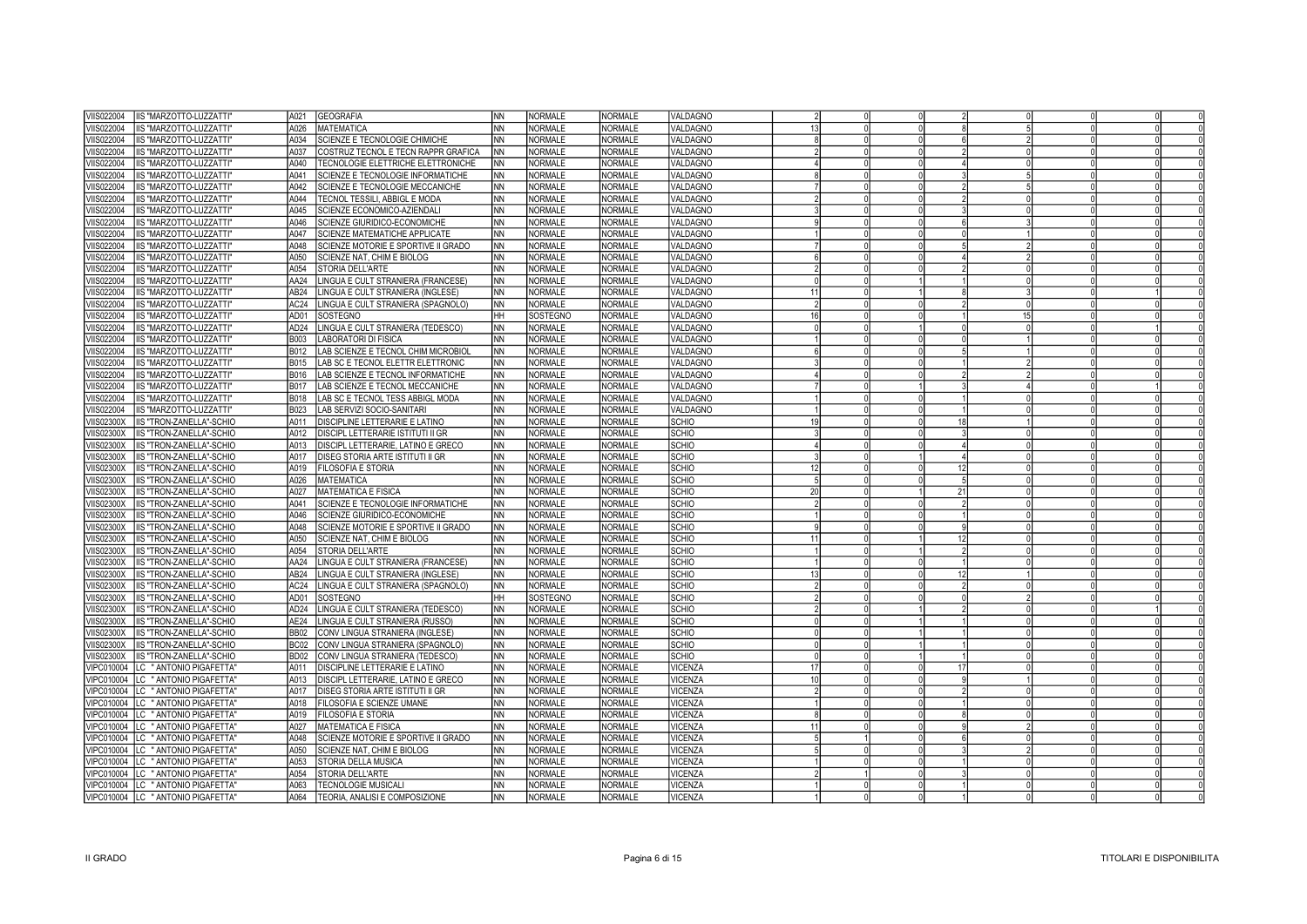| VIPC010004   LC " ANTONIO PIGAFETTA'   | AA24             | LINGUA E CULT STRANIERA (FRANCESE)       | NN.       | <b>NORMALE</b> | <b>NORMALE</b> | VICENZA        |                 |    |  |  |
|----------------------------------------|------------------|------------------------------------------|-----------|----------------|----------------|----------------|-----------------|----|--|--|
| VIPC010004  LC "ANTONIO PIGAFETTA"     | AB <sub>24</sub> | LINGUA E CULT STRANIERA (INGLESE)        | INN.      | <b>NORMALE</b> | <b>NORMALE</b> | /ICENZA        | 10I             |    |  |  |
| VIPC010004  LC "ANTONIO PIGAFETTA"     | AB55             | CHITARRA                                 | <b>NN</b> | <b>NORMALE</b> | <b>NORMALE</b> | <b>VICENZA</b> |                 |    |  |  |
| VIPC010004   LC " ANTONIO PIGAFETTA'   | AC24             | LINGUA E CULT STRANIERA (SPAGNOLO)       | NN.       | <b>NORMALE</b> | <b>NORMALE</b> | <b>VICENZA</b> |                 |    |  |  |
| VIPC010004  LC " ANTONIO PIGAFETTA'    | AC55             | <b>CLARINETTO</b>                        | <b>NN</b> | <b>NORMALE</b> | <b>NORMALE</b> | VICENZA        |                 |    |  |  |
| VIPC010004  LC "ANTONIO PIGAFETTA"     | AD01             | SOSTEGNO                                 | <b>HH</b> | SOSTEGNO       | <b>NORMALE</b> | VICENZA        |                 |    |  |  |
| VIPC010004  LC "ANTONIO PIGAFETTA"     | AD <sub>24</sub> | LINGUA E CULT STRANIERA (TEDESCO)        | ΝN        | <b>NORMALE</b> | <b>NORMALE</b> | VICENZA        |                 |    |  |  |
| VIPC010004   LC " ANTONIO PIGAFETTA"   | AI24             | LINGUA E CULT STRANIERA (CINESE)         | <b>NN</b> | <b>NORMALE</b> | <b>NORMALE</b> | VICENZA        |                 |    |  |  |
| VIPC010004 ILC "ANTONIO PIGAFETTA"     | AI55             | PERCUSSIONI                              | ΝN        | <b>NORMALE</b> | <b>NORMALE</b> | <b>VICENZA</b> |                 |    |  |  |
| VIPC010004  LC "ANTONIO PIGAFETTA"     | AJ55             | <b>PIANOFORTE</b>                        | <b>NN</b> | NORMALE        | NORMALE        | VICENZA        | 10 <sup>1</sup> | 10 |  |  |
| VIPC010004  LC "ANTONIO PIGAFETTA"     | <b>AK55</b>      | SASSOFONO                                | NN        | <b>NORMALE</b> | <b>NORMALE</b> | VICENZA        |                 |    |  |  |
|                                        | <b>AL55</b>      | <b>TROMBA</b>                            | NN        | NORMALE        | NORMALE        | VICENZA        |                 |    |  |  |
| VIPC010004   LC " ANTONIO PIGAFETTA'   | AM55             |                                          | ΝN        | <b>NORMALE</b> | <b>NORMALE</b> |                |                 |    |  |  |
| VIPC010004  LC " ANTONIO PIGAFETTA'    |                  | <b>VIOLINO</b>                           |           |                |                | VICENZA        |                 |    |  |  |
| VIPC010004 ILC "ANTONIO PIGAFETTA"     | AN55             | VIOLONCELLO                              | ΝN        | <b>NORMALE</b> | <b>NORMALE</b> | <b>VICENZA</b> |                 |    |  |  |
| VIPC010004  LC " ANTONIO PIGAFETTA'    | A055             | CANTO                                    | ΝN        | <b>NORMALE</b> | <b>NORMALE</b> | <b>VICENZA</b> |                 |    |  |  |
| VIPC010004   LC " ANTONIO PIGAFETTA"   | AP55             | <b>CONTRABBASSO</b>                      | NN.       | NORMALE        | <b>NORMALE</b> | <b>VICENZA</b> |                 |    |  |  |
| VIPC010004  LC " ANTONIO PIGAFETTA'    | AW55             | <b>FLAUTO TRAVERSO</b>                   | ΝN        | <b>NORMALE</b> | <b>NORMALE</b> | <b>VICENZA</b> |                 |    |  |  |
| VIPC010004 ILC "ANTONIO PIGAFETTA"     | <b>BB02</b>      | CONV LINGUA STRANIERA (INGLESE)          | NN.       | NORMALE        | <b>NORMALE</b> | <b>VICENZA</b> |                 |    |  |  |
| VIPC010004   LC " ANTONIO PIGAFETTA"   | BC02             | CONV LINGUA STRANIERA (SPAGNOLO)         | ΝN        | <b>NORMALE</b> | <b>NORMALE</b> | <b>VICENZA</b> |                 |    |  |  |
| VIPC010004   LC " ANTONIO PIGAFETTA"   | <b>BD02</b>      | CONV LINGUA STRANIERA (TEDESCO)          | NN.       | NORMALE        | <b>NORMALE</b> | <b>VICENZA</b> |                 |    |  |  |
| VIPC02000P   LC "F. CORRADINI"         | A011             | DISCIPLINE LETTERARIE E LATINO           | ΝN        | <b>NORMALE</b> | <b>NORMALE</b> | <b>THIENE</b>  | 17              |    |  |  |
| VIPC02000P   LC "F. CORRADINI"         | A013             | DISCIPL LETTERARIE, LATINO E GRECO       | NN.       | <b>NORMALE</b> | <b>NORMALE</b> | <b>THIENE</b>  |                 |    |  |  |
| VIPC02000P   LC "F. CORRADINI"         | A017             | DISEG STORIA ARTE ISTITUTI II GR         | <b>NN</b> | <b>NORMALE</b> | <b>NORMALE</b> | <b>THIENE</b>  |                 |    |  |  |
| VIPC02000P   LC "F. CORRADINI"         | A018             | FILOSOFIA E SCIENZE UMANE                | NN        | <b>NORMALE</b> | <b>NORMALE</b> | <b>THIENE</b>  |                 |    |  |  |
| VIPC02000P   LC "F. CORRADINI"         | A019             | FILOSOFIA E STORIA                       | ΝN        | <b>NORMALE</b> | <b>NORMALE</b> | <b>THIENE</b>  |                 |    |  |  |
| <b>VIPC02000P</b><br>LC "F. CORRADINI" | A027             | MATEMATICA E FISICA                      | NN        | <b>NORMALE</b> | <b>NORMALE</b> | <b>THIENE</b>  |                 |    |  |  |
| <b>VIPC02000P</b><br>LC "F. CORRADINI" | A041             | SCIENZE E TECNOLOGIE INFORMATICHE        | INN.      | <b>NORMALE</b> | <b>NORMALE</b> | THIENE         |                 |    |  |  |
| VIPC02000P LC "F. CORRADINI"           | A046             | SCIENZE GIURIDICO-ECONOMICHE             | <b>NN</b> | <b>NORMALE</b> | <b>NORMALE</b> | <b>THIENE</b>  |                 |    |  |  |
| VIPC02000P LC "F. CORRADINI"           | A048             | SCIENZE MOTORIE E SPORTIVE II GRADO      | NN.       | <b>NORMALE</b> | <b>NORMALE</b> | <b>THIENE</b>  |                 |    |  |  |
| VIPC02000P LC "F. CORRADINI"           | A050             | SCIENZE NAT, CHIM E BIOLOG               | NN.       | <b>NORMALE</b> | <b>NORMALE</b> | <b>THIENE</b>  |                 |    |  |  |
| VIPC02000P   LC "F. CORRADINI"         | A054             | STORIA DELL'ARTE                         | <b>NN</b> | <b>NORMALE</b> | <b>NORMALE</b> | <b>THIENE</b>  |                 |    |  |  |
| VIPC02000P   LC "F. CORRADINI"         | AA24             | LINGUA E CULT STRANIERA (FRANCESE)       | <b>NN</b> | NORMALE        | <b>NORMALE</b> | <b>THIENE</b>  |                 |    |  |  |
| VIPC02000P   LC "F. CORRADINI"         | AB <sub>24</sub> | LINGUA E CULT STRANIERA (INGLESE)        | INN.      | NORMALE        | <b>NORMALE</b> | <b>THIENE</b>  |                 |    |  |  |
| VIPC02000P   LC "F. CORRADINI"         | AC24             | LINGUA E CULT STRANIERA (SPAGNOLO)       | NN        | <b>NORMALE</b> | <b>NORMALE</b> | <b>THIENE</b>  |                 |    |  |  |
| VIPC02000P   LC "F. CORRADINI"         | AD01             | SOSTEGNO                                 | <b>HH</b> | SOSTEGNO       | NORMALE        | <b>THIENE</b>  | 11              |    |  |  |
| VIPC02000P   LC "F. CORRADINI"         | AD24             | LINGUA E CULT STRANIERA (TEDESCO)        | NN        | NORMALE        | <b>NORMALE</b> | <b>THIENE</b>  |                 |    |  |  |
| VIPC02000P   LC "F. CORRADINI"         | <b>BB02</b>      | CONV LINGUA STRANIERA (INGLESE)          | NN.       | <b>NORMALE</b> | NORMALE        | <b>THIENE</b>  |                 |    |  |  |
| VIPC04000X LC "G.B. BROCCHI"           | A011             | DISCIPLINE LETTERARIE E LATINO           | ΝN        | <b>NORMALE</b> | <b>NORMALE</b> | BASSANO D. G.  | 30 <sup>1</sup> | 30 |  |  |
| VIPC04000X LC "G.B. BROCCHI"           | A013             | DISCIPL LETTERARIE, LATINO E GRECO       | NN.       | <b>NORMALE</b> | <b>NORMALE</b> | BASSANO D. G.  | 5 <sup>1</sup>  |    |  |  |
| VIPC04000X  LC "G.B. BROCCHI"          | A017             | DISEG STORIA ARTE ISTITUTI II GR         | ΝN        | <b>NORMALE</b> | <b>NORMALE</b> | BASSANO D. G.  | ĥ               |    |  |  |
| VIPC04000X LC "G.B. BROCCHI"           | A018             | FILOSOFIA E SCIENZE UMANE                | NN.       | NORMALE        | <b>NORMALE</b> | BASSANO D. G.  |                 |    |  |  |
| VIPC04000X LC "G.B. BROCCHI"           | A019             | <b>FILOSOFIA E STORIA</b>                | ΝN        | <b>NORMALE</b> | <b>NORMALE</b> | BASSANO D. G.  | 15              |    |  |  |
| VIPC04000X LC "G.B. BROCCHI"           | A027             | MATEMATICA E FISICA                      | INN.      | NORMALE        | <b>NORMALE</b> | BASSANO D. G.  | 25              | 21 |  |  |
|                                        |                  |                                          |           |                |                |                |                 |    |  |  |
| VIPC04000X LC "G.B. BROCCHI"           | A041             | SCIENZE E TECNOLOGIE INFORMATICHE        | ΝN        | <b>NORMALE</b> | <b>NORMALE</b> | BASSANO D. G.  |                 |    |  |  |
| VIPC04000X LC "G.B. BROCCHI"           | A046             | SCIENZE GIURIDICO-ECONOMICHE             | NN.       | <b>NORMALE</b> | <b>NORMALE</b> | BASSANO D. G.  |                 |    |  |  |
| VIPC04000X LC "G.B. BROCCHI"           | A048             | SCIENZE MOTORIE E SPORTIVE II GRADO      | <b>NN</b> | <b>NORMALE</b> | <b>NORMALE</b> | BASSANO D. G.  |                 |    |  |  |
| VIPC04000X LC "G.B. BROCCHI"           | A050             | SCIENZE NAT, CHIM E BIOLOG               | <b>NN</b> | <b>NORMALE</b> | <b>NORMALE</b> | BASSANO D. G.  |                 |    |  |  |
| VIPC04000X LC "G.B. BROCCHI"           | A054             | STORIA DELL'ARTE                         | NN        | <b>NORMALE</b> | <b>NORMALE</b> | BASSANO D. G.  |                 |    |  |  |
| VIPC04000X LC "G.B. BROCCHI"           | AA24             | INGUA E CULT STRANIERA (FRANCESE)        | ΝN        | <b>NORMALE</b> | <b>NORMALE</b> | BASSANO D. G.  |                 |    |  |  |
| VIPC04000X LC "G.B. BROCCHI"           | AB <sub>24</sub> | LINGUA E CULT STRANIERA (INGLESE)        | <b>NN</b> | <b>NORMALE</b> | <b>NORMALE</b> | BASSANO D. G.  | 16I             | 16 |  |  |
| VIPC04000X LC "G.B. BROCCHI"           | AC24             | LINGUA E CULT STRANIERA (SPAGNOLO)       | <b>NN</b> | <b>NORMALE</b> | <b>NORMALE</b> | BASSANO D. G.  |                 |    |  |  |
| VIPC04000X LC "G.B. BROCCHI"           | AD01             | <b>SOSTEGNO</b>                          | <b>HH</b> | SOSTEGNO       | <b>NORMALE</b> | BASSANO D. G.  |                 |    |  |  |
| VIPC04000X LC "G.B. BROCCHI"           | AD <sub>24</sub> | INGUA E CULT STRANIERA (TEDESCO)         | <b>NN</b> | <b>NORMALE</b> | <b>NORMALE</b> | BASSANO D. G.  |                 |    |  |  |
| VIPC04000X LC "G.B. BROCCHI"           | <b>BA02</b>      | CONV LINGUA STRANIERA (FRANCESE)         | NN.       | <b>NORMALE</b> | <b>NORMALE</b> | BASSANO D. G.  |                 |    |  |  |
| VIPC04000X LC "G.B. BROCCHI"           | <b>BB02</b>      | CONV LINGUA STRANIERA (INGLESE)          | INN.      | <b>NORMALE</b> | <b>NORMALE</b> | BASSANO D. G.  |                 |    |  |  |
| VIPC04000X LC "G.B. BROCCHI"           | BC02             | CONV LINGUA STRANIERA (SPAGNOLO)         | INN.      | NORMALE        | <b>NORMALE</b> | BASSANO D. G.  |                 |    |  |  |
| VIPC04000X LC "G.B. BROCCHI"           | <b>BD02</b>      | CONV LINGUA STRANIERA (TEDESCO)          | NN        | <b>NORMALE</b> | <b>NORMALE</b> | BASSANO D. G.  |                 |    |  |  |
| VIPM010008  LICEO "FOGAZZARO"          | A011             | DISCIPLINE LETTERARIE E LATINO           | <b>NN</b> | NORMALE        | NORMALE        | <b>VICENZA</b> | 22              | 21 |  |  |
| VIPM010008  LICEO "FOGAZZARO"          | A012             | <b>DISCIPL LETTERARIE ISTITUTI II GR</b> | <b>NN</b> | NORMALE        | <b>NORMALE</b> | <b>VICENZA</b> |                 |    |  |  |
|                                        |                  |                                          |           |                |                |                |                 |    |  |  |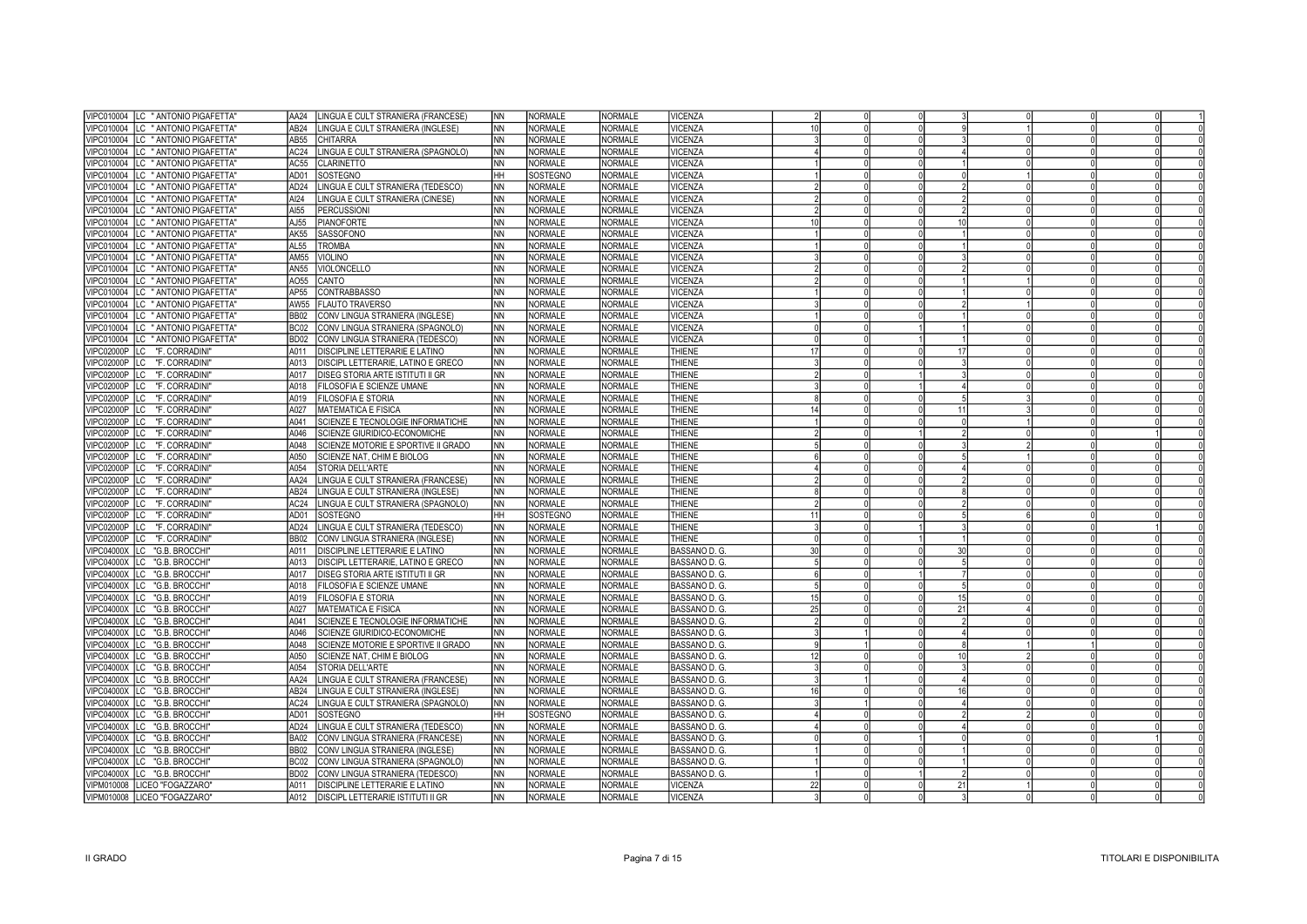| VIPM010008 LICEO "FOGAZZARO"                 | A017             | DISEG STORIA ARTE ISTITUTI II GR    | <b>NN</b>  | <b>NORMALE</b> | <b>NORMALE</b> | VICENZA        |                 |             |  |  |
|----------------------------------------------|------------------|-------------------------------------|------------|----------------|----------------|----------------|-----------------|-------------|--|--|
| VIPM010008<br>LICEO "FOGAZZARO"              | A018             | FILOSOFIA E SCIENZE UMANE           | <b>NN</b>  | <b>NORMALE</b> | <b>NORMALE</b> | /ICENZA        | 10 <sup>1</sup> | 10          |  |  |
| VIPM010008<br>LICEO "FOGAZZARO"              | A019             | <b>FILOSOFIA E STORIA</b>           | <b>NN</b>  | NORMALE        | <b>NORMALE</b> | VICENZA        |                 |             |  |  |
| VIPM010008<br>LICEO "FOGAZZARO"              | A027             | <b>MATEMATICA E FISICA</b>          | <b>NN</b>  | NORMALE        | NORMALE        | VICENZA        | 17 <sup>1</sup> | 12          |  |  |
| VIPM010008<br>LICEO "FOGAZZARO"              | A041             | SCIENZE E TECNOLOGIE INFORMATICHE   | <b>NN</b>  | NORMALE        | NORMALE        | <b>VICENZA</b> |                 |             |  |  |
| LICEO "FOGAZZARO"<br>VIPM010008              | A046             | SCIENZE GIURIDICO-ECONOMICHE        | <b>NN</b>  | NORMALE        | NORMALE        | VICENZA        |                 |             |  |  |
| VIPM010008<br>LICEO "FOGAZZARO"              | A048             | SCIENZE MOTORIE E SPORTIVE II GRADO | <b>NN</b>  | <b>NORMALE</b> | <b>NORMALE</b> | VICENZA        |                 |             |  |  |
| LICEO "FOGAZZARO"<br>VIPM010008              | A050             | SCIENZE NAT. CHIM E BIOLOG          | INN.       | NORMALE        | NORMALE        | <b>VICENZA</b> |                 |             |  |  |
| LICEO "FOGAZZARO"<br>VIPM010008              | A054             | STORIA DELL'ARTE                    | <b>NN</b>  | NORMALE        | NORMALE        | VICENZA        |                 |             |  |  |
| VIPM010008<br>LICEO "FOGAZZARO"              | <b>AA24</b>      | LINGUA E CULT STRANIERA (FRANCESE)  | INN.       | NORMALE        | NORMALE        | VICENZA        |                 |             |  |  |
| LICEO "FOGAZZARO"<br>VIPM010008              | AB24             | LINGUA E CULT STRANIERA (INGLESE)   | <b>NN</b>  | <b>NORMALE</b> | NORMALE        | VICENZA        | 13              |             |  |  |
| VIPM010008<br>LICEO "FOGAZZARO"              | AC <sub>24</sub> | LINGUA E CULT STRANIERA (SPAGNOLO)  | INN.       | NORMALE        | NORMALE        | VICENZA        | $\mathsf{R}$    |             |  |  |
| VIPM010008 LICEO "FOGAZZARO"                 | AD01             | SOSTEGNO                            | HН         | SOSTEGNO       | <b>NORMALE</b> | VICENZA        |                 |             |  |  |
| VIPM010008<br>LICEO "FOGAZZARO"              | AD <sub>24</sub> | LINGUA E CULT STRANIERA (TEDESCO)   | INN.       | <b>NORMALE</b> | NORMALE        | <b>VICENZA</b> |                 |             |  |  |
| VIPM010008 LICEO "FOGAZZARO"                 | AE24             | LINGUA E CULT STRANIERA (RUSSO)     | <b>NN</b>  | NORMALE        | <b>NORMALE</b> | <b>VICENZA</b> |                 |             |  |  |
| VIPM010008 LICEO "FOGAZZARO"                 | <b>BA02</b>      | CONV LINGUA STRANIERA (FRANCESE)    | INN.       | NORMALE        | NORMALE        | <b>VICENZA</b> |                 |             |  |  |
| VIPM010008  LICEO "FOGAZZARO"                | <b>BB02</b>      | CONV LINGUA STRANIERA (INGLESE)     | <b>NN</b>  | NORMALE        | <b>NORMALE</b> | <b>VICENZA</b> |                 |             |  |  |
| VIPM010008 LICEO "FOGAZZARO"                 | BC02             | CONV LINGUA STRANIERA (SPAGNOLO)    | INN.       | <b>NORMALE</b> | NORMALE        | <b>VICENZA</b> |                 |             |  |  |
| VIPS010007<br>LS JACOPO DA PONTE             | A011             | DISCIPLINE LETTERARIE E LATINO      | <b>NN</b>  | <b>NORMALE</b> | <b>NORMALE</b> | BASSANO D. G.  |                 |             |  |  |
| VIPS010007<br>LS JACOPO DA PONTE             | A017             | DISEG STORIA ARTE ISTITUTI II GR    | <b>NN</b>  | NORMALE        | NORMALE        | BASSANO D. G.  |                 |             |  |  |
| VIPS010007<br>LS JACOPO DA PONTE             | A019             | <b>FILOSOFIA E STORIA</b>           | NN         | NORMALE        | NORMALE        | BASSANO D. G.  |                 |             |  |  |
| VIPS010007<br>LS JACOPO DA PONTE             | A026             | <b>MATEMATICA</b>                   | <b>NN</b>  | <b>NORMALE</b> | NORMALE        | BASSANO D. G.  |                 |             |  |  |
| VIPS010007<br>LS JACOPO DA PONTE             | A027             | MATEMATICA E FISICA                 | ΝN         | NORMALE        | <b>NORMALE</b> | BASSANO D. G.  |                 |             |  |  |
| VIPS010007<br>LS JACOPO DA PONTE             | A041             | SCIENZE E TECNOLOGIE INFORMATICHE   | <b>NN</b>  | <b>NORMALE</b> | <b>NORMALE</b> | BASSANO D. G.  |                 |             |  |  |
| VIPS010007<br>LS JACOPO DA PONTE             | A048             | SCIENZE MOTORIE E SPORTIVE II GRADO | <b>NN</b>  | NORMALE        | <b>NORMALE</b> | BASSANO D. G.  |                 |             |  |  |
| VIPS010007 LS JACOPO DA PONTE                | A050             | SCIENZE NAT. CHIM E BIOLOG          | <b>NN</b>  | <b>NORMALE</b> | <b>NORMALE</b> | BASSANO D. G.  |                 |             |  |  |
| VIPS010007 LS JACOPO DA PONTE                | A054             | STORIA DELL'ARTE                    | <b>NN</b>  | NORMALE        | NORMALE        | BASSANO D. G.  |                 |             |  |  |
| VIPS010007 LS JACOPO DA PONTE                | AB <sub>24</sub> | LINGUA E CULT STRANIERA (INGLESE)   | NN         | NORMALE        | NORMALE        | BASSANO D. G.  |                 |             |  |  |
| VIPS010007 LS JACOPO DA PONTE                | AD01             | SOSTEGNO                            | <b>HH</b>  | SOSTEGNO       | NORMALE        | BASSANO D. G.  |                 |             |  |  |
| VIPS02000T LS "P. LIOY"                      | A011             | DISCIPLINE LETTERARIE E LATINO      | <b>NN</b>  | NORMALE        | <b>NORMALE</b> | <b>VICENZA</b> | 13              |             |  |  |
| VIPS02000T LS "P. LIOY"                      | A012             | DISCIPL LETTERARIE ISTITUTI II GR   | NN         | <b>NORMALE</b> | <b>NORMALE</b> | VICENZA        |                 |             |  |  |
| VIPS02000T LS "P. LIOY"                      | A017             | DISEG STORIA ARTE ISTITUTI II GR    | ΝN         | <b>NORMALE</b> | <b>NORMALE</b> | VICENZA        |                 |             |  |  |
| <b>VIPS02000T</b><br>LS "P. LIOY"            | A019             | FILOSOFIA E STORIA                  | <b>NN</b>  | <b>NORMALE</b> | NORMALE        | <b>VICENZA</b> |                 |             |  |  |
| VIPS02000T LS "P. LIOY"                      | A026             | MATEMATICA                          | NN         | <b>NORMALE</b> | <b>NORMALE</b> | VICENZA        |                 |             |  |  |
| VIPS02000T LS "P. LIOY"                      | A027             | MATEMATICA E FISICA                 | <b>NN</b>  | NORMALE        | <b>NORMALE</b> | VICENZA        | 14              | 11          |  |  |
| VIPS02000T LS "P. LIOY"                      | A041             | SCIENZE E TECNOLOGIE INFORMATICHE   | NN         | <b>NORMALE</b> | <b>NORMALE</b> | VICENZA        |                 |             |  |  |
| VIPS02000T LS "P. LIOY"                      | A046             | SCIENZE GIURIDICO-ECONOMICHE        | NN.        | <b>NORMALE</b> | <b>NORMALE</b> | <b>VICENZA</b> |                 |             |  |  |
| VIPS02000T LS "P. LIOY"                      | A048             | SCIENZE MOTORIE E SPORTIVE II GRADO | <b>NN</b>  | NORMALE        | NORMALE        | <b>VICENZA</b> |                 |             |  |  |
| VIPS02000T LS "P. LIOY"                      | A050             | SCIENZE NAT, CHIM E BIOLOG          | INN.       | NORMALE        | <b>NORMALE</b> | <b>VICENZA</b> |                 |             |  |  |
| VIPS02000T LS "P. LIOY"                      | AB <sub>24</sub> | LINGUA E CULT STRANIERA (INGLESE)   | NN         | <b>NORMALE</b> | NORMALE        | VICENZA        |                 |             |  |  |
| VIPS05000N LS "G.B.QUADRI"                   | A011             | DISCIPLINE LETTERARIE E LATINO      | NN.        | <b>NORMALE</b> | <b>NORMALE</b> | <b>VICENZA</b> | 19              |             |  |  |
| <b>VIPS05000N</b><br>LS "G.B.QUADRI"         | A012             | DISCIPL LETTERARIE ISTITUTI II GR   | ΝN         | <b>NORMALE</b> | <b>NORMALE</b> | <b>VICENZA</b> |                 |             |  |  |
| <b>VIPS05000N</b><br>LS "G.B.QUADRI"         | A017             | DISEG STORIA ARTE ISTITUTI II GR    | <b>NN</b>  | <b>NORMALE</b> | <b>NORMALE</b> | VICENZA        |                 |             |  |  |
| <b>VIPS05000N</b><br>LS "G.B.QUADRI"         | A018             | FILOSOFIA E SCIENZE UMANE           | NN         | <b>NORMALE</b> | <b>NORMALE</b> | <b>VICENZA</b> |                 |             |  |  |
| <b>VIPS05000N</b><br>LS "G.B.QUADRI"         | A019             | FILOSOFIA E STORIA                  | <b>NN</b>  | <b>NORMALE</b> | <b>NORMALE</b> | <b>VICENZA</b> |                 |             |  |  |
| <b>VIPS05000N</b><br>LS "G.B.QUADRI"         | A026             | <b>MATEMATICA</b>                   | INN.       | <b>NORMALE</b> | <b>NORMALE</b> | VICENZA        |                 |             |  |  |
| VIPS05000N LS "G.B.QUADRI"                   | A027             | MATEMATICA E FISICA                 | <b>NN</b>  | <b>NORMALE</b> | <b>NORMALE</b> | <b>VICENZA</b> |                 |             |  |  |
| VIPS05000N LS "G.B.QUADRI"                   | A041             | SCIENZE E TECNOLOGIE INFORMATICHE   | <b>INN</b> | <b>NORMALE</b> | <b>NORMALE</b> | VICENZA        |                 |             |  |  |
| VIPS05000N LS "G.B.QUADRI"                   | A046             | SCIENZE GIURIDICO-ECONOMICHE        | <b>NN</b>  | <b>NORMALE</b> | <b>NORMALE</b> | VICENZA        |                 |             |  |  |
| VIPS05000N LS "G.B.QUADRI"                   | A047             | SCIENZE MATEMATICHE APPLICATE       | <b>NN</b>  | NORMALE        | <b>NORMALE</b> | VICENZA        |                 |             |  |  |
| VIPS05000N LS "G.B.QUADRI"                   | A048             | SCIENZE MOTORIE E SPORTIVE II GRADO | <b>NN</b>  | NORMALE        | <b>NORMALE</b> | VICENZA        |                 |             |  |  |
| VIPS05000N LS "G.B.QUADRI"                   | A050             | SCIENZE NAT, CHIM E BIOLOG          | <b>NN</b>  | NORMALE        | <b>NORMALE</b> | VICENZA        |                 | 11          |  |  |
| VIPS05000N LS "G.B.QUADRI"                   | A054             | STORIA DELL'ARTE                    | <b>NN</b>  | NORMALE        | <b>NORMALE</b> | VICENZA        |                 |             |  |  |
| <b>VIPS05000N</b><br>LS "G.B.QUADRI"         | AA24             | LINGUA E CULT STRANIERA (FRANCESE)  | <b>NN</b>  | NORMALE        | NORMALE        | VICENZA        |                 |             |  |  |
| VIPS05000N LS "G.B.QUADRI"                   | AB <sub>24</sub> | LINGUA E CULT STRANIERA (INGLESE)   | NN         | <b>NORMALE</b> | <b>NORMALE</b> | VICENZA        |                 | $1^{\circ}$ |  |  |
| VIPS05000N<br>LS "G.B.QUADRI"                | AC24             | LINGUA E CULT STRANIERA (SPAGNOLO)  | <b>NN</b>  | <b>NORMALE</b> | <b>NORMALE</b> | VICENZA        |                 |             |  |  |
| <b>VIPS05000N</b><br>LS "G.B.QUADRI"         | AD01             | SOSTEGNO                            | HH         | SOSTEGNO       | <b>NORMALE</b> | <b>VICENZA</b> |                 |             |  |  |
| VIPS05001P   LS QUADRI - SEZIONE OSPEDALIERA | A011             | DISCIPLINE LETTERARIE E LATINO      | <b>NN</b>  | <b>NORMALE</b> | OSPEDALIERA    | <b>VICENZA</b> |                 |             |  |  |
| VIPS05001P   LS QUADRI - SEZIONE OSPEDALIERA | A027             | MATEMATICA E FISICA                 | <b>NN</b>  | NORMALE        | OSPEDALIERA    | <b>VICENZA</b> |                 |             |  |  |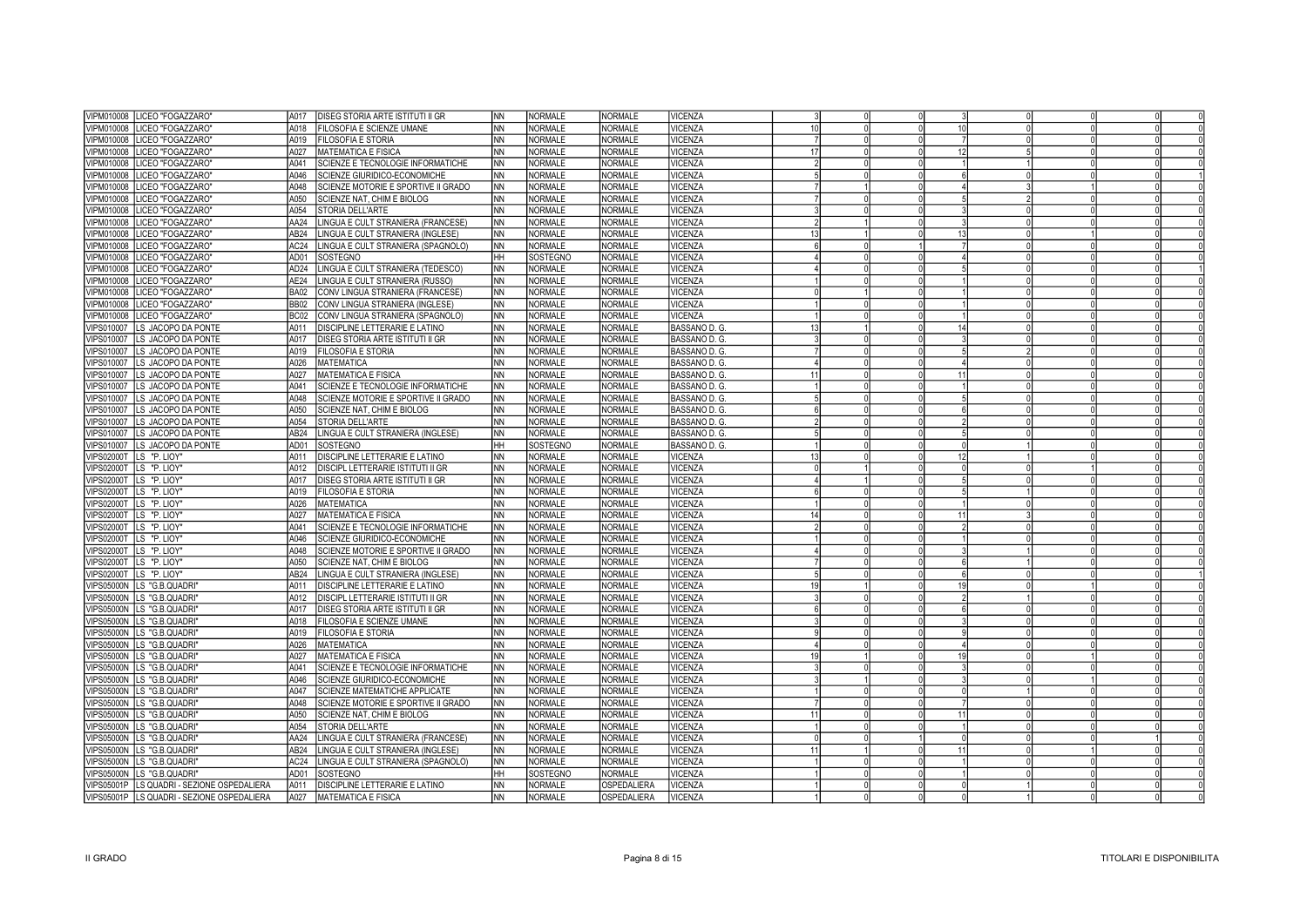| <b>VIPS05001P</b><br>LS QUADRI - SEZIONE OSPEDALIERA  | A050             | SCIENZE NAT, CHIM E BIOLOG               | <b>NN</b> | <b>NORMALE</b> | OSPEDALIERA    | <b>VICENZA</b>   |    |  |    |  |  |
|-------------------------------------------------------|------------------|------------------------------------------|-----------|----------------|----------------|------------------|----|--|----|--|--|
| <b>VIPS05001P</b><br>LS QUADRI - SEZIONE OSPEDALIERA  | AB <sub>24</sub> | LINGUA E CULT STRANIERA (INGLESE)        | ΝN        | <b>NORMALE</b> | OSPEDALIERA    | /ICENZA          |    |  |    |  |  |
| <b>VIPS08000D</b><br>L.S. "DA VINCI" ARZIGNANO        | A011             | DISCIPLINE LETTERARIE E LATINO           | NN        | <b>NORMALE</b> | <b>NORMALE</b> | ARZIGNANO        | 10 |  | 10 |  |  |
| <b>VIPS08000D</b><br>L.S. "DA VINCI" ARZIGNANO        | A012             | DISCIPL LETTERARIE ISTITUTI II GR        | INN.      | <b>NORMALE</b> | <b>NORMALE</b> | ARZIGNANO        |    |  |    |  |  |
| <b>VIPS08000D</b><br>L.S. "DA VINCI" ARZIGNANO        | A017             | DISEG STORIA ARTE ISTITUTI II GR         | ΝN        | <b>NORMALE</b> | <b>NORMALE</b> | ARZIGNANO        |    |  |    |  |  |
| VIPS08000D<br>L.S. "DA VINCI" ARZIGNANO               | A018             | FILOSOFIA E SCIENZE UMANE                | NN        | <b>NORMALE</b> | <b>NORMALE</b> | ARZIGNANO        |    |  |    |  |  |
| <b>VIPS08000D</b><br>L.S. "DA VINCI" ARZIGNANO        | A019             | FILOSOFIA E STORIA                       | <b>NN</b> | <b>NORMALE</b> | <b>NORMALE</b> | ARZIGNANO        |    |  |    |  |  |
| <b>VIPS08000D</b><br>L.S. "DA VINCI" ARZIGNANO        | A026             | <b>MATEMATICA</b>                        | <b>NN</b> | NORMALE        | NORMALE        | <b>ARZIGNANO</b> |    |  |    |  |  |
| L.S. "DA VINCI" ARZIGNANO<br><b>VIPS08000D</b>        | A027             | <b>MATEMATICA E FISICA</b>               | NN        | NORMALE        | NORMALE        | <b>ARZIGNANO</b> |    |  |    |  |  |
| <b>VIPS08000D</b><br>L.S. "DA VINCI" ARZIGNANO        | A041             | SCIENZE E TECNOLOGIE INFORMATICHE        | <b>NN</b> | NORMALE        | NORMALE        | <b>ARZIGNANO</b> |    |  |    |  |  |
| L.S. "DA VINCI" ARZIGNANO<br><b>VIPS08000D</b>        | A046             | SCIENZE GIURIDICO-ECONOMICHE             | NN        | <b>NORMALE</b> | NORMALE        | <b>ARZIGNANO</b> |    |  |    |  |  |
| <b>VIPS08000D</b><br>L.S. "DA VINCI" ARZIGNANO        | A048             | SCIENZE MOTORIE E SPORTIVE II GRADO      | INN.      | NORMALE        | <b>NORMALE</b> | ARZIGNANO        |    |  |    |  |  |
| <b>VIPS08000D</b><br>L.S. "DA VINCI" ARZIGNANO        | A050             | SCIENZE NAT, CHIM E BIOLOG               | NN        | <b>NORMALE</b> | <b>NORMALE</b> | ARZIGNANO        |    |  |    |  |  |
|                                                       |                  |                                          |           |                |                |                  |    |  |    |  |  |
| <b>VIPS08000D</b><br>L.S. "DA VINCI" ARZIGNANO        | A054             | STORIA DELL'ARTE                         | <b>NN</b> | NORMALE        | NORMALE        | ARZIGNANO        |    |  |    |  |  |
| <b>VIPS08000D</b><br>L.S. "DA VINCI" ARZIGNANO        | AA24             | LINGUA E CULT STRANIERA (FRANCESE)       | ΝN        | <b>NORMALE</b> | <b>NORMALE</b> | ARZIGNANO        |    |  |    |  |  |
| <b>VIPS08000D</b><br>L.S. "DA VINCI" ARZIGNANO        | AB <sub>24</sub> | LINGUA E CULT STRANIERA (INGLESE)        | INN.      | NORMALE        | NORMALE        | ARZIGNANO        |    |  |    |  |  |
| <b>VIPS08000D</b><br>L.S. "DA VINCI" ARZIGNANO        | AC24             | LINGUA E CULT STRANIERA (SPAGNOLO)       | NN        | <b>NORMALE</b> | NORMALE        | ARZIGNANO        |    |  |    |  |  |
| <b>VIPS08000D</b><br>L.S. "DA VINCI" ARZIGNANO        | AD01             | SOSTEGNO                                 | <b>HH</b> | SOSTEGNO       | NORMALE        | <b>ARZIGNANO</b> |    |  |    |  |  |
| <b>VIPS08000D</b><br>L.S. "DA VINCI" ARZIGNANO        | AD <sub>24</sub> | LINGUA E CULT STRANIERA (TEDESCO)        | NN        | <b>NORMALE</b> | NORMALE        | ARZIGNANO        |    |  |    |  |  |
| IPSSCT "DA SCHIO" - SERALE<br><b>VIRC016515</b>       | A012             | DISCIPL LETTERARIE ISTITUTI II GR        | <b>NN</b> | <b>NORMALE</b> | <b>SERALE</b>  | <b>VICENZA</b>   |    |  |    |  |  |
| VIRC016515   IPSSCT "DA SCHIO" - SERALE               | A026             | <b>MATEMATICA</b>                        | NN        | NORMALE        | <b>SERALE</b>  | <b>VICENZA</b>   |    |  |    |  |  |
| IPSSCT "DA SCHIO" - SERALE<br>VIRC016515              | A045             | SCIENZE ECONOMICO-AZIENDALI              | INN       | <b>NORMALE</b> | <b>SERALE</b>  | <b>VICENZA</b>   |    |  |    |  |  |
| VIRC016515   IPSSCT "DA SCHIO" - SERALE               | A046             | SCIENZE GIURIDICO-ECONOMICHE             | <b>NN</b> | NORMALE        | <b>SERALE</b>  | <b>VICENZA</b>   |    |  |    |  |  |
| VIRC016515   IPSSCT "DA SCHIO" - SERALE               | <b>AA24</b>      | LINGUA E CULT STRANIERA (FRANCESE)       | INN.      | <b>NORMALE</b> | <b>SERALE</b>  | <b>VICENZA</b>   |    |  |    |  |  |
| VIRC017511   IPSCT "REMONDINI" -SERALE                | A012             | <b>DISCIPL LETTERARIE ISTITUTI II GR</b> | <b>NN</b> | <b>NORMALE</b> | <b>SERALE</b>  | BASSANO D. G.    |    |  |    |  |  |
| <b>VIRC017511</b><br>IPSCT "REMONDINI" -SERALE        | A018             | FILOSOFIA E SCIENZE UMANE                | <b>NN</b> | NORMALE        | <b>SERALE</b>  | BASSANO D. G.    |    |  |    |  |  |
| <b>VIRC017511</b><br><b>IPSCT "REMONDINI" -SERALE</b> | A026             | <b>MATEMATICA</b>                        | <b>NN</b> | NORMALE        | <b>SERALE</b>  | BASSANO D. G.    |    |  |    |  |  |
| <b>VIRC017511</b><br>IPSCT "REMONDINI" - SERALE       | A045             | SCIENZE ECONOMICO-AZIENDALI              | <b>NN</b> | NORMALE        | <b>SERALE</b>  | BASSANO D. G.    |    |  |    |  |  |
| <b>VIRC017511</b><br>IPSCT "REMONDINI" -SERALE        | A046             | SCIENZE GIURIDICO-ECONOMICHE             | <b>NN</b> | NORMALE        | <b>SERALE</b>  | BASSANO D. G.    |    |  |    |  |  |
| <b>VIRC017511</b><br>IPSCT "REMONDINI" -SERALE        | AA24             | INGUA E CULT STRANIERA (FRANCESE)        | <b>NN</b> | <b>NORMALE</b> | <b>SERALE</b>  | BASSANO D. G.    |    |  |    |  |  |
| <b>VIRC017511</b><br>IPSCT "REMONDINI" - SERALE       | AB24             | LINGUA E CULT STRANIERA (INGLESE)        | <b>NN</b> | <b>NORMALE</b> | <b>SERALE</b>  | BASSANO D. G.    |    |  |    |  |  |
| VIRF020004<br>IPSS "B. MONTAGNA"                      | A012             | DISCIPL LETTERARIE ISTITUTI II GR        | NN        | <b>NORMALE</b> | <b>NORMALE</b> | VICENZA          |    |  |    |  |  |
| VIRF020004<br>IPSS "B. MONTAGNA"                      | A015             | <b>DISCIPLINE SANITARIE</b>              | ΝN        | <b>NORMALE</b> | <b>NORMALE</b> | <b>VICENZA</b>   |    |  |    |  |  |
| VIRF020004<br>IPSS "B. MONTAGNA"                      | A017             | DISEG STORIA ARTE ISTITUTI II GR         | NN        | <b>NORMALE</b> | <b>NORMALE</b> | VICENZA          |    |  |    |  |  |
| VIRF020004<br>IPSS "B. MONTAGNA"                      | A018             | FILOSOFIA E SCIENZE UMANE                | ΝN        | <b>NORMALE</b> | <b>NORMALE</b> | <b>VICENZA</b>   |    |  |    |  |  |
| VIRF020004<br>IPSS "B. MONTAGNA"                      | A020             | <b>FISICA</b>                            | NN        | <b>NORMALE</b> | <b>NORMALE</b> | VICENZA          |    |  |    |  |  |
| VIRF020004<br>IPSS "B. MONTAGNA"                      | A021             | <b>GEOGRAFIA</b>                         | NN        | <b>NORMALE</b> | NORMALE        | VICENZA          |    |  |    |  |  |
| VIRF020004<br><b>IPSS "B. MONTAGNA"</b>               | A026             | <b>MATEMATICA</b>                        |           | NORMALE        | NORMALE        | <b>VICENZA</b>   |    |  |    |  |  |
| VIRF020004                                            | A029             | MUSICA ISTITUTI II GRADO                 | NN        | NORMALE        | NORMALE        |                  |    |  |    |  |  |
| IPSS "B. MONTAGNA"                                    |                  |                                          | NN        | NORMALE        | NORMALE        | VICENZA          |    |  |    |  |  |
| VIRF020004<br>IPSS "B. MONTAGNA"                      | A034<br>A041     | SCIENZE E TECNOLOGIE CHIMICHE            | NN        | NORMALE        | NORMALE        | <b>VICENZA</b>   |    |  |    |  |  |
| VIRF020004<br>IPSS "B. MONTAGNA"                      | A044             | SCIENZE E TECNOLOGIE INFORMATICHE        | INN.      | <b>NORMALE</b> | <b>NORMALE</b> | VICENZA          |    |  |    |  |  |
| VIRF020004<br>IPSS "B. MONTAGNA"                      |                  | TECNOL TESSILI, ABBIGL E MODA            | NN        |                |                | VICENZA          |    |  |    |  |  |
| VIRF020004<br>IPSS "B. MONTAGNA"                      | A045             | SCIENZE ECONOMICO-AZIENDALI              | NN        | NORMALE        | <b>NORMALE</b> | VICENZA          |    |  |    |  |  |
| IPSS "B. MONTAGNA"<br>VIRF020004                      | A046             | SCIENZE GIURIDICO-ECONOMICHE             | ΝN        | <b>NORMALE</b> | <b>NORMALE</b> | /ICENZA          |    |  |    |  |  |
| VIRF020004<br>IPSS "B. MONTAGNA"                      | A048             | SCIENZE MOTORIE E SPORTIVE II GRADO      | <b>NN</b> | <b>NORMALE</b> | NORMALE        | VICENZA          |    |  |    |  |  |
| VIRF020004<br>IPSS "B. MONTAGNA"                      | A050             | SCIENZE NAT, CHIM E BIOLOG               | <b>NN</b> | <b>NORMALE</b> | NORMALE        | VICENZA          |    |  |    |  |  |
| VIRF020004<br>IPSS "B. MONTAGNA"                      | A054             | STORIA DELL'ARTE                         | <b>NN</b> | NORMALE        | NORMALE        | VICENZA          |    |  |    |  |  |
| VIRF020004<br><b>IPSS "B. MONTAGNA"</b>               | A061             | TECNOL E TECN COMUNICAZ MULTIMEDIA       | NN        | NORMALE        | <b>NORMALE</b> | VICENZA          |    |  |    |  |  |
| VIRF020004<br>IPSS "B. MONTAGNA"                      | A066             | TRATT TESTI DATI APPLIC INFORMATICA      | INN.      | <b>NORMALE</b> | NORMALE        | VICENZA          |    |  |    |  |  |
| IPSS "B. MONTAGNA"<br>VIRF020004                      | <b>AA24</b>      | LINGUA E CULT STRANIERA (FRANCESE)       | <b>NN</b> | NORMALE        | NORMALE        | <b>VICENZA</b>   |    |  |    |  |  |
| VIRF020004<br>IPSS "B. MONTAGNA"                      | AB <sub>24</sub> | LINGUA E CULT STRANIERA (INGLESE)        | INN.      | NORMALE        | NORMALE        | <b>VICENZA</b>   |    |  |    |  |  |
| VIRF020004<br><b>IPSS "B. MONTAGNA"</b>               | AC <sub>24</sub> | LINGUA E CULT STRANIERA (SPAGNOLO)       | <b>NN</b> | NORMALE        | <b>NORMALE</b> | <b>VICENZA</b>   |    |  |    |  |  |
| VIRF020004<br>IPSS "B. MONTAGNA"                      | AD01             | SOSTEGNO                                 | IHH.      | SOSTEGNO       | NORMALE        | <b>VICENZA</b>   | 24 |  |    |  |  |
| VIRF020004<br><b>IPSS "B. MONTAGNA"</b>               | <b>B003</b>      | <b>LABORATORI DI FISICA</b>              | <b>NN</b> | <b>NORMALE</b> | <b>NORMALE</b> | VICENZA          |    |  |    |  |  |
| VIRF020004<br>IPSS "B. MONTAGNA"                      | B012             | LAB SCIENZE E TECNOL CHIM MICROBIOL      | INN.      | <b>NORMALE</b> | <b>NORMALE</b> | <b>VICENZA</b>   |    |  |    |  |  |
| VIRF020004<br><b>IPSS "B. MONTAGNA"</b>               | <b>B018</b>      | LAB SC E TECNOL TESS ABBIGL MODA         | NN.       | NORMALE        | <b>NORMALE</b> | VICENZA          |    |  |    |  |  |
| VIRF020004<br>IPSS "B. MONTAGNA"                      | B022             | AB TECNOL E TECN COMUNICAZ MULTIME       | INN.      | <b>NORMALE</b> | NORMALE        | VICENZA          |    |  |    |  |  |
| VIRF020004<br><b>IPSS "B. MONTAGNA"</b>               | B023             | LAB SERVIZI SOCIO-SANITARI               | <b>NN</b> | NORMALE        | NORMALE        | VICENZA          |    |  |    |  |  |
| VIRF020004<br>IPSS "B. MONTAGNA"                      | B028             | LABORATORIO DI TECNOLOGIE ORAFE          | INN.      | <b>NORMALE</b> | <b>NORMALE</b> | <b>VICENZA</b>   |    |  |    |  |  |
|                                                       |                  |                                          |           |                |                |                  |    |  |    |  |  |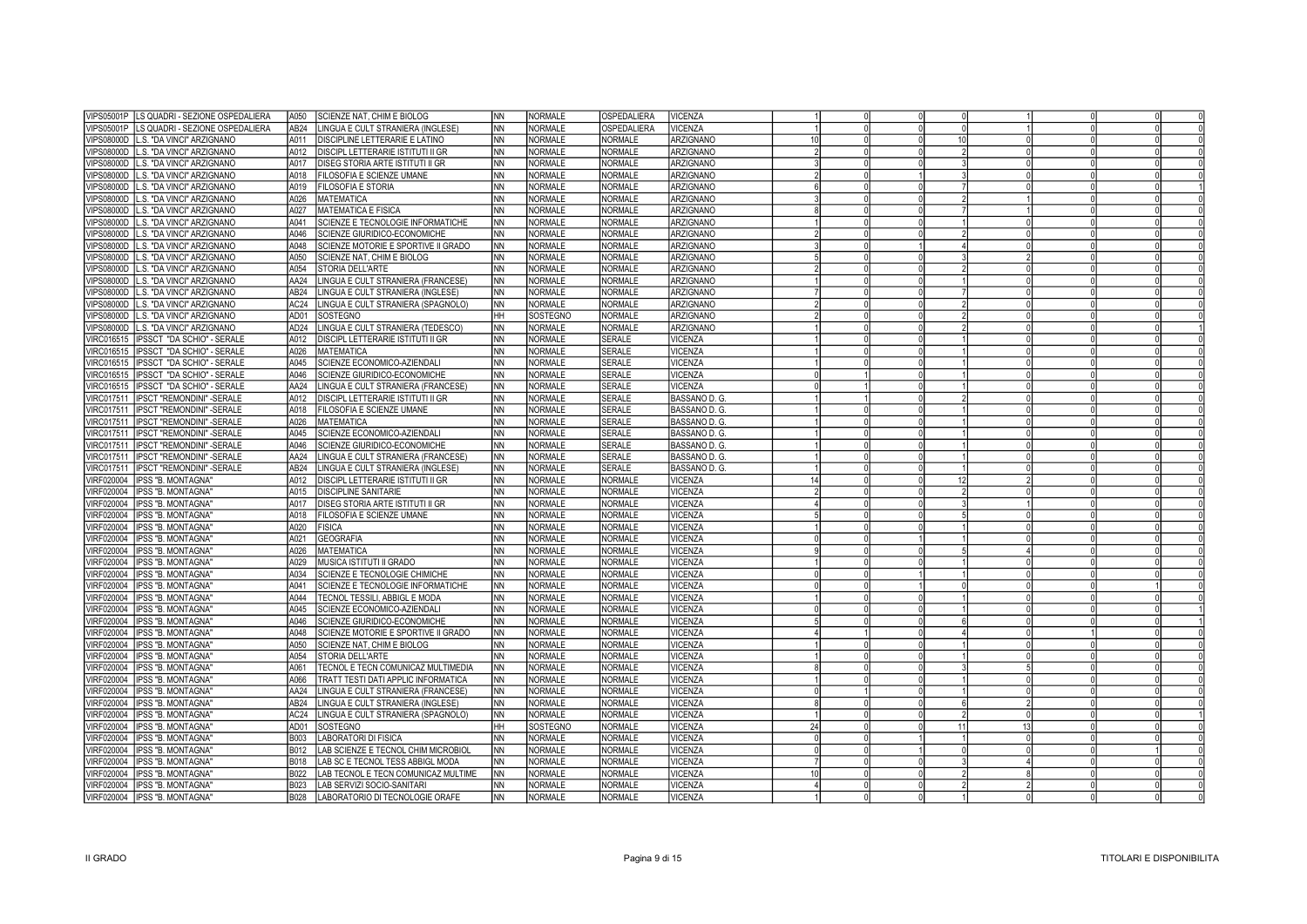| VIRF02050D   IIS "B. MONTAGNA " - SERALE<br>FILOSOFIA E SCIENZE UMANE<br><b>SERALE</b><br>VICENZA<br>A018<br><b>NN</b><br>NORMALE<br><b>NORMALE</b><br>VIRH010001 IPSSA "PELLEGRINO ARTUSI"<br>DISCIPL LETTERARIE ISTITUTI II GR<br><b>NN</b><br>NORMALE<br>RECOARO TERME<br>A012<br>VIRH010001   IPSSA "PELLEGRINO ARTUSI"<br>NORMALE<br><b>NORMALE</b><br>RECOARO TERME<br>A026<br><b>IMATEMATICA</b><br><b>INN</b><br>VIRH010001 IPSSA "PELLEGRINO ARTUSI"<br>SCIENZE DEGLI ALIMENTI<br><b>NN</b><br>NORMALE<br><b>NORMALE</b><br>A031<br>RECOARO TERME<br>VIRH010001   IPSSA "PELLEGRINO ARTUSI"<br>A045<br>SCIENZE ECONOMICO-AZIENDALI<br>INN<br><b>NORMALE</b><br><b>NORMALE</b><br>RECOARO TERME<br><b>NORMALE</b><br>VIRH010001   IPSSA "PELLEGRINO ARTUSI"<br>A046<br>SCIENZE GIURIDICO-ECONOMICHE<br>INN<br><b>NORMALE</b><br>RECOARO TERME<br>VIRH010001   IPSSA "PELLEGRINO ARTUSI"<br>A048<br>SCIENZE MOTORIE E SPORTIVE II GRADO<br>INN.<br><b>NORMALE</b><br><b>NORMALE</b><br>RECOARO TERME<br><b>NORMALE</b><br>VIRH010001 IPSSA "PELLEGRINO ARTUSI"<br>SCIENZE NAT, CHIM E BIOLOG<br>INN<br><b>NORMALE</b><br>RECOARO TERME<br>A050<br><b>NORMALE</b><br>VIRH010001   IPSSA "PELLEGRINO ARTUSI"<br>AA24<br>INN.<br><b>NORMALE</b><br>RECOARO TERME<br>LINGUA E CULT STRANIERA (FRANCESE)<br>VIRH010001   IPSSA "PELLEGRINO ARTUSI"<br>AB <sub>24</sub><br>INN.<br>NORMALE<br><b>NORMALE</b><br>LINGUA E CULT STRANIERA (INGLESE)<br>RECOARO TERME<br>NORMALE<br>NORMALE<br>VIRH010001   IPSSA "PELLEGRINO ARTUSI<br>AC24<br>LINGUA E CULT STRANIERA (SPAGNOLO)<br><b>INN</b><br>RECOARO TERME<br>SOSTEGNO<br><b>NORMALE</b><br>VIRH010001  IPSSA "PELLEGRINO ARTUSI"<br>AD01<br>SOSTEGNO<br> HH<br>RECOARO TERME<br>16<br>VIRH010001   IPSSA "PELLEGRINO ARTUSI"<br>AD24<br>LINGUA E CULT STRANIERA (TEDESCO)<br><b>NN</b><br>NORMALE<br><b>NORMALE</b><br>RECOARO TERME<br>VIRH010001 IPSSA "PELLEGRINO ARTUSI"<br>B012<br>LAB SCIENZE E TECNOL CHIM MICROBIOL<br><b>NORMALE</b><br><b>NORMALE</b><br><b>INN</b><br>RECOARO TERME<br>VIRH010001   IPSSA "PELLEGRINO ARTUSI"<br>LAB SCIENZE E TECNOL INFORMATICHE<br><b>NN</b><br>NORMALE<br><b>NORMALE</b><br>RECOARO TERME<br><b>B016</b><br>VIRH010001 IPSSA "PELLEGRINO ARTUSI"<br>LAB SERVIZI RICETTIVITA' ALBERGHIER<br>NORMALE<br><b>NORMALE</b><br>RECOARO TERME<br><b>B019</b><br><b>NN</b><br>VIRH010001  IPSSA "PELLEGRINO ARTUSI"<br><b>B020</b><br>LAB SERV ENOGASTRON, SETT CUCINA<br><b>NN</b><br><b>NORMALE</b><br><b>NORMALE</b><br>RECOARO TERME<br>VIRH010001  IPSSA "PELLEGRINO ARTUSI"<br>B021<br>LAB SERV ENOGASTRON, SETT SALA VEND<br>NORMALE<br><b>NORMALE</b><br>RECOARO TERME<br><b>INN</b><br><b>SERALE</b><br>VIRI007502   IPSIA "CECCATO" - SERALE<br>A040<br>TECNOLOGIE ELETTRICHE ELETTRONICHE<br>INN.<br>NORMALE<br>MNTECCHIO M.<br>VIRI03000N IPS "G.B. GARBIN"<br>A012<br>DISCIPL LETTERARIE ISTITUTI II GR<br>NORMALE<br><b>NORMALE</b><br><b>SCHIO</b><br><b>NN</b><br>19<br>VIRI03000N   IPS "G. B. GARBIN'<br>A015<br>DISCIPLINE SANITARIE<br>INN<br><b>NORMALE</b><br><b>NORMALE</b><br><b>SCHIO</b><br>VIRI03000N   IPS "G. B. GARBIN'<br>A017<br>DISEG STORIA ARTE ISTITUTI II GR<br>INN<br>NORMALE<br><b>NORMALE</b><br><b>SCHIO</b><br>VIRI03000N   IPS "G. B. GARBIN'<br>FILOSOFIA E SCIENZE UMANE<br>INN<br>NORMALE<br><b>NORMALE</b><br><b>SCHIO</b><br>A018<br>A020<br>NORMALE<br><b>NORMALE</b><br><b>SCHIO</b><br>VIRI03000N  IPS "G.B. GARBIN<br><b>FISICA</b><br>INN<br><b>SCHIO</b><br>VIRI03000N<br>IPS "G. B. GARBIN<br>A026<br><b>MATEMATICA</b><br><b>NN</b><br><b>NORMALE</b><br><b>NORMALE</b><br>VIRI03000N IPS "G.B. GARBIN'<br>A040<br>TECNOLOGIE ELETTRICHE ELETTRONICHE<br><b>NORMALE</b><br><b>NORMALE</b><br><b>SCHIO</b><br><b>INN</b><br><b>SCHIO</b><br>VIRI03000N   IPS "G. B. GARBIN'<br>SCIENZE E TECNOLOGIE INFORMATICHE<br><b>NN</b><br>NORMALE<br><b>NORMALE</b><br>A041<br>A042<br>SCIENZE E TECNOLOGIE MECCANICHE<br><b>NN</b><br>NORMALE<br><b>NORMALE</b><br><b>SCHIO</b><br>VIRI03000N IPS "G.B.GARBIN'<br><b>SCHIO</b><br>VIRI03000N   IPS "G. B. GARBIN'<br>A044<br>TECNOL TESSILI, ABBIGL E MODA<br>INN.<br><b>NORMALE</b><br><b>NORMALE</b><br>A045<br><b>NORMALE</b><br><b>NORMALE</b><br><b>SCHIO</b><br>VIRI03000N   IPS "G. B. GARBIN"<br>SCIENZE ECONOMICO-AZIENDALI<br><b>INN</b><br><b>NORMALE</b><br><b>NORMALE</b><br><b>SCHIO</b><br>VIRI03000N   IPS "G. B. GARBIN"<br>SCIENZE GIURIDICO-ECONOMICHE<br><b>NN</b><br>A046<br><b>NORMALE</b><br><b>SCHIO</b><br>VIRI03000N IPS "G. B. GARBIN'<br>A048<br>SCIENZE MOTORIE E SPORTIVE II GRADO<br>INN.<br><b>NORMALE</b><br><b>SCHIO</b><br>VIRI03000N   IPS "G. B. GARBIN'<br>A050<br>SCIENZE NAT, CHIM E BIOLOG<br>INN<br>NORMALE<br><b>NORMALE</b><br>NORMALE<br><b>NORMALE</b><br><b>SCHIO</b><br>VIRI03000N   IPS "G. B. GARBIN'<br>A066<br>TRATT TESTI DATI APPLIC INFORMATICA<br><b>INN</b><br><b>NORMALE</b><br><b>NORMALE</b><br><b>SCHIO</b><br>VIRI03000N  IPS "G.B.GARBIN'<br>AA24<br>LINGUA E CULT STRANIERA (FRANCESE)<br><b>INN</b><br>AB <sub>24</sub><br><b>NN</b><br>NORMALE<br><b>NORMALE</b><br><b>SCHIO</b><br>VIRI03000N   IPS "G. B. GARBIN<br>LINGUA E CULT STRANIERA (INGLESE)<br>VIRI03000N   IPS "G. B. GARBIN'<br>AD01<br>SOSTEGNO<br>HH<br>SOSTEGNO<br><b>NORMALE</b><br><b>SCHIO</b><br>VIRI03000N   IPS "G. B. GARBIN'<br>LAB SCIENZE E TECNOL CHIM MICROBIOL<br><b>NN</b><br>NORMALE<br><b>NORMALE</b><br><b>SCHIO</b><br>B012<br>LAB SC E TECNOL ELETTR ELETTRONIC<br>NORMALE<br><b>NORMALE</b><br><b>SCHIO</b><br>VIRI03000N   IPS "G. B. GARBIN'<br><b>B015</b><br><b>NN</b><br>VIRI03000N   IPS "G. B. GARBIN'<br><b>B016</b><br>LAB SCIENZE E TECNOL INFORMATICHE<br><b>NN</b><br><b>NORMALE</b><br><b>NORMALE</b><br><b>SCHIO</b><br>LAB SCIENZE E TECNOL MECCANICHE<br>NORMALE<br>NORMALE<br><b>SCHIO</b><br>VIRI03000N  IPS "G.B.GARBIN'<br><b>B017</b><br><b>NN</b><br>LAB SC E TECNOL TESS ABBIGL MODA<br>INN.<br>NORMALE<br><b>NORMALE</b><br><b>SCHIO</b><br>VIRI03000N  IPS "G. B. GARBIN"<br><b>B018</b><br>VIRI03000N IPS "G.B. GARBIN"<br>B023<br>LAB SERVIZI SOCIO-SANITARI<br>INN<br>NORMALE<br><b>NORMALE</b><br><b>SCHIO</b><br><b>VIRI05000V</b><br>IPSIA "F. LAMPERTICO"<br>A012<br>DISCIPL LETTERARIE ISTITUTI II GR<br>INN<br><b>NORMALE</b><br><b>NORMALE</b><br>VICENZA<br><b>IPSIA "F. LAMPERTICO"</b><br>A015<br><b>DISCIPLINE SANITARIE</b><br>INN<br>NORMALE<br><b>NORMALE</b><br>VICENZA<br>VIRI05000V<br><b>VIRI05000V</b><br>IPSIA "F. LAMPERTICO"<br>A020<br><b>FISICA</b><br>INN<br>NORMALE<br><b>NORMALE</b><br>VICENZA<br>IPSIA "F. LAMPERTICO"<br>A021<br><b>GEOGRAFIA</b><br>NORMALE<br><b>NORMALE</b><br>VICENZA<br>/IRI05000V<br>INN<br><b>VIRI05000V</b><br>IPSIA "F. LAMPERTICO"<br>A026<br><b>MATEMATICA</b><br>INN<br>NORMALE<br><b>NORMALE</b><br><b>VICENZA</b><br>A032<br>SCIENZE GEOLOGIA MINERALOGIA<br><b>NORMALE</b><br><b>NORMALE</b><br>VICENZA<br>VIRI05000V<br>IPSIA "F. LAMPERTICO"<br><b>NN</b><br>NORMALE<br><b>NORMALE</b><br>VICENZA<br>VIRI05000V<br>IPSIA "F. LAMPERTICO"<br>A034<br>SCIENZE E TECNOLOGIE CHIMICHE<br><b>NN</b><br>A040<br><b>NN</b><br><b>NORMALE</b><br><b>NORMALE</b><br>VICENZA<br>VIRI05000V<br>IPSIA "F. LAMPERTICO"<br>TECNOLOGIE ELETTRICHE ELETTRONICHE<br>IPSIA "F. LAMPERTICO"<br>A041<br>SCIENZE E TECNOLOGIE INFORMATICHE<br><b>NN</b><br><b>NORMALE</b><br><b>NORMALE</b><br>VICENZA<br>VIRI05000V<br>A042<br>INN.<br><b>NORMALE</b><br><b>NORMALE</b><br>VICENZA<br>VIRI05000V<br><b>IPSIA "F. LAMPERTICO"</b><br>SCIENZE E TECNOLOGIE MECCANICHE<br>VIRI05000V<br>SCIENZE GIURIDICO-ECONOMICHE<br>NORMALE<br><b>NORMALE</b><br>VICENZA<br>IPSIA "F. LAMPERTICO"<br>A046<br><b>NN</b><br><b>NORMALE</b><br>VIRI05000V<br>IPSIA "F. LAMPERTICO"<br>A048<br>SCIENZE MOTORIE E SPORTIVE II GRADO<br>INN.<br><b>NORMALE</b><br>VICENZA<br>A050<br>SCIENZE NAT, CHIM E BIOLOG<br>NORMALE<br><b>NORMALE</b><br>VICENZA<br><b>VIRI05000V</b><br>IPSIA "F. LAMPERTICO"<br><b>INN</b><br><b>NORMALE</b><br><b>VICENZA</b><br>VIRI05000V   IPSIA "F. LAMPERTICO"<br>AB24<br>LINGUA E CULT STRANIERA (INGLESE)<br><b>INN</b><br><b>NORMALE</b><br>SOSTEGNO<br><b>NORMALE</b><br><b>VICENZA</b><br>VIRI05000V   IPSIA "F. LAMPERTICO"<br>AD01<br>SOSTEGNO<br> HH | VIRF02050D IIS "B. MONTAGNA " - SERALE | A012 | <b>DISCIPL LETTERARIE ISTITUTI II GR</b> | INN. | NORMALE | <b>SERALE</b> | VICENZA |  |  |  |  |
|-------------------------------------------------------------------------------------------------------------------------------------------------------------------------------------------------------------------------------------------------------------------------------------------------------------------------------------------------------------------------------------------------------------------------------------------------------------------------------------------------------------------------------------------------------------------------------------------------------------------------------------------------------------------------------------------------------------------------------------------------------------------------------------------------------------------------------------------------------------------------------------------------------------------------------------------------------------------------------------------------------------------------------------------------------------------------------------------------------------------------------------------------------------------------------------------------------------------------------------------------------------------------------------------------------------------------------------------------------------------------------------------------------------------------------------------------------------------------------------------------------------------------------------------------------------------------------------------------------------------------------------------------------------------------------------------------------------------------------------------------------------------------------------------------------------------------------------------------------------------------------------------------------------------------------------------------------------------------------------------------------------------------------------------------------------------------------------------------------------------------------------------------------------------------------------------------------------------------------------------------------------------------------------------------------------------------------------------------------------------------------------------------------------------------------------------------------------------------------------------------------------------------------------------------------------------------------------------------------------------------------------------------------------------------------------------------------------------------------------------------------------------------------------------------------------------------------------------------------------------------------------------------------------------------------------------------------------------------------------------------------------------------------------------------------------------------------------------------------------------------------------------------------------------------------------------------------------------------------------------------------------------------------------------------------------------------------------------------------------------------------------------------------------------------------------------------------------------------------------------------------------------------------------------------------------------------------------------------------------------------------------------------------------------------------------------------------------------------------------------------------------------------------------------------------------------------------------------------------------------------------------------------------------------------------------------------------------------------------------------------------------------------------------------------------------------------------------------------------------------------------------------------------------------------------------------------------------------------------------------------------------------------------------------------------------------------------------------------------------------------------------------------------------------------------------------------------------------------------------------------------------------------------------------------------------------------------------------------------------------------------------------------------------------------------------------------------------------------------------------------------------------------------------------------------------------------------------------------------------------------------------------------------------------------------------------------------------------------------------------------------------------------------------------------------------------------------------------------------------------------------------------------------------------------------------------------------------------------------------------------------------------------------------------------------------------------------------------------------------------------------------------------------------------------------------------------------------------------------------------------------------------------------------------------------------------------------------------------------------------------------------------------------------------------------------------------------------------------------------------------------------------------------------------------------------------------------------------------------------------------------------------------------------------------------------------------------------------------------------------------------------------------------------------------------------------------------------------------------------------------------------------------------------------------------------------------------------------------------------------------------------------------------------------------------------------------------------------------------------------------------------------------------------------------------------------------------------------------------------------------------------------------------------------------------------------------------------------------------------------------------------------------------------------------------------------------------------------------------------------------------------------------------------------------------------------------------------------------------------------------------------------------------------------------------------------------------------------------------------------------------------------------------------------------------------------------------------------------------------------------------------------------------------------------------------------------------------------------------------------------------------------------------------------------------------------------------------------------------------------------------------------------------------------------------------------------------------------------------------------------------------------------------------------------------------------------------------------------------------------------------------------------------------------------------------------------------------------------------------------------------------------------------------------------------------------------------------------------------------------------------------------------------------------------------------------------------------------------------------------------------------------------------------------------------------------------------------------------------------------------------------------------------------------------------------------------------------------------------------------------------------------------------------------------|----------------------------------------|------|------------------------------------------|------|---------|---------------|---------|--|--|--|--|
|                                                                                                                                                                                                                                                                                                                                                                                                                                                                                                                                                                                                                                                                                                                                                                                                                                                                                                                                                                                                                                                                                                                                                                                                                                                                                                                                                                                                                                                                                                                                                                                                                                                                                                                                                                                                                                                                                                                                                                                                                                                                                                                                                                                                                                                                                                                                                                                                                                                                                                                                                                                                                                                                                                                                                                                                                                                                                                                                                                                                                                                                                                                                                                                                                                                                                                                                                                                                                                                                                                                                                                                                                                                                                                                                                                                                                                                                                                                                                                                                                                                                                                                                                                                                                                                                                                                                                                                                                                                                                                                                                                                                                                                                                                                                                                                                                                                                                                                                                                                                                                                                                                                                                                                                                                                                                                                                                                                                                                                                                                                                                                                                                                                                                                                                                                                                                                                                                                                                                                                                                                                                                                                                                                                                                                                                                                                                                                                                                                                                                                                                                                                                                                                                                                                                                                                                                                                                                                                                                                                                                                                                                                                                                                                                                                                                                                                                                                                                                                                                                                                                                                                                                                                                                                                                                                                                                                                                                                                                                                                                                                                                                                                                                                                                                                                                                                 |                                        |      |                                          |      |         |               |         |  |  |  |  |
|                                                                                                                                                                                                                                                                                                                                                                                                                                                                                                                                                                                                                                                                                                                                                                                                                                                                                                                                                                                                                                                                                                                                                                                                                                                                                                                                                                                                                                                                                                                                                                                                                                                                                                                                                                                                                                                                                                                                                                                                                                                                                                                                                                                                                                                                                                                                                                                                                                                                                                                                                                                                                                                                                                                                                                                                                                                                                                                                                                                                                                                                                                                                                                                                                                                                                                                                                                                                                                                                                                                                                                                                                                                                                                                                                                                                                                                                                                                                                                                                                                                                                                                                                                                                                                                                                                                                                                                                                                                                                                                                                                                                                                                                                                                                                                                                                                                                                                                                                                                                                                                                                                                                                                                                                                                                                                                                                                                                                                                                                                                                                                                                                                                                                                                                                                                                                                                                                                                                                                                                                                                                                                                                                                                                                                                                                                                                                                                                                                                                                                                                                                                                                                                                                                                                                                                                                                                                                                                                                                                                                                                                                                                                                                                                                                                                                                                                                                                                                                                                                                                                                                                                                                                                                                                                                                                                                                                                                                                                                                                                                                                                                                                                                                                                                                                                                                 |                                        |      |                                          |      |         |               |         |  |  |  |  |
|                                                                                                                                                                                                                                                                                                                                                                                                                                                                                                                                                                                                                                                                                                                                                                                                                                                                                                                                                                                                                                                                                                                                                                                                                                                                                                                                                                                                                                                                                                                                                                                                                                                                                                                                                                                                                                                                                                                                                                                                                                                                                                                                                                                                                                                                                                                                                                                                                                                                                                                                                                                                                                                                                                                                                                                                                                                                                                                                                                                                                                                                                                                                                                                                                                                                                                                                                                                                                                                                                                                                                                                                                                                                                                                                                                                                                                                                                                                                                                                                                                                                                                                                                                                                                                                                                                                                                                                                                                                                                                                                                                                                                                                                                                                                                                                                                                                                                                                                                                                                                                                                                                                                                                                                                                                                                                                                                                                                                                                                                                                                                                                                                                                                                                                                                                                                                                                                                                                                                                                                                                                                                                                                                                                                                                                                                                                                                                                                                                                                                                                                                                                                                                                                                                                                                                                                                                                                                                                                                                                                                                                                                                                                                                                                                                                                                                                                                                                                                                                                                                                                                                                                                                                                                                                                                                                                                                                                                                                                                                                                                                                                                                                                                                                                                                                                                                 |                                        |      |                                          |      |         |               |         |  |  |  |  |
|                                                                                                                                                                                                                                                                                                                                                                                                                                                                                                                                                                                                                                                                                                                                                                                                                                                                                                                                                                                                                                                                                                                                                                                                                                                                                                                                                                                                                                                                                                                                                                                                                                                                                                                                                                                                                                                                                                                                                                                                                                                                                                                                                                                                                                                                                                                                                                                                                                                                                                                                                                                                                                                                                                                                                                                                                                                                                                                                                                                                                                                                                                                                                                                                                                                                                                                                                                                                                                                                                                                                                                                                                                                                                                                                                                                                                                                                                                                                                                                                                                                                                                                                                                                                                                                                                                                                                                                                                                                                                                                                                                                                                                                                                                                                                                                                                                                                                                                                                                                                                                                                                                                                                                                                                                                                                                                                                                                                                                                                                                                                                                                                                                                                                                                                                                                                                                                                                                                                                                                                                                                                                                                                                                                                                                                                                                                                                                                                                                                                                                                                                                                                                                                                                                                                                                                                                                                                                                                                                                                                                                                                                                                                                                                                                                                                                                                                                                                                                                                                                                                                                                                                                                                                                                                                                                                                                                                                                                                                                                                                                                                                                                                                                                                                                                                                                                 |                                        |      |                                          |      |         |               |         |  |  |  |  |
|                                                                                                                                                                                                                                                                                                                                                                                                                                                                                                                                                                                                                                                                                                                                                                                                                                                                                                                                                                                                                                                                                                                                                                                                                                                                                                                                                                                                                                                                                                                                                                                                                                                                                                                                                                                                                                                                                                                                                                                                                                                                                                                                                                                                                                                                                                                                                                                                                                                                                                                                                                                                                                                                                                                                                                                                                                                                                                                                                                                                                                                                                                                                                                                                                                                                                                                                                                                                                                                                                                                                                                                                                                                                                                                                                                                                                                                                                                                                                                                                                                                                                                                                                                                                                                                                                                                                                                                                                                                                                                                                                                                                                                                                                                                                                                                                                                                                                                                                                                                                                                                                                                                                                                                                                                                                                                                                                                                                                                                                                                                                                                                                                                                                                                                                                                                                                                                                                                                                                                                                                                                                                                                                                                                                                                                                                                                                                                                                                                                                                                                                                                                                                                                                                                                                                                                                                                                                                                                                                                                                                                                                                                                                                                                                                                                                                                                                                                                                                                                                                                                                                                                                                                                                                                                                                                                                                                                                                                                                                                                                                                                                                                                                                                                                                                                                                                 |                                        |      |                                          |      |         |               |         |  |  |  |  |
|                                                                                                                                                                                                                                                                                                                                                                                                                                                                                                                                                                                                                                                                                                                                                                                                                                                                                                                                                                                                                                                                                                                                                                                                                                                                                                                                                                                                                                                                                                                                                                                                                                                                                                                                                                                                                                                                                                                                                                                                                                                                                                                                                                                                                                                                                                                                                                                                                                                                                                                                                                                                                                                                                                                                                                                                                                                                                                                                                                                                                                                                                                                                                                                                                                                                                                                                                                                                                                                                                                                                                                                                                                                                                                                                                                                                                                                                                                                                                                                                                                                                                                                                                                                                                                                                                                                                                                                                                                                                                                                                                                                                                                                                                                                                                                                                                                                                                                                                                                                                                                                                                                                                                                                                                                                                                                                                                                                                                                                                                                                                                                                                                                                                                                                                                                                                                                                                                                                                                                                                                                                                                                                                                                                                                                                                                                                                                                                                                                                                                                                                                                                                                                                                                                                                                                                                                                                                                                                                                                                                                                                                                                                                                                                                                                                                                                                                                                                                                                                                                                                                                                                                                                                                                                                                                                                                                                                                                                                                                                                                                                                                                                                                                                                                                                                                                                 |                                        |      |                                          |      |         |               |         |  |  |  |  |
|                                                                                                                                                                                                                                                                                                                                                                                                                                                                                                                                                                                                                                                                                                                                                                                                                                                                                                                                                                                                                                                                                                                                                                                                                                                                                                                                                                                                                                                                                                                                                                                                                                                                                                                                                                                                                                                                                                                                                                                                                                                                                                                                                                                                                                                                                                                                                                                                                                                                                                                                                                                                                                                                                                                                                                                                                                                                                                                                                                                                                                                                                                                                                                                                                                                                                                                                                                                                                                                                                                                                                                                                                                                                                                                                                                                                                                                                                                                                                                                                                                                                                                                                                                                                                                                                                                                                                                                                                                                                                                                                                                                                                                                                                                                                                                                                                                                                                                                                                                                                                                                                                                                                                                                                                                                                                                                                                                                                                                                                                                                                                                                                                                                                                                                                                                                                                                                                                                                                                                                                                                                                                                                                                                                                                                                                                                                                                                                                                                                                                                                                                                                                                                                                                                                                                                                                                                                                                                                                                                                                                                                                                                                                                                                                                                                                                                                                                                                                                                                                                                                                                                                                                                                                                                                                                                                                                                                                                                                                                                                                                                                                                                                                                                                                                                                                                                 |                                        |      |                                          |      |         |               |         |  |  |  |  |
|                                                                                                                                                                                                                                                                                                                                                                                                                                                                                                                                                                                                                                                                                                                                                                                                                                                                                                                                                                                                                                                                                                                                                                                                                                                                                                                                                                                                                                                                                                                                                                                                                                                                                                                                                                                                                                                                                                                                                                                                                                                                                                                                                                                                                                                                                                                                                                                                                                                                                                                                                                                                                                                                                                                                                                                                                                                                                                                                                                                                                                                                                                                                                                                                                                                                                                                                                                                                                                                                                                                                                                                                                                                                                                                                                                                                                                                                                                                                                                                                                                                                                                                                                                                                                                                                                                                                                                                                                                                                                                                                                                                                                                                                                                                                                                                                                                                                                                                                                                                                                                                                                                                                                                                                                                                                                                                                                                                                                                                                                                                                                                                                                                                                                                                                                                                                                                                                                                                                                                                                                                                                                                                                                                                                                                                                                                                                                                                                                                                                                                                                                                                                                                                                                                                                                                                                                                                                                                                                                                                                                                                                                                                                                                                                                                                                                                                                                                                                                                                                                                                                                                                                                                                                                                                                                                                                                                                                                                                                                                                                                                                                                                                                                                                                                                                                                                 |                                        |      |                                          |      |         |               |         |  |  |  |  |
|                                                                                                                                                                                                                                                                                                                                                                                                                                                                                                                                                                                                                                                                                                                                                                                                                                                                                                                                                                                                                                                                                                                                                                                                                                                                                                                                                                                                                                                                                                                                                                                                                                                                                                                                                                                                                                                                                                                                                                                                                                                                                                                                                                                                                                                                                                                                                                                                                                                                                                                                                                                                                                                                                                                                                                                                                                                                                                                                                                                                                                                                                                                                                                                                                                                                                                                                                                                                                                                                                                                                                                                                                                                                                                                                                                                                                                                                                                                                                                                                                                                                                                                                                                                                                                                                                                                                                                                                                                                                                                                                                                                                                                                                                                                                                                                                                                                                                                                                                                                                                                                                                                                                                                                                                                                                                                                                                                                                                                                                                                                                                                                                                                                                                                                                                                                                                                                                                                                                                                                                                                                                                                                                                                                                                                                                                                                                                                                                                                                                                                                                                                                                                                                                                                                                                                                                                                                                                                                                                                                                                                                                                                                                                                                                                                                                                                                                                                                                                                                                                                                                                                                                                                                                                                                                                                                                                                                                                                                                                                                                                                                                                                                                                                                                                                                                                                 |                                        |      |                                          |      |         |               |         |  |  |  |  |
|                                                                                                                                                                                                                                                                                                                                                                                                                                                                                                                                                                                                                                                                                                                                                                                                                                                                                                                                                                                                                                                                                                                                                                                                                                                                                                                                                                                                                                                                                                                                                                                                                                                                                                                                                                                                                                                                                                                                                                                                                                                                                                                                                                                                                                                                                                                                                                                                                                                                                                                                                                                                                                                                                                                                                                                                                                                                                                                                                                                                                                                                                                                                                                                                                                                                                                                                                                                                                                                                                                                                                                                                                                                                                                                                                                                                                                                                                                                                                                                                                                                                                                                                                                                                                                                                                                                                                                                                                                                                                                                                                                                                                                                                                                                                                                                                                                                                                                                                                                                                                                                                                                                                                                                                                                                                                                                                                                                                                                                                                                                                                                                                                                                                                                                                                                                                                                                                                                                                                                                                                                                                                                                                                                                                                                                                                                                                                                                                                                                                                                                                                                                                                                                                                                                                                                                                                                                                                                                                                                                                                                                                                                                                                                                                                                                                                                                                                                                                                                                                                                                                                                                                                                                                                                                                                                                                                                                                                                                                                                                                                                                                                                                                                                                                                                                                                                 |                                        |      |                                          |      |         |               |         |  |  |  |  |
|                                                                                                                                                                                                                                                                                                                                                                                                                                                                                                                                                                                                                                                                                                                                                                                                                                                                                                                                                                                                                                                                                                                                                                                                                                                                                                                                                                                                                                                                                                                                                                                                                                                                                                                                                                                                                                                                                                                                                                                                                                                                                                                                                                                                                                                                                                                                                                                                                                                                                                                                                                                                                                                                                                                                                                                                                                                                                                                                                                                                                                                                                                                                                                                                                                                                                                                                                                                                                                                                                                                                                                                                                                                                                                                                                                                                                                                                                                                                                                                                                                                                                                                                                                                                                                                                                                                                                                                                                                                                                                                                                                                                                                                                                                                                                                                                                                                                                                                                                                                                                                                                                                                                                                                                                                                                                                                                                                                                                                                                                                                                                                                                                                                                                                                                                                                                                                                                                                                                                                                                                                                                                                                                                                                                                                                                                                                                                                                                                                                                                                                                                                                                                                                                                                                                                                                                                                                                                                                                                                                                                                                                                                                                                                                                                                                                                                                                                                                                                                                                                                                                                                                                                                                                                                                                                                                                                                                                                                                                                                                                                                                                                                                                                                                                                                                                                                 |                                        |      |                                          |      |         |               |         |  |  |  |  |
|                                                                                                                                                                                                                                                                                                                                                                                                                                                                                                                                                                                                                                                                                                                                                                                                                                                                                                                                                                                                                                                                                                                                                                                                                                                                                                                                                                                                                                                                                                                                                                                                                                                                                                                                                                                                                                                                                                                                                                                                                                                                                                                                                                                                                                                                                                                                                                                                                                                                                                                                                                                                                                                                                                                                                                                                                                                                                                                                                                                                                                                                                                                                                                                                                                                                                                                                                                                                                                                                                                                                                                                                                                                                                                                                                                                                                                                                                                                                                                                                                                                                                                                                                                                                                                                                                                                                                                                                                                                                                                                                                                                                                                                                                                                                                                                                                                                                                                                                                                                                                                                                                                                                                                                                                                                                                                                                                                                                                                                                                                                                                                                                                                                                                                                                                                                                                                                                                                                                                                                                                                                                                                                                                                                                                                                                                                                                                                                                                                                                                                                                                                                                                                                                                                                                                                                                                                                                                                                                                                                                                                                                                                                                                                                                                                                                                                                                                                                                                                                                                                                                                                                                                                                                                                                                                                                                                                                                                                                                                                                                                                                                                                                                                                                                                                                                                                 |                                        |      |                                          |      |         |               |         |  |  |  |  |
|                                                                                                                                                                                                                                                                                                                                                                                                                                                                                                                                                                                                                                                                                                                                                                                                                                                                                                                                                                                                                                                                                                                                                                                                                                                                                                                                                                                                                                                                                                                                                                                                                                                                                                                                                                                                                                                                                                                                                                                                                                                                                                                                                                                                                                                                                                                                                                                                                                                                                                                                                                                                                                                                                                                                                                                                                                                                                                                                                                                                                                                                                                                                                                                                                                                                                                                                                                                                                                                                                                                                                                                                                                                                                                                                                                                                                                                                                                                                                                                                                                                                                                                                                                                                                                                                                                                                                                                                                                                                                                                                                                                                                                                                                                                                                                                                                                                                                                                                                                                                                                                                                                                                                                                                                                                                                                                                                                                                                                                                                                                                                                                                                                                                                                                                                                                                                                                                                                                                                                                                                                                                                                                                                                                                                                                                                                                                                                                                                                                                                                                                                                                                                                                                                                                                                                                                                                                                                                                                                                                                                                                                                                                                                                                                                                                                                                                                                                                                                                                                                                                                                                                                                                                                                                                                                                                                                                                                                                                                                                                                                                                                                                                                                                                                                                                                                                 |                                        |      |                                          |      |         |               |         |  |  |  |  |
|                                                                                                                                                                                                                                                                                                                                                                                                                                                                                                                                                                                                                                                                                                                                                                                                                                                                                                                                                                                                                                                                                                                                                                                                                                                                                                                                                                                                                                                                                                                                                                                                                                                                                                                                                                                                                                                                                                                                                                                                                                                                                                                                                                                                                                                                                                                                                                                                                                                                                                                                                                                                                                                                                                                                                                                                                                                                                                                                                                                                                                                                                                                                                                                                                                                                                                                                                                                                                                                                                                                                                                                                                                                                                                                                                                                                                                                                                                                                                                                                                                                                                                                                                                                                                                                                                                                                                                                                                                                                                                                                                                                                                                                                                                                                                                                                                                                                                                                                                                                                                                                                                                                                                                                                                                                                                                                                                                                                                                                                                                                                                                                                                                                                                                                                                                                                                                                                                                                                                                                                                                                                                                                                                                                                                                                                                                                                                                                                                                                                                                                                                                                                                                                                                                                                                                                                                                                                                                                                                                                                                                                                                                                                                                                                                                                                                                                                                                                                                                                                                                                                                                                                                                                                                                                                                                                                                                                                                                                                                                                                                                                                                                                                                                                                                                                                                                 |                                        |      |                                          |      |         |               |         |  |  |  |  |
|                                                                                                                                                                                                                                                                                                                                                                                                                                                                                                                                                                                                                                                                                                                                                                                                                                                                                                                                                                                                                                                                                                                                                                                                                                                                                                                                                                                                                                                                                                                                                                                                                                                                                                                                                                                                                                                                                                                                                                                                                                                                                                                                                                                                                                                                                                                                                                                                                                                                                                                                                                                                                                                                                                                                                                                                                                                                                                                                                                                                                                                                                                                                                                                                                                                                                                                                                                                                                                                                                                                                                                                                                                                                                                                                                                                                                                                                                                                                                                                                                                                                                                                                                                                                                                                                                                                                                                                                                                                                                                                                                                                                                                                                                                                                                                                                                                                                                                                                                                                                                                                                                                                                                                                                                                                                                                                                                                                                                                                                                                                                                                                                                                                                                                                                                                                                                                                                                                                                                                                                                                                                                                                                                                                                                                                                                                                                                                                                                                                                                                                                                                                                                                                                                                                                                                                                                                                                                                                                                                                                                                                                                                                                                                                                                                                                                                                                                                                                                                                                                                                                                                                                                                                                                                                                                                                                                                                                                                                                                                                                                                                                                                                                                                                                                                                                                                 |                                        |      |                                          |      |         |               |         |  |  |  |  |
|                                                                                                                                                                                                                                                                                                                                                                                                                                                                                                                                                                                                                                                                                                                                                                                                                                                                                                                                                                                                                                                                                                                                                                                                                                                                                                                                                                                                                                                                                                                                                                                                                                                                                                                                                                                                                                                                                                                                                                                                                                                                                                                                                                                                                                                                                                                                                                                                                                                                                                                                                                                                                                                                                                                                                                                                                                                                                                                                                                                                                                                                                                                                                                                                                                                                                                                                                                                                                                                                                                                                                                                                                                                                                                                                                                                                                                                                                                                                                                                                                                                                                                                                                                                                                                                                                                                                                                                                                                                                                                                                                                                                                                                                                                                                                                                                                                                                                                                                                                                                                                                                                                                                                                                                                                                                                                                                                                                                                                                                                                                                                                                                                                                                                                                                                                                                                                                                                                                                                                                                                                                                                                                                                                                                                                                                                                                                                                                                                                                                                                                                                                                                                                                                                                                                                                                                                                                                                                                                                                                                                                                                                                                                                                                                                                                                                                                                                                                                                                                                                                                                                                                                                                                                                                                                                                                                                                                                                                                                                                                                                                                                                                                                                                                                                                                                                                 |                                        |      |                                          |      |         |               |         |  |  |  |  |
|                                                                                                                                                                                                                                                                                                                                                                                                                                                                                                                                                                                                                                                                                                                                                                                                                                                                                                                                                                                                                                                                                                                                                                                                                                                                                                                                                                                                                                                                                                                                                                                                                                                                                                                                                                                                                                                                                                                                                                                                                                                                                                                                                                                                                                                                                                                                                                                                                                                                                                                                                                                                                                                                                                                                                                                                                                                                                                                                                                                                                                                                                                                                                                                                                                                                                                                                                                                                                                                                                                                                                                                                                                                                                                                                                                                                                                                                                                                                                                                                                                                                                                                                                                                                                                                                                                                                                                                                                                                                                                                                                                                                                                                                                                                                                                                                                                                                                                                                                                                                                                                                                                                                                                                                                                                                                                                                                                                                                                                                                                                                                                                                                                                                                                                                                                                                                                                                                                                                                                                                                                                                                                                                                                                                                                                                                                                                                                                                                                                                                                                                                                                                                                                                                                                                                                                                                                                                                                                                                                                                                                                                                                                                                                                                                                                                                                                                                                                                                                                                                                                                                                                                                                                                                                                                                                                                                                                                                                                                                                                                                                                                                                                                                                                                                                                                                                 |                                        |      |                                          |      |         |               |         |  |  |  |  |
|                                                                                                                                                                                                                                                                                                                                                                                                                                                                                                                                                                                                                                                                                                                                                                                                                                                                                                                                                                                                                                                                                                                                                                                                                                                                                                                                                                                                                                                                                                                                                                                                                                                                                                                                                                                                                                                                                                                                                                                                                                                                                                                                                                                                                                                                                                                                                                                                                                                                                                                                                                                                                                                                                                                                                                                                                                                                                                                                                                                                                                                                                                                                                                                                                                                                                                                                                                                                                                                                                                                                                                                                                                                                                                                                                                                                                                                                                                                                                                                                                                                                                                                                                                                                                                                                                                                                                                                                                                                                                                                                                                                                                                                                                                                                                                                                                                                                                                                                                                                                                                                                                                                                                                                                                                                                                                                                                                                                                                                                                                                                                                                                                                                                                                                                                                                                                                                                                                                                                                                                                                                                                                                                                                                                                                                                                                                                                                                                                                                                                                                                                                                                                                                                                                                                                                                                                                                                                                                                                                                                                                                                                                                                                                                                                                                                                                                                                                                                                                                                                                                                                                                                                                                                                                                                                                                                                                                                                                                                                                                                                                                                                                                                                                                                                                                                                                 |                                        |      |                                          |      |         |               |         |  |  |  |  |
|                                                                                                                                                                                                                                                                                                                                                                                                                                                                                                                                                                                                                                                                                                                                                                                                                                                                                                                                                                                                                                                                                                                                                                                                                                                                                                                                                                                                                                                                                                                                                                                                                                                                                                                                                                                                                                                                                                                                                                                                                                                                                                                                                                                                                                                                                                                                                                                                                                                                                                                                                                                                                                                                                                                                                                                                                                                                                                                                                                                                                                                                                                                                                                                                                                                                                                                                                                                                                                                                                                                                                                                                                                                                                                                                                                                                                                                                                                                                                                                                                                                                                                                                                                                                                                                                                                                                                                                                                                                                                                                                                                                                                                                                                                                                                                                                                                                                                                                                                                                                                                                                                                                                                                                                                                                                                                                                                                                                                                                                                                                                                                                                                                                                                                                                                                                                                                                                                                                                                                                                                                                                                                                                                                                                                                                                                                                                                                                                                                                                                                                                                                                                                                                                                                                                                                                                                                                                                                                                                                                                                                                                                                                                                                                                                                                                                                                                                                                                                                                                                                                                                                                                                                                                                                                                                                                                                                                                                                                                                                                                                                                                                                                                                                                                                                                                                                 |                                        |      |                                          |      |         |               |         |  |  |  |  |
|                                                                                                                                                                                                                                                                                                                                                                                                                                                                                                                                                                                                                                                                                                                                                                                                                                                                                                                                                                                                                                                                                                                                                                                                                                                                                                                                                                                                                                                                                                                                                                                                                                                                                                                                                                                                                                                                                                                                                                                                                                                                                                                                                                                                                                                                                                                                                                                                                                                                                                                                                                                                                                                                                                                                                                                                                                                                                                                                                                                                                                                                                                                                                                                                                                                                                                                                                                                                                                                                                                                                                                                                                                                                                                                                                                                                                                                                                                                                                                                                                                                                                                                                                                                                                                                                                                                                                                                                                                                                                                                                                                                                                                                                                                                                                                                                                                                                                                                                                                                                                                                                                                                                                                                                                                                                                                                                                                                                                                                                                                                                                                                                                                                                                                                                                                                                                                                                                                                                                                                                                                                                                                                                                                                                                                                                                                                                                                                                                                                                                                                                                                                                                                                                                                                                                                                                                                                                                                                                                                                                                                                                                                                                                                                                                                                                                                                                                                                                                                                                                                                                                                                                                                                                                                                                                                                                                                                                                                                                                                                                                                                                                                                                                                                                                                                                                                 |                                        |      |                                          |      |         |               |         |  |  |  |  |
|                                                                                                                                                                                                                                                                                                                                                                                                                                                                                                                                                                                                                                                                                                                                                                                                                                                                                                                                                                                                                                                                                                                                                                                                                                                                                                                                                                                                                                                                                                                                                                                                                                                                                                                                                                                                                                                                                                                                                                                                                                                                                                                                                                                                                                                                                                                                                                                                                                                                                                                                                                                                                                                                                                                                                                                                                                                                                                                                                                                                                                                                                                                                                                                                                                                                                                                                                                                                                                                                                                                                                                                                                                                                                                                                                                                                                                                                                                                                                                                                                                                                                                                                                                                                                                                                                                                                                                                                                                                                                                                                                                                                                                                                                                                                                                                                                                                                                                                                                                                                                                                                                                                                                                                                                                                                                                                                                                                                                                                                                                                                                                                                                                                                                                                                                                                                                                                                                                                                                                                                                                                                                                                                                                                                                                                                                                                                                                                                                                                                                                                                                                                                                                                                                                                                                                                                                                                                                                                                                                                                                                                                                                                                                                                                                                                                                                                                                                                                                                                                                                                                                                                                                                                                                                                                                                                                                                                                                                                                                                                                                                                                                                                                                                                                                                                                                                 |                                        |      |                                          |      |         |               |         |  |  |  |  |
|                                                                                                                                                                                                                                                                                                                                                                                                                                                                                                                                                                                                                                                                                                                                                                                                                                                                                                                                                                                                                                                                                                                                                                                                                                                                                                                                                                                                                                                                                                                                                                                                                                                                                                                                                                                                                                                                                                                                                                                                                                                                                                                                                                                                                                                                                                                                                                                                                                                                                                                                                                                                                                                                                                                                                                                                                                                                                                                                                                                                                                                                                                                                                                                                                                                                                                                                                                                                                                                                                                                                                                                                                                                                                                                                                                                                                                                                                                                                                                                                                                                                                                                                                                                                                                                                                                                                                                                                                                                                                                                                                                                                                                                                                                                                                                                                                                                                                                                                                                                                                                                                                                                                                                                                                                                                                                                                                                                                                                                                                                                                                                                                                                                                                                                                                                                                                                                                                                                                                                                                                                                                                                                                                                                                                                                                                                                                                                                                                                                                                                                                                                                                                                                                                                                                                                                                                                                                                                                                                                                                                                                                                                                                                                                                                                                                                                                                                                                                                                                                                                                                                                                                                                                                                                                                                                                                                                                                                                                                                                                                                                                                                                                                                                                                                                                                                                 |                                        |      |                                          |      |         |               |         |  |  |  |  |
|                                                                                                                                                                                                                                                                                                                                                                                                                                                                                                                                                                                                                                                                                                                                                                                                                                                                                                                                                                                                                                                                                                                                                                                                                                                                                                                                                                                                                                                                                                                                                                                                                                                                                                                                                                                                                                                                                                                                                                                                                                                                                                                                                                                                                                                                                                                                                                                                                                                                                                                                                                                                                                                                                                                                                                                                                                                                                                                                                                                                                                                                                                                                                                                                                                                                                                                                                                                                                                                                                                                                                                                                                                                                                                                                                                                                                                                                                                                                                                                                                                                                                                                                                                                                                                                                                                                                                                                                                                                                                                                                                                                                                                                                                                                                                                                                                                                                                                                                                                                                                                                                                                                                                                                                                                                                                                                                                                                                                                                                                                                                                                                                                                                                                                                                                                                                                                                                                                                                                                                                                                                                                                                                                                                                                                                                                                                                                                                                                                                                                                                                                                                                                                                                                                                                                                                                                                                                                                                                                                                                                                                                                                                                                                                                                                                                                                                                                                                                                                                                                                                                                                                                                                                                                                                                                                                                                                                                                                                                                                                                                                                                                                                                                                                                                                                                                                 |                                        |      |                                          |      |         |               |         |  |  |  |  |
|                                                                                                                                                                                                                                                                                                                                                                                                                                                                                                                                                                                                                                                                                                                                                                                                                                                                                                                                                                                                                                                                                                                                                                                                                                                                                                                                                                                                                                                                                                                                                                                                                                                                                                                                                                                                                                                                                                                                                                                                                                                                                                                                                                                                                                                                                                                                                                                                                                                                                                                                                                                                                                                                                                                                                                                                                                                                                                                                                                                                                                                                                                                                                                                                                                                                                                                                                                                                                                                                                                                                                                                                                                                                                                                                                                                                                                                                                                                                                                                                                                                                                                                                                                                                                                                                                                                                                                                                                                                                                                                                                                                                                                                                                                                                                                                                                                                                                                                                                                                                                                                                                                                                                                                                                                                                                                                                                                                                                                                                                                                                                                                                                                                                                                                                                                                                                                                                                                                                                                                                                                                                                                                                                                                                                                                                                                                                                                                                                                                                                                                                                                                                                                                                                                                                                                                                                                                                                                                                                                                                                                                                                                                                                                                                                                                                                                                                                                                                                                                                                                                                                                                                                                                                                                                                                                                                                                                                                                                                                                                                                                                                                                                                                                                                                                                                                                 |                                        |      |                                          |      |         |               |         |  |  |  |  |
|                                                                                                                                                                                                                                                                                                                                                                                                                                                                                                                                                                                                                                                                                                                                                                                                                                                                                                                                                                                                                                                                                                                                                                                                                                                                                                                                                                                                                                                                                                                                                                                                                                                                                                                                                                                                                                                                                                                                                                                                                                                                                                                                                                                                                                                                                                                                                                                                                                                                                                                                                                                                                                                                                                                                                                                                                                                                                                                                                                                                                                                                                                                                                                                                                                                                                                                                                                                                                                                                                                                                                                                                                                                                                                                                                                                                                                                                                                                                                                                                                                                                                                                                                                                                                                                                                                                                                                                                                                                                                                                                                                                                                                                                                                                                                                                                                                                                                                                                                                                                                                                                                                                                                                                                                                                                                                                                                                                                                                                                                                                                                                                                                                                                                                                                                                                                                                                                                                                                                                                                                                                                                                                                                                                                                                                                                                                                                                                                                                                                                                                                                                                                                                                                                                                                                                                                                                                                                                                                                                                                                                                                                                                                                                                                                                                                                                                                                                                                                                                                                                                                                                                                                                                                                                                                                                                                                                                                                                                                                                                                                                                                                                                                                                                                                                                                                                 |                                        |      |                                          |      |         |               |         |  |  |  |  |
|                                                                                                                                                                                                                                                                                                                                                                                                                                                                                                                                                                                                                                                                                                                                                                                                                                                                                                                                                                                                                                                                                                                                                                                                                                                                                                                                                                                                                                                                                                                                                                                                                                                                                                                                                                                                                                                                                                                                                                                                                                                                                                                                                                                                                                                                                                                                                                                                                                                                                                                                                                                                                                                                                                                                                                                                                                                                                                                                                                                                                                                                                                                                                                                                                                                                                                                                                                                                                                                                                                                                                                                                                                                                                                                                                                                                                                                                                                                                                                                                                                                                                                                                                                                                                                                                                                                                                                                                                                                                                                                                                                                                                                                                                                                                                                                                                                                                                                                                                                                                                                                                                                                                                                                                                                                                                                                                                                                                                                                                                                                                                                                                                                                                                                                                                                                                                                                                                                                                                                                                                                                                                                                                                                                                                                                                                                                                                                                                                                                                                                                                                                                                                                                                                                                                                                                                                                                                                                                                                                                                                                                                                                                                                                                                                                                                                                                                                                                                                                                                                                                                                                                                                                                                                                                                                                                                                                                                                                                                                                                                                                                                                                                                                                                                                                                                                                 |                                        |      |                                          |      |         |               |         |  |  |  |  |
|                                                                                                                                                                                                                                                                                                                                                                                                                                                                                                                                                                                                                                                                                                                                                                                                                                                                                                                                                                                                                                                                                                                                                                                                                                                                                                                                                                                                                                                                                                                                                                                                                                                                                                                                                                                                                                                                                                                                                                                                                                                                                                                                                                                                                                                                                                                                                                                                                                                                                                                                                                                                                                                                                                                                                                                                                                                                                                                                                                                                                                                                                                                                                                                                                                                                                                                                                                                                                                                                                                                                                                                                                                                                                                                                                                                                                                                                                                                                                                                                                                                                                                                                                                                                                                                                                                                                                                                                                                                                                                                                                                                                                                                                                                                                                                                                                                                                                                                                                                                                                                                                                                                                                                                                                                                                                                                                                                                                                                                                                                                                                                                                                                                                                                                                                                                                                                                                                                                                                                                                                                                                                                                                                                                                                                                                                                                                                                                                                                                                                                                                                                                                                                                                                                                                                                                                                                                                                                                                                                                                                                                                                                                                                                                                                                                                                                                                                                                                                                                                                                                                                                                                                                                                                                                                                                                                                                                                                                                                                                                                                                                                                                                                                                                                                                                                                                 |                                        |      |                                          |      |         |               |         |  |  |  |  |
|                                                                                                                                                                                                                                                                                                                                                                                                                                                                                                                                                                                                                                                                                                                                                                                                                                                                                                                                                                                                                                                                                                                                                                                                                                                                                                                                                                                                                                                                                                                                                                                                                                                                                                                                                                                                                                                                                                                                                                                                                                                                                                                                                                                                                                                                                                                                                                                                                                                                                                                                                                                                                                                                                                                                                                                                                                                                                                                                                                                                                                                                                                                                                                                                                                                                                                                                                                                                                                                                                                                                                                                                                                                                                                                                                                                                                                                                                                                                                                                                                                                                                                                                                                                                                                                                                                                                                                                                                                                                                                                                                                                                                                                                                                                                                                                                                                                                                                                                                                                                                                                                                                                                                                                                                                                                                                                                                                                                                                                                                                                                                                                                                                                                                                                                                                                                                                                                                                                                                                                                                                                                                                                                                                                                                                                                                                                                                                                                                                                                                                                                                                                                                                                                                                                                                                                                                                                                                                                                                                                                                                                                                                                                                                                                                                                                                                                                                                                                                                                                                                                                                                                                                                                                                                                                                                                                                                                                                                                                                                                                                                                                                                                                                                                                                                                                                                 |                                        |      |                                          |      |         |               |         |  |  |  |  |
|                                                                                                                                                                                                                                                                                                                                                                                                                                                                                                                                                                                                                                                                                                                                                                                                                                                                                                                                                                                                                                                                                                                                                                                                                                                                                                                                                                                                                                                                                                                                                                                                                                                                                                                                                                                                                                                                                                                                                                                                                                                                                                                                                                                                                                                                                                                                                                                                                                                                                                                                                                                                                                                                                                                                                                                                                                                                                                                                                                                                                                                                                                                                                                                                                                                                                                                                                                                                                                                                                                                                                                                                                                                                                                                                                                                                                                                                                                                                                                                                                                                                                                                                                                                                                                                                                                                                                                                                                                                                                                                                                                                                                                                                                                                                                                                                                                                                                                                                                                                                                                                                                                                                                                                                                                                                                                                                                                                                                                                                                                                                                                                                                                                                                                                                                                                                                                                                                                                                                                                                                                                                                                                                                                                                                                                                                                                                                                                                                                                                                                                                                                                                                                                                                                                                                                                                                                                                                                                                                                                                                                                                                                                                                                                                                                                                                                                                                                                                                                                                                                                                                                                                                                                                                                                                                                                                                                                                                                                                                                                                                                                                                                                                                                                                                                                                                                 |                                        |      |                                          |      |         |               |         |  |  |  |  |
|                                                                                                                                                                                                                                                                                                                                                                                                                                                                                                                                                                                                                                                                                                                                                                                                                                                                                                                                                                                                                                                                                                                                                                                                                                                                                                                                                                                                                                                                                                                                                                                                                                                                                                                                                                                                                                                                                                                                                                                                                                                                                                                                                                                                                                                                                                                                                                                                                                                                                                                                                                                                                                                                                                                                                                                                                                                                                                                                                                                                                                                                                                                                                                                                                                                                                                                                                                                                                                                                                                                                                                                                                                                                                                                                                                                                                                                                                                                                                                                                                                                                                                                                                                                                                                                                                                                                                                                                                                                                                                                                                                                                                                                                                                                                                                                                                                                                                                                                                                                                                                                                                                                                                                                                                                                                                                                                                                                                                                                                                                                                                                                                                                                                                                                                                                                                                                                                                                                                                                                                                                                                                                                                                                                                                                                                                                                                                                                                                                                                                                                                                                                                                                                                                                                                                                                                                                                                                                                                                                                                                                                                                                                                                                                                                                                                                                                                                                                                                                                                                                                                                                                                                                                                                                                                                                                                                                                                                                                                                                                                                                                                                                                                                                                                                                                                                                 |                                        |      |                                          |      |         |               |         |  |  |  |  |
|                                                                                                                                                                                                                                                                                                                                                                                                                                                                                                                                                                                                                                                                                                                                                                                                                                                                                                                                                                                                                                                                                                                                                                                                                                                                                                                                                                                                                                                                                                                                                                                                                                                                                                                                                                                                                                                                                                                                                                                                                                                                                                                                                                                                                                                                                                                                                                                                                                                                                                                                                                                                                                                                                                                                                                                                                                                                                                                                                                                                                                                                                                                                                                                                                                                                                                                                                                                                                                                                                                                                                                                                                                                                                                                                                                                                                                                                                                                                                                                                                                                                                                                                                                                                                                                                                                                                                                                                                                                                                                                                                                                                                                                                                                                                                                                                                                                                                                                                                                                                                                                                                                                                                                                                                                                                                                                                                                                                                                                                                                                                                                                                                                                                                                                                                                                                                                                                                                                                                                                                                                                                                                                                                                                                                                                                                                                                                                                                                                                                                                                                                                                                                                                                                                                                                                                                                                                                                                                                                                                                                                                                                                                                                                                                                                                                                                                                                                                                                                                                                                                                                                                                                                                                                                                                                                                                                                                                                                                                                                                                                                                                                                                                                                                                                                                                                                 |                                        |      |                                          |      |         |               |         |  |  |  |  |
|                                                                                                                                                                                                                                                                                                                                                                                                                                                                                                                                                                                                                                                                                                                                                                                                                                                                                                                                                                                                                                                                                                                                                                                                                                                                                                                                                                                                                                                                                                                                                                                                                                                                                                                                                                                                                                                                                                                                                                                                                                                                                                                                                                                                                                                                                                                                                                                                                                                                                                                                                                                                                                                                                                                                                                                                                                                                                                                                                                                                                                                                                                                                                                                                                                                                                                                                                                                                                                                                                                                                                                                                                                                                                                                                                                                                                                                                                                                                                                                                                                                                                                                                                                                                                                                                                                                                                                                                                                                                                                                                                                                                                                                                                                                                                                                                                                                                                                                                                                                                                                                                                                                                                                                                                                                                                                                                                                                                                                                                                                                                                                                                                                                                                                                                                                                                                                                                                                                                                                                                                                                                                                                                                                                                                                                                                                                                                                                                                                                                                                                                                                                                                                                                                                                                                                                                                                                                                                                                                                                                                                                                                                                                                                                                                                                                                                                                                                                                                                                                                                                                                                                                                                                                                                                                                                                                                                                                                                                                                                                                                                                                                                                                                                                                                                                                                                 |                                        |      |                                          |      |         |               |         |  |  |  |  |
|                                                                                                                                                                                                                                                                                                                                                                                                                                                                                                                                                                                                                                                                                                                                                                                                                                                                                                                                                                                                                                                                                                                                                                                                                                                                                                                                                                                                                                                                                                                                                                                                                                                                                                                                                                                                                                                                                                                                                                                                                                                                                                                                                                                                                                                                                                                                                                                                                                                                                                                                                                                                                                                                                                                                                                                                                                                                                                                                                                                                                                                                                                                                                                                                                                                                                                                                                                                                                                                                                                                                                                                                                                                                                                                                                                                                                                                                                                                                                                                                                                                                                                                                                                                                                                                                                                                                                                                                                                                                                                                                                                                                                                                                                                                                                                                                                                                                                                                                                                                                                                                                                                                                                                                                                                                                                                                                                                                                                                                                                                                                                                                                                                                                                                                                                                                                                                                                                                                                                                                                                                                                                                                                                                                                                                                                                                                                                                                                                                                                                                                                                                                                                                                                                                                                                                                                                                                                                                                                                                                                                                                                                                                                                                                                                                                                                                                                                                                                                                                                                                                                                                                                                                                                                                                                                                                                                                                                                                                                                                                                                                                                                                                                                                                                                                                                                                 |                                        |      |                                          |      |         |               |         |  |  |  |  |
|                                                                                                                                                                                                                                                                                                                                                                                                                                                                                                                                                                                                                                                                                                                                                                                                                                                                                                                                                                                                                                                                                                                                                                                                                                                                                                                                                                                                                                                                                                                                                                                                                                                                                                                                                                                                                                                                                                                                                                                                                                                                                                                                                                                                                                                                                                                                                                                                                                                                                                                                                                                                                                                                                                                                                                                                                                                                                                                                                                                                                                                                                                                                                                                                                                                                                                                                                                                                                                                                                                                                                                                                                                                                                                                                                                                                                                                                                                                                                                                                                                                                                                                                                                                                                                                                                                                                                                                                                                                                                                                                                                                                                                                                                                                                                                                                                                                                                                                                                                                                                                                                                                                                                                                                                                                                                                                                                                                                                                                                                                                                                                                                                                                                                                                                                                                                                                                                                                                                                                                                                                                                                                                                                                                                                                                                                                                                                                                                                                                                                                                                                                                                                                                                                                                                                                                                                                                                                                                                                                                                                                                                                                                                                                                                                                                                                                                                                                                                                                                                                                                                                                                                                                                                                                                                                                                                                                                                                                                                                                                                                                                                                                                                                                                                                                                                                                 |                                        |      |                                          |      |         |               |         |  |  |  |  |
|                                                                                                                                                                                                                                                                                                                                                                                                                                                                                                                                                                                                                                                                                                                                                                                                                                                                                                                                                                                                                                                                                                                                                                                                                                                                                                                                                                                                                                                                                                                                                                                                                                                                                                                                                                                                                                                                                                                                                                                                                                                                                                                                                                                                                                                                                                                                                                                                                                                                                                                                                                                                                                                                                                                                                                                                                                                                                                                                                                                                                                                                                                                                                                                                                                                                                                                                                                                                                                                                                                                                                                                                                                                                                                                                                                                                                                                                                                                                                                                                                                                                                                                                                                                                                                                                                                                                                                                                                                                                                                                                                                                                                                                                                                                                                                                                                                                                                                                                                                                                                                                                                                                                                                                                                                                                                                                                                                                                                                                                                                                                                                                                                                                                                                                                                                                                                                                                                                                                                                                                                                                                                                                                                                                                                                                                                                                                                                                                                                                                                                                                                                                                                                                                                                                                                                                                                                                                                                                                                                                                                                                                                                                                                                                                                                                                                                                                                                                                                                                                                                                                                                                                                                                                                                                                                                                                                                                                                                                                                                                                                                                                                                                                                                                                                                                                                                 |                                        |      |                                          |      |         |               |         |  |  |  |  |
|                                                                                                                                                                                                                                                                                                                                                                                                                                                                                                                                                                                                                                                                                                                                                                                                                                                                                                                                                                                                                                                                                                                                                                                                                                                                                                                                                                                                                                                                                                                                                                                                                                                                                                                                                                                                                                                                                                                                                                                                                                                                                                                                                                                                                                                                                                                                                                                                                                                                                                                                                                                                                                                                                                                                                                                                                                                                                                                                                                                                                                                                                                                                                                                                                                                                                                                                                                                                                                                                                                                                                                                                                                                                                                                                                                                                                                                                                                                                                                                                                                                                                                                                                                                                                                                                                                                                                                                                                                                                                                                                                                                                                                                                                                                                                                                                                                                                                                                                                                                                                                                                                                                                                                                                                                                                                                                                                                                                                                                                                                                                                                                                                                                                                                                                                                                                                                                                                                                                                                                                                                                                                                                                                                                                                                                                                                                                                                                                                                                                                                                                                                                                                                                                                                                                                                                                                                                                                                                                                                                                                                                                                                                                                                                                                                                                                                                                                                                                                                                                                                                                                                                                                                                                                                                                                                                                                                                                                                                                                                                                                                                                                                                                                                                                                                                                                                 |                                        |      |                                          |      |         |               |         |  |  |  |  |
|                                                                                                                                                                                                                                                                                                                                                                                                                                                                                                                                                                                                                                                                                                                                                                                                                                                                                                                                                                                                                                                                                                                                                                                                                                                                                                                                                                                                                                                                                                                                                                                                                                                                                                                                                                                                                                                                                                                                                                                                                                                                                                                                                                                                                                                                                                                                                                                                                                                                                                                                                                                                                                                                                                                                                                                                                                                                                                                                                                                                                                                                                                                                                                                                                                                                                                                                                                                                                                                                                                                                                                                                                                                                                                                                                                                                                                                                                                                                                                                                                                                                                                                                                                                                                                                                                                                                                                                                                                                                                                                                                                                                                                                                                                                                                                                                                                                                                                                                                                                                                                                                                                                                                                                                                                                                                                                                                                                                                                                                                                                                                                                                                                                                                                                                                                                                                                                                                                                                                                                                                                                                                                                                                                                                                                                                                                                                                                                                                                                                                                                                                                                                                                                                                                                                                                                                                                                                                                                                                                                                                                                                                                                                                                                                                                                                                                                                                                                                                                                                                                                                                                                                                                                                                                                                                                                                                                                                                                                                                                                                                                                                                                                                                                                                                                                                                                 |                                        |      |                                          |      |         |               |         |  |  |  |  |
|                                                                                                                                                                                                                                                                                                                                                                                                                                                                                                                                                                                                                                                                                                                                                                                                                                                                                                                                                                                                                                                                                                                                                                                                                                                                                                                                                                                                                                                                                                                                                                                                                                                                                                                                                                                                                                                                                                                                                                                                                                                                                                                                                                                                                                                                                                                                                                                                                                                                                                                                                                                                                                                                                                                                                                                                                                                                                                                                                                                                                                                                                                                                                                                                                                                                                                                                                                                                                                                                                                                                                                                                                                                                                                                                                                                                                                                                                                                                                                                                                                                                                                                                                                                                                                                                                                                                                                                                                                                                                                                                                                                                                                                                                                                                                                                                                                                                                                                                                                                                                                                                                                                                                                                                                                                                                                                                                                                                                                                                                                                                                                                                                                                                                                                                                                                                                                                                                                                                                                                                                                                                                                                                                                                                                                                                                                                                                                                                                                                                                                                                                                                                                                                                                                                                                                                                                                                                                                                                                                                                                                                                                                                                                                                                                                                                                                                                                                                                                                                                                                                                                                                                                                                                                                                                                                                                                                                                                                                                                                                                                                                                                                                                                                                                                                                                                                 |                                        |      |                                          |      |         |               |         |  |  |  |  |
|                                                                                                                                                                                                                                                                                                                                                                                                                                                                                                                                                                                                                                                                                                                                                                                                                                                                                                                                                                                                                                                                                                                                                                                                                                                                                                                                                                                                                                                                                                                                                                                                                                                                                                                                                                                                                                                                                                                                                                                                                                                                                                                                                                                                                                                                                                                                                                                                                                                                                                                                                                                                                                                                                                                                                                                                                                                                                                                                                                                                                                                                                                                                                                                                                                                                                                                                                                                                                                                                                                                                                                                                                                                                                                                                                                                                                                                                                                                                                                                                                                                                                                                                                                                                                                                                                                                                                                                                                                                                                                                                                                                                                                                                                                                                                                                                                                                                                                                                                                                                                                                                                                                                                                                                                                                                                                                                                                                                                                                                                                                                                                                                                                                                                                                                                                                                                                                                                                                                                                                                                                                                                                                                                                                                                                                                                                                                                                                                                                                                                                                                                                                                                                                                                                                                                                                                                                                                                                                                                                                                                                                                                                                                                                                                                                                                                                                                                                                                                                                                                                                                                                                                                                                                                                                                                                                                                                                                                                                                                                                                                                                                                                                                                                                                                                                                                                 |                                        |      |                                          |      |         |               |         |  |  |  |  |
|                                                                                                                                                                                                                                                                                                                                                                                                                                                                                                                                                                                                                                                                                                                                                                                                                                                                                                                                                                                                                                                                                                                                                                                                                                                                                                                                                                                                                                                                                                                                                                                                                                                                                                                                                                                                                                                                                                                                                                                                                                                                                                                                                                                                                                                                                                                                                                                                                                                                                                                                                                                                                                                                                                                                                                                                                                                                                                                                                                                                                                                                                                                                                                                                                                                                                                                                                                                                                                                                                                                                                                                                                                                                                                                                                                                                                                                                                                                                                                                                                                                                                                                                                                                                                                                                                                                                                                                                                                                                                                                                                                                                                                                                                                                                                                                                                                                                                                                                                                                                                                                                                                                                                                                                                                                                                                                                                                                                                                                                                                                                                                                                                                                                                                                                                                                                                                                                                                                                                                                                                                                                                                                                                                                                                                                                                                                                                                                                                                                                                                                                                                                                                                                                                                                                                                                                                                                                                                                                                                                                                                                                                                                                                                                                                                                                                                                                                                                                                                                                                                                                                                                                                                                                                                                                                                                                                                                                                                                                                                                                                                                                                                                                                                                                                                                                                                 |                                        |      |                                          |      |         |               |         |  |  |  |  |
|                                                                                                                                                                                                                                                                                                                                                                                                                                                                                                                                                                                                                                                                                                                                                                                                                                                                                                                                                                                                                                                                                                                                                                                                                                                                                                                                                                                                                                                                                                                                                                                                                                                                                                                                                                                                                                                                                                                                                                                                                                                                                                                                                                                                                                                                                                                                                                                                                                                                                                                                                                                                                                                                                                                                                                                                                                                                                                                                                                                                                                                                                                                                                                                                                                                                                                                                                                                                                                                                                                                                                                                                                                                                                                                                                                                                                                                                                                                                                                                                                                                                                                                                                                                                                                                                                                                                                                                                                                                                                                                                                                                                                                                                                                                                                                                                                                                                                                                                                                                                                                                                                                                                                                                                                                                                                                                                                                                                                                                                                                                                                                                                                                                                                                                                                                                                                                                                                                                                                                                                                                                                                                                                                                                                                                                                                                                                                                                                                                                                                                                                                                                                                                                                                                                                                                                                                                                                                                                                                                                                                                                                                                                                                                                                                                                                                                                                                                                                                                                                                                                                                                                                                                                                                                                                                                                                                                                                                                                                                                                                                                                                                                                                                                                                                                                                                                 |                                        |      |                                          |      |         |               |         |  |  |  |  |
|                                                                                                                                                                                                                                                                                                                                                                                                                                                                                                                                                                                                                                                                                                                                                                                                                                                                                                                                                                                                                                                                                                                                                                                                                                                                                                                                                                                                                                                                                                                                                                                                                                                                                                                                                                                                                                                                                                                                                                                                                                                                                                                                                                                                                                                                                                                                                                                                                                                                                                                                                                                                                                                                                                                                                                                                                                                                                                                                                                                                                                                                                                                                                                                                                                                                                                                                                                                                                                                                                                                                                                                                                                                                                                                                                                                                                                                                                                                                                                                                                                                                                                                                                                                                                                                                                                                                                                                                                                                                                                                                                                                                                                                                                                                                                                                                                                                                                                                                                                                                                                                                                                                                                                                                                                                                                                                                                                                                                                                                                                                                                                                                                                                                                                                                                                                                                                                                                                                                                                                                                                                                                                                                                                                                                                                                                                                                                                                                                                                                                                                                                                                                                                                                                                                                                                                                                                                                                                                                                                                                                                                                                                                                                                                                                                                                                                                                                                                                                                                                                                                                                                                                                                                                                                                                                                                                                                                                                                                                                                                                                                                                                                                                                                                                                                                                                                 |                                        |      |                                          |      |         |               |         |  |  |  |  |
|                                                                                                                                                                                                                                                                                                                                                                                                                                                                                                                                                                                                                                                                                                                                                                                                                                                                                                                                                                                                                                                                                                                                                                                                                                                                                                                                                                                                                                                                                                                                                                                                                                                                                                                                                                                                                                                                                                                                                                                                                                                                                                                                                                                                                                                                                                                                                                                                                                                                                                                                                                                                                                                                                                                                                                                                                                                                                                                                                                                                                                                                                                                                                                                                                                                                                                                                                                                                                                                                                                                                                                                                                                                                                                                                                                                                                                                                                                                                                                                                                                                                                                                                                                                                                                                                                                                                                                                                                                                                                                                                                                                                                                                                                                                                                                                                                                                                                                                                                                                                                                                                                                                                                                                                                                                                                                                                                                                                                                                                                                                                                                                                                                                                                                                                                                                                                                                                                                                                                                                                                                                                                                                                                                                                                                                                                                                                                                                                                                                                                                                                                                                                                                                                                                                                                                                                                                                                                                                                                                                                                                                                                                                                                                                                                                                                                                                                                                                                                                                                                                                                                                                                                                                                                                                                                                                                                                                                                                                                                                                                                                                                                                                                                                                                                                                                                                 |                                        |      |                                          |      |         |               |         |  |  |  |  |
|                                                                                                                                                                                                                                                                                                                                                                                                                                                                                                                                                                                                                                                                                                                                                                                                                                                                                                                                                                                                                                                                                                                                                                                                                                                                                                                                                                                                                                                                                                                                                                                                                                                                                                                                                                                                                                                                                                                                                                                                                                                                                                                                                                                                                                                                                                                                                                                                                                                                                                                                                                                                                                                                                                                                                                                                                                                                                                                                                                                                                                                                                                                                                                                                                                                                                                                                                                                                                                                                                                                                                                                                                                                                                                                                                                                                                                                                                                                                                                                                                                                                                                                                                                                                                                                                                                                                                                                                                                                                                                                                                                                                                                                                                                                                                                                                                                                                                                                                                                                                                                                                                                                                                                                                                                                                                                                                                                                                                                                                                                                                                                                                                                                                                                                                                                                                                                                                                                                                                                                                                                                                                                                                                                                                                                                                                                                                                                                                                                                                                                                                                                                                                                                                                                                                                                                                                                                                                                                                                                                                                                                                                                                                                                                                                                                                                                                                                                                                                                                                                                                                                                                                                                                                                                                                                                                                                                                                                                                                                                                                                                                                                                                                                                                                                                                                                                 |                                        |      |                                          |      |         |               |         |  |  |  |  |
|                                                                                                                                                                                                                                                                                                                                                                                                                                                                                                                                                                                                                                                                                                                                                                                                                                                                                                                                                                                                                                                                                                                                                                                                                                                                                                                                                                                                                                                                                                                                                                                                                                                                                                                                                                                                                                                                                                                                                                                                                                                                                                                                                                                                                                                                                                                                                                                                                                                                                                                                                                                                                                                                                                                                                                                                                                                                                                                                                                                                                                                                                                                                                                                                                                                                                                                                                                                                                                                                                                                                                                                                                                                                                                                                                                                                                                                                                                                                                                                                                                                                                                                                                                                                                                                                                                                                                                                                                                                                                                                                                                                                                                                                                                                                                                                                                                                                                                                                                                                                                                                                                                                                                                                                                                                                                                                                                                                                                                                                                                                                                                                                                                                                                                                                                                                                                                                                                                                                                                                                                                                                                                                                                                                                                                                                                                                                                                                                                                                                                                                                                                                                                                                                                                                                                                                                                                                                                                                                                                                                                                                                                                                                                                                                                                                                                                                                                                                                                                                                                                                                                                                                                                                                                                                                                                                                                                                                                                                                                                                                                                                                                                                                                                                                                                                                                                 |                                        |      |                                          |      |         |               |         |  |  |  |  |
|                                                                                                                                                                                                                                                                                                                                                                                                                                                                                                                                                                                                                                                                                                                                                                                                                                                                                                                                                                                                                                                                                                                                                                                                                                                                                                                                                                                                                                                                                                                                                                                                                                                                                                                                                                                                                                                                                                                                                                                                                                                                                                                                                                                                                                                                                                                                                                                                                                                                                                                                                                                                                                                                                                                                                                                                                                                                                                                                                                                                                                                                                                                                                                                                                                                                                                                                                                                                                                                                                                                                                                                                                                                                                                                                                                                                                                                                                                                                                                                                                                                                                                                                                                                                                                                                                                                                                                                                                                                                                                                                                                                                                                                                                                                                                                                                                                                                                                                                                                                                                                                                                                                                                                                                                                                                                                                                                                                                                                                                                                                                                                                                                                                                                                                                                                                                                                                                                                                                                                                                                                                                                                                                                                                                                                                                                                                                                                                                                                                                                                                                                                                                                                                                                                                                                                                                                                                                                                                                                                                                                                                                                                                                                                                                                                                                                                                                                                                                                                                                                                                                                                                                                                                                                                                                                                                                                                                                                                                                                                                                                                                                                                                                                                                                                                                                                                 |                                        |      |                                          |      |         |               |         |  |  |  |  |
|                                                                                                                                                                                                                                                                                                                                                                                                                                                                                                                                                                                                                                                                                                                                                                                                                                                                                                                                                                                                                                                                                                                                                                                                                                                                                                                                                                                                                                                                                                                                                                                                                                                                                                                                                                                                                                                                                                                                                                                                                                                                                                                                                                                                                                                                                                                                                                                                                                                                                                                                                                                                                                                                                                                                                                                                                                                                                                                                                                                                                                                                                                                                                                                                                                                                                                                                                                                                                                                                                                                                                                                                                                                                                                                                                                                                                                                                                                                                                                                                                                                                                                                                                                                                                                                                                                                                                                                                                                                                                                                                                                                                                                                                                                                                                                                                                                                                                                                                                                                                                                                                                                                                                                                                                                                                                                                                                                                                                                                                                                                                                                                                                                                                                                                                                                                                                                                                                                                                                                                                                                                                                                                                                                                                                                                                                                                                                                                                                                                                                                                                                                                                                                                                                                                                                                                                                                                                                                                                                                                                                                                                                                                                                                                                                                                                                                                                                                                                                                                                                                                                                                                                                                                                                                                                                                                                                                                                                                                                                                                                                                                                                                                                                                                                                                                                                                 |                                        |      |                                          |      |         |               |         |  |  |  |  |
|                                                                                                                                                                                                                                                                                                                                                                                                                                                                                                                                                                                                                                                                                                                                                                                                                                                                                                                                                                                                                                                                                                                                                                                                                                                                                                                                                                                                                                                                                                                                                                                                                                                                                                                                                                                                                                                                                                                                                                                                                                                                                                                                                                                                                                                                                                                                                                                                                                                                                                                                                                                                                                                                                                                                                                                                                                                                                                                                                                                                                                                                                                                                                                                                                                                                                                                                                                                                                                                                                                                                                                                                                                                                                                                                                                                                                                                                                                                                                                                                                                                                                                                                                                                                                                                                                                                                                                                                                                                                                                                                                                                                                                                                                                                                                                                                                                                                                                                                                                                                                                                                                                                                                                                                                                                                                                                                                                                                                                                                                                                                                                                                                                                                                                                                                                                                                                                                                                                                                                                                                                                                                                                                                                                                                                                                                                                                                                                                                                                                                                                                                                                                                                                                                                                                                                                                                                                                                                                                                                                                                                                                                                                                                                                                                                                                                                                                                                                                                                                                                                                                                                                                                                                                                                                                                                                                                                                                                                                                                                                                                                                                                                                                                                                                                                                                                                 |                                        |      |                                          |      |         |               |         |  |  |  |  |
|                                                                                                                                                                                                                                                                                                                                                                                                                                                                                                                                                                                                                                                                                                                                                                                                                                                                                                                                                                                                                                                                                                                                                                                                                                                                                                                                                                                                                                                                                                                                                                                                                                                                                                                                                                                                                                                                                                                                                                                                                                                                                                                                                                                                                                                                                                                                                                                                                                                                                                                                                                                                                                                                                                                                                                                                                                                                                                                                                                                                                                                                                                                                                                                                                                                                                                                                                                                                                                                                                                                                                                                                                                                                                                                                                                                                                                                                                                                                                                                                                                                                                                                                                                                                                                                                                                                                                                                                                                                                                                                                                                                                                                                                                                                                                                                                                                                                                                                                                                                                                                                                                                                                                                                                                                                                                                                                                                                                                                                                                                                                                                                                                                                                                                                                                                                                                                                                                                                                                                                                                                                                                                                                                                                                                                                                                                                                                                                                                                                                                                                                                                                                                                                                                                                                                                                                                                                                                                                                                                                                                                                                                                                                                                                                                                                                                                                                                                                                                                                                                                                                                                                                                                                                                                                                                                                                                                                                                                                                                                                                                                                                                                                                                                                                                                                                                                 |                                        |      |                                          |      |         |               |         |  |  |  |  |
|                                                                                                                                                                                                                                                                                                                                                                                                                                                                                                                                                                                                                                                                                                                                                                                                                                                                                                                                                                                                                                                                                                                                                                                                                                                                                                                                                                                                                                                                                                                                                                                                                                                                                                                                                                                                                                                                                                                                                                                                                                                                                                                                                                                                                                                                                                                                                                                                                                                                                                                                                                                                                                                                                                                                                                                                                                                                                                                                                                                                                                                                                                                                                                                                                                                                                                                                                                                                                                                                                                                                                                                                                                                                                                                                                                                                                                                                                                                                                                                                                                                                                                                                                                                                                                                                                                                                                                                                                                                                                                                                                                                                                                                                                                                                                                                                                                                                                                                                                                                                                                                                                                                                                                                                                                                                                                                                                                                                                                                                                                                                                                                                                                                                                                                                                                                                                                                                                                                                                                                                                                                                                                                                                                                                                                                                                                                                                                                                                                                                                                                                                                                                                                                                                                                                                                                                                                                                                                                                                                                                                                                                                                                                                                                                                                                                                                                                                                                                                                                                                                                                                                                                                                                                                                                                                                                                                                                                                                                                                                                                                                                                                                                                                                                                                                                                                                 |                                        |      |                                          |      |         |               |         |  |  |  |  |
|                                                                                                                                                                                                                                                                                                                                                                                                                                                                                                                                                                                                                                                                                                                                                                                                                                                                                                                                                                                                                                                                                                                                                                                                                                                                                                                                                                                                                                                                                                                                                                                                                                                                                                                                                                                                                                                                                                                                                                                                                                                                                                                                                                                                                                                                                                                                                                                                                                                                                                                                                                                                                                                                                                                                                                                                                                                                                                                                                                                                                                                                                                                                                                                                                                                                                                                                                                                                                                                                                                                                                                                                                                                                                                                                                                                                                                                                                                                                                                                                                                                                                                                                                                                                                                                                                                                                                                                                                                                                                                                                                                                                                                                                                                                                                                                                                                                                                                                                                                                                                                                                                                                                                                                                                                                                                                                                                                                                                                                                                                                                                                                                                                                                                                                                                                                                                                                                                                                                                                                                                                                                                                                                                                                                                                                                                                                                                                                                                                                                                                                                                                                                                                                                                                                                                                                                                                                                                                                                                                                                                                                                                                                                                                                                                                                                                                                                                                                                                                                                                                                                                                                                                                                                                                                                                                                                                                                                                                                                                                                                                                                                                                                                                                                                                                                                                                 |                                        |      |                                          |      |         |               |         |  |  |  |  |
|                                                                                                                                                                                                                                                                                                                                                                                                                                                                                                                                                                                                                                                                                                                                                                                                                                                                                                                                                                                                                                                                                                                                                                                                                                                                                                                                                                                                                                                                                                                                                                                                                                                                                                                                                                                                                                                                                                                                                                                                                                                                                                                                                                                                                                                                                                                                                                                                                                                                                                                                                                                                                                                                                                                                                                                                                                                                                                                                                                                                                                                                                                                                                                                                                                                                                                                                                                                                                                                                                                                                                                                                                                                                                                                                                                                                                                                                                                                                                                                                                                                                                                                                                                                                                                                                                                                                                                                                                                                                                                                                                                                                                                                                                                                                                                                                                                                                                                                                                                                                                                                                                                                                                                                                                                                                                                                                                                                                                                                                                                                                                                                                                                                                                                                                                                                                                                                                                                                                                                                                                                                                                                                                                                                                                                                                                                                                                                                                                                                                                                                                                                                                                                                                                                                                                                                                                                                                                                                                                                                                                                                                                                                                                                                                                                                                                                                                                                                                                                                                                                                                                                                                                                                                                                                                                                                                                                                                                                                                                                                                                                                                                                                                                                                                                                                                                                 |                                        |      |                                          |      |         |               |         |  |  |  |  |
|                                                                                                                                                                                                                                                                                                                                                                                                                                                                                                                                                                                                                                                                                                                                                                                                                                                                                                                                                                                                                                                                                                                                                                                                                                                                                                                                                                                                                                                                                                                                                                                                                                                                                                                                                                                                                                                                                                                                                                                                                                                                                                                                                                                                                                                                                                                                                                                                                                                                                                                                                                                                                                                                                                                                                                                                                                                                                                                                                                                                                                                                                                                                                                                                                                                                                                                                                                                                                                                                                                                                                                                                                                                                                                                                                                                                                                                                                                                                                                                                                                                                                                                                                                                                                                                                                                                                                                                                                                                                                                                                                                                                                                                                                                                                                                                                                                                                                                                                                                                                                                                                                                                                                                                                                                                                                                                                                                                                                                                                                                                                                                                                                                                                                                                                                                                                                                                                                                                                                                                                                                                                                                                                                                                                                                                                                                                                                                                                                                                                                                                                                                                                                                                                                                                                                                                                                                                                                                                                                                                                                                                                                                                                                                                                                                                                                                                                                                                                                                                                                                                                                                                                                                                                                                                                                                                                                                                                                                                                                                                                                                                                                                                                                                                                                                                                                                 |                                        |      |                                          |      |         |               |         |  |  |  |  |
|                                                                                                                                                                                                                                                                                                                                                                                                                                                                                                                                                                                                                                                                                                                                                                                                                                                                                                                                                                                                                                                                                                                                                                                                                                                                                                                                                                                                                                                                                                                                                                                                                                                                                                                                                                                                                                                                                                                                                                                                                                                                                                                                                                                                                                                                                                                                                                                                                                                                                                                                                                                                                                                                                                                                                                                                                                                                                                                                                                                                                                                                                                                                                                                                                                                                                                                                                                                                                                                                                                                                                                                                                                                                                                                                                                                                                                                                                                                                                                                                                                                                                                                                                                                                                                                                                                                                                                                                                                                                                                                                                                                                                                                                                                                                                                                                                                                                                                                                                                                                                                                                                                                                                                                                                                                                                                                                                                                                                                                                                                                                                                                                                                                                                                                                                                                                                                                                                                                                                                                                                                                                                                                                                                                                                                                                                                                                                                                                                                                                                                                                                                                                                                                                                                                                                                                                                                                                                                                                                                                                                                                                                                                                                                                                                                                                                                                                                                                                                                                                                                                                                                                                                                                                                                                                                                                                                                                                                                                                                                                                                                                                                                                                                                                                                                                                                                 |                                        |      |                                          |      |         |               |         |  |  |  |  |
|                                                                                                                                                                                                                                                                                                                                                                                                                                                                                                                                                                                                                                                                                                                                                                                                                                                                                                                                                                                                                                                                                                                                                                                                                                                                                                                                                                                                                                                                                                                                                                                                                                                                                                                                                                                                                                                                                                                                                                                                                                                                                                                                                                                                                                                                                                                                                                                                                                                                                                                                                                                                                                                                                                                                                                                                                                                                                                                                                                                                                                                                                                                                                                                                                                                                                                                                                                                                                                                                                                                                                                                                                                                                                                                                                                                                                                                                                                                                                                                                                                                                                                                                                                                                                                                                                                                                                                                                                                                                                                                                                                                                                                                                                                                                                                                                                                                                                                                                                                                                                                                                                                                                                                                                                                                                                                                                                                                                                                                                                                                                                                                                                                                                                                                                                                                                                                                                                                                                                                                                                                                                                                                                                                                                                                                                                                                                                                                                                                                                                                                                                                                                                                                                                                                                                                                                                                                                                                                                                                                                                                                                                                                                                                                                                                                                                                                                                                                                                                                                                                                                                                                                                                                                                                                                                                                                                                                                                                                                                                                                                                                                                                                                                                                                                                                                                                 |                                        |      |                                          |      |         |               |         |  |  |  |  |
|                                                                                                                                                                                                                                                                                                                                                                                                                                                                                                                                                                                                                                                                                                                                                                                                                                                                                                                                                                                                                                                                                                                                                                                                                                                                                                                                                                                                                                                                                                                                                                                                                                                                                                                                                                                                                                                                                                                                                                                                                                                                                                                                                                                                                                                                                                                                                                                                                                                                                                                                                                                                                                                                                                                                                                                                                                                                                                                                                                                                                                                                                                                                                                                                                                                                                                                                                                                                                                                                                                                                                                                                                                                                                                                                                                                                                                                                                                                                                                                                                                                                                                                                                                                                                                                                                                                                                                                                                                                                                                                                                                                                                                                                                                                                                                                                                                                                                                                                                                                                                                                                                                                                                                                                                                                                                                                                                                                                                                                                                                                                                                                                                                                                                                                                                                                                                                                                                                                                                                                                                                                                                                                                                                                                                                                                                                                                                                                                                                                                                                                                                                                                                                                                                                                                                                                                                                                                                                                                                                                                                                                                                                                                                                                                                                                                                                                                                                                                                                                                                                                                                                                                                                                                                                                                                                                                                                                                                                                                                                                                                                                                                                                                                                                                                                                                                                 |                                        |      |                                          |      |         |               |         |  |  |  |  |
|                                                                                                                                                                                                                                                                                                                                                                                                                                                                                                                                                                                                                                                                                                                                                                                                                                                                                                                                                                                                                                                                                                                                                                                                                                                                                                                                                                                                                                                                                                                                                                                                                                                                                                                                                                                                                                                                                                                                                                                                                                                                                                                                                                                                                                                                                                                                                                                                                                                                                                                                                                                                                                                                                                                                                                                                                                                                                                                                                                                                                                                                                                                                                                                                                                                                                                                                                                                                                                                                                                                                                                                                                                                                                                                                                                                                                                                                                                                                                                                                                                                                                                                                                                                                                                                                                                                                                                                                                                                                                                                                                                                                                                                                                                                                                                                                                                                                                                                                                                                                                                                                                                                                                                                                                                                                                                                                                                                                                                                                                                                                                                                                                                                                                                                                                                                                                                                                                                                                                                                                                                                                                                                                                                                                                                                                                                                                                                                                                                                                                                                                                                                                                                                                                                                                                                                                                                                                                                                                                                                                                                                                                                                                                                                                                                                                                                                                                                                                                                                                                                                                                                                                                                                                                                                                                                                                                                                                                                                                                                                                                                                                                                                                                                                                                                                                                                 |                                        |      |                                          |      |         |               |         |  |  |  |  |
|                                                                                                                                                                                                                                                                                                                                                                                                                                                                                                                                                                                                                                                                                                                                                                                                                                                                                                                                                                                                                                                                                                                                                                                                                                                                                                                                                                                                                                                                                                                                                                                                                                                                                                                                                                                                                                                                                                                                                                                                                                                                                                                                                                                                                                                                                                                                                                                                                                                                                                                                                                                                                                                                                                                                                                                                                                                                                                                                                                                                                                                                                                                                                                                                                                                                                                                                                                                                                                                                                                                                                                                                                                                                                                                                                                                                                                                                                                                                                                                                                                                                                                                                                                                                                                                                                                                                                                                                                                                                                                                                                                                                                                                                                                                                                                                                                                                                                                                                                                                                                                                                                                                                                                                                                                                                                                                                                                                                                                                                                                                                                                                                                                                                                                                                                                                                                                                                                                                                                                                                                                                                                                                                                                                                                                                                                                                                                                                                                                                                                                                                                                                                                                                                                                                                                                                                                                                                                                                                                                                                                                                                                                                                                                                                                                                                                                                                                                                                                                                                                                                                                                                                                                                                                                                                                                                                                                                                                                                                                                                                                                                                                                                                                                                                                                                                                                 |                                        |      |                                          |      |         |               |         |  |  |  |  |
|                                                                                                                                                                                                                                                                                                                                                                                                                                                                                                                                                                                                                                                                                                                                                                                                                                                                                                                                                                                                                                                                                                                                                                                                                                                                                                                                                                                                                                                                                                                                                                                                                                                                                                                                                                                                                                                                                                                                                                                                                                                                                                                                                                                                                                                                                                                                                                                                                                                                                                                                                                                                                                                                                                                                                                                                                                                                                                                                                                                                                                                                                                                                                                                                                                                                                                                                                                                                                                                                                                                                                                                                                                                                                                                                                                                                                                                                                                                                                                                                                                                                                                                                                                                                                                                                                                                                                                                                                                                                                                                                                                                                                                                                                                                                                                                                                                                                                                                                                                                                                                                                                                                                                                                                                                                                                                                                                                                                                                                                                                                                                                                                                                                                                                                                                                                                                                                                                                                                                                                                                                                                                                                                                                                                                                                                                                                                                                                                                                                                                                                                                                                                                                                                                                                                                                                                                                                                                                                                                                                                                                                                                                                                                                                                                                                                                                                                                                                                                                                                                                                                                                                                                                                                                                                                                                                                                                                                                                                                                                                                                                                                                                                                                                                                                                                                                                 |                                        |      |                                          |      |         |               |         |  |  |  |  |
|                                                                                                                                                                                                                                                                                                                                                                                                                                                                                                                                                                                                                                                                                                                                                                                                                                                                                                                                                                                                                                                                                                                                                                                                                                                                                                                                                                                                                                                                                                                                                                                                                                                                                                                                                                                                                                                                                                                                                                                                                                                                                                                                                                                                                                                                                                                                                                                                                                                                                                                                                                                                                                                                                                                                                                                                                                                                                                                                                                                                                                                                                                                                                                                                                                                                                                                                                                                                                                                                                                                                                                                                                                                                                                                                                                                                                                                                                                                                                                                                                                                                                                                                                                                                                                                                                                                                                                                                                                                                                                                                                                                                                                                                                                                                                                                                                                                                                                                                                                                                                                                                                                                                                                                                                                                                                                                                                                                                                                                                                                                                                                                                                                                                                                                                                                                                                                                                                                                                                                                                                                                                                                                                                                                                                                                                                                                                                                                                                                                                                                                                                                                                                                                                                                                                                                                                                                                                                                                                                                                                                                                                                                                                                                                                                                                                                                                                                                                                                                                                                                                                                                                                                                                                                                                                                                                                                                                                                                                                                                                                                                                                                                                                                                                                                                                                                                 |                                        |      |                                          |      |         |               |         |  |  |  |  |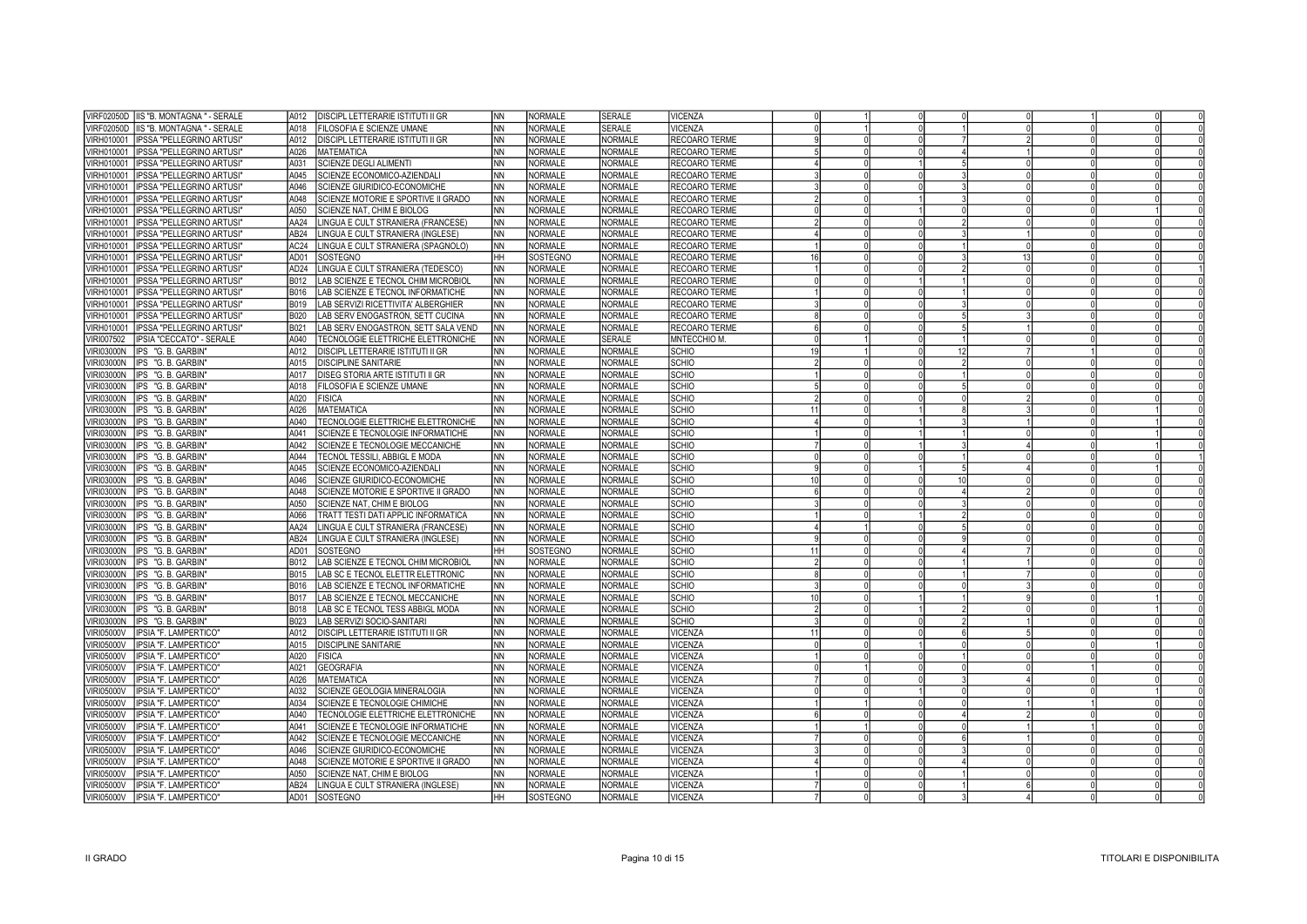| VIRI05000V<br>IPSIA "F. LAMPERTICO"               | B006             | LABORATORIO DI ODONTOTECNICA        | <b>NN</b> | <b>NORMALE</b> | <b>NORMALE</b> | VICENZA        |                 |  |  |  |
|---------------------------------------------------|------------------|-------------------------------------|-----------|----------------|----------------|----------------|-----------------|--|--|--|
| <b>VIRI05000V</b><br>IPSIA "F. LAMPERTICO"        | B012             | LAB SCIENZE E TECNOL CHIM MICROBIOL | NN        | <b>NORMALE</b> | NORMALE        | /ICENZA        |                 |  |  |  |
| IPSIA "F. LAMPERTICO"<br>/IRI05000V               | B015             | LAB SC E TECNOL ELETTR ELETTRONIC   | <b>NN</b> | <b>NORMALE</b> | <b>NORMALE</b> | VICENZA        | 12              |  |  |  |
| VIRI05000V<br>IPSIA "F. LAMPERTICO"               | B017             | LAB SCIENZE E TECNOL MECCANICHE     | <b>NN</b> | <b>NORMALE</b> | <b>NORMALE</b> | VICENZA        | 10 <sup>1</sup> |  |  |  |
| IPSIA "F. LAMPERTICO"<br>/IRI05000V               | B028             | LABORATORIO DI TECNOLOGIE ORAFE     | NN        | <b>NORMALE</b> | <b>NORMALE</b> | VICENZA        |                 |  |  |  |
| VISD020008<br>LICEO ARTISTICO "G.DE FABRIS"       | A008             | DISCIP GEOM. ARCH. ARRED. SCENOTEC  | INN.      | <b>NORMALE</b> | <b>NORMALE</b> | <b>NOVE</b>    |                 |  |  |  |
| LICEO ARTISTICO "G.DE FABRIS"<br>/ISD020008       | A009             | DISCIP GRAFICHE, PITTORICHE, SCENOG | NN.       | <b>NORMALE</b> | <b>NORMALE</b> | <b>NOVE</b>    |                 |  |  |  |
| LICEO ARTISTICO "G.DE FABRIS"<br>/ISD020008       | A010             | DISCIPLINE GRAFICO-PUBBLICITARIE    | <b>NN</b> | <b>NORMALE</b> | <b>NORMALE</b> | <b>NOVE</b>    |                 |  |  |  |
| LICEO ARTISTICO "G.DE FABRIS"<br>/ISD020008       | A012             | DISCIPL LETTERARIE ISTITUTI II GR   | NN        | <b>NORMALE</b> | <b>NORMALE</b> | <b>NOVE</b>    |                 |  |  |  |
| /ISD020008<br>LICEO ARTISTICO "G.DE FABRIS"       | A014             | DISCIP PLAST, SCUL, SCENOPLAST      | NN.       | <b>NORMALE</b> | NORMALE        | <b>NOVE</b>    |                 |  |  |  |
| LICEO ARTISTICO "G.DE FABRIS"<br>/ISD020008       | A018             | FILOSOFIA E SCIENZE UMANE           | NN        | <b>NORMALE</b> | <b>NORMALE</b> | <b>NOVE</b>    |                 |  |  |  |
| VISD020008<br>LICEO ARTISTICO "G.DE FABRIS"       | A027             | <b>MATEMATICA E FISICA</b>          | <b>NN</b> | NORMALE        | <b>NORMALE</b> | <b>NOVE</b>    |                 |  |  |  |
| /ISD020008<br>LICEO ARTISTICO "G.DE FABRIS"       | A046             | SCIENZE GIURIDICO-ECONOMICHE        | NΝ        | <b>NORMALE</b> | <b>NORMALE</b> | <b>NOVE</b>    |                 |  |  |  |
| LICEO ARTISTICO "G.DE FABRIS"<br>VISD020008       | A048             | SCIENZE MOTORIE E SPORTIVE II GRADO | <b>NN</b> | NORMALE        | NORMALE        | <b>NOVE</b>    |                 |  |  |  |
| LICEO ARTISTICO "G.DE FABRIS"<br>/ISD020008       | A050             | SCIENZE NAT. CHIM E BIOLOG          | NN.       | NORMALE        | <b>NORMALE</b> | <b>NOVE</b>    |                 |  |  |  |
| LICEO ARTISTICO "G.DE FABRIS"<br>VISD020008       | A054             | STORIA DELL'ARTE                    | <b>NN</b> | NORMALE        | <b>NORMALE</b> | <b>NOVE</b>    |                 |  |  |  |
| LICEO ARTISTICO "G.DE FABRIS"<br>/ISD020008       | AB24             | LINGUA E CULT STRANIERA (INGLESE)   | <b>NN</b> | NORMALE        | <b>NORMALE</b> | <b>NOVE</b>    |                 |  |  |  |
| LICEO ARTISTICO "G.DE FABRIS"<br>VISD020008       | AD01             | <b>SOSTEGNO</b>                     | HH        | SOSTEGNO       | NORMALE        | <b>NOVE</b>    |                 |  |  |  |
| LICEO ARTISTICO " CANOVA" - SERALE<br>VISL013523  | A019             | <b>FILOSOFIA E STORIA</b>           | <b>NN</b> | <b>NORMALE</b> | <b>SERALE</b>  | <b>VICENZA</b> |                 |  |  |  |
| <b>VITA01000L</b><br>ITA "ALBERTO TRENTIN'        | A012             | DISCIPL LETTERARIE ISTITUTI II GR   | NN.       | <b>NORMALE</b> | <b>NORMALE</b> | ONIGO          |                 |  |  |  |
| VITA01000L<br>IITA "ALBERTO TRENTIN'              | A015             | <b>DISCIPLINE SANITARIE</b>         | NΝ        | <b>NORMALE</b> | <b>NORMALE</b> | ONIGO          |                 |  |  |  |
| ITA "ALBERTO TRENTIN'<br>VITA01000L               | A020             | <b>FISICA</b>                       | NΝ        | <b>NORMALE</b> | <b>NORMALE</b> | ONIGO          |                 |  |  |  |
| <b>ITA "ALBERTO TRENTIN</b><br>VITA01000L         | A026             | <b>MATEMATICA</b>                   | NN        | <b>NORMALE</b> | <b>NORMALE</b> | ONIGO          |                 |  |  |  |
| VITA01000L<br><b>ITA "ALBERTO TRENTIN"</b>        | A027             | MATEMATICA E FISICA                 | NΝ        | <b>NORMALE</b> | NORMALE        | ONIGO          |                 |  |  |  |
| VITA01000L<br><b>ITA "ALBERTO TRENTIN</b>         | A031             | <b>SCIENZE DEGLI ALIMENTI</b>       | NΝ        | <b>NORMALE</b> | <b>NORMALE</b> | <b>LONIGO</b>  |                 |  |  |  |
| ITA "ALBERTO TRENTIN'<br>VITA01000L               | A034             | SCIENZE E TECNOLOGIE CHIMICHE       | NΝ        | <b>NORMALE</b> | <b>NORMALE</b> | ONIGO          |                 |  |  |  |
| <b>VITA01000L</b><br><b>ITA "ALBERTO TRENTIN"</b> | A037             | COSTRUZ TECNOL E TECN RAPPR GRAFICA | <b>NN</b> | NORMALE        | <b>NORMALE</b> | LONIGO         |                 |  |  |  |
| VITA01000L<br><b>ITA "ALBERTO TRENTIN"</b>        | A041             | SCIENZE E TECNOLOGIE INFORMATICHE   | NΝ        | <b>NORMALE</b> | <b>NORMALE</b> | ONIGO          |                 |  |  |  |
| <b>VITA01000L</b><br>IITA "ALBERTO TRENTIN'       | A046             | SCIENZE GIURIDICO-ECONOMICHE        | <b>NN</b> | <b>NORMALE</b> | <b>NORMALE</b> | LONIGO         |                 |  |  |  |
| VITA01000L<br><b>ITA "ALBERTO TRENTIN"</b>        | A048             | SCIENZE MOTORIE E SPORTIVE II GRADO | <b>NN</b> | <b>NORMALE</b> | <b>NORMALE</b> | ONIGO          |                 |  |  |  |
| VITA01000L<br><b>ITA "ALBERTO TRENTIN"</b>        | A050             | SCIENZE NAT, CHIM E BIOLOG          | <b>NN</b> | <b>NORMALE</b> | <b>NORMALE</b> | <b>LONIGO</b>  |                 |  |  |  |
| VITA01000L ITA "ALBERTO TRENTIN"                  | A051             | SCIENZE, TECNOL E TECN AGR          | NΝ        | <b>NORMALE</b> | <b>NORMALE</b> | ONIGO          |                 |  |  |  |
| VITA01000L<br><b>ITA "ALBERTO TRENTIN"</b>        | A052             | SCIENZE, TECNOL E TECN PROD ANIMALI | <b>NN</b> | <b>NORMALE</b> | NORMALE        | <b>LONIGO</b>  |                 |  |  |  |
| VITA01000L   ITA "ALBERTO TRENTIN'                | AB <sub>24</sub> | LINGUA E CULT STRANIERA (INGLESE)   | ΝN        | <b>NORMALE</b> | NORMALE        | ONIGO          |                 |  |  |  |
| VITA01000L   ITA "ALBERTO TRENTIN'                | AD01             | SOSTEGNO                            | HH.       | SOSTEGNO       | <b>NORMALE</b> | LONIGO         |                 |  |  |  |
| VITA01000L   ITA "ALBERTO TRENTIN'                | B003             | <b>LABORATORI DI FISICA</b>         | NΝ        | <b>NORMALE</b> | <b>NORMALE</b> | <b>LONIGO</b>  |                 |  |  |  |
| VITA01000L<br><b>ITA "ALBERTO TRENTIN</b>         | B011             | LAB SCIENZE E TECNOL AGRARIE        | NN        | <b>NORMALE</b> | <b>NORMALE</b> | LONIGO         |                 |  |  |  |
| VITA01000L<br><b>ITA "ALBERTO TRENTIN"</b>        | B012             | LAB SCIENZE E TECNOL CHIM MICROBIOL | NN        | NORMALE        | <b>NORMALE</b> | ONIGO          |                 |  |  |  |
| VITA01000L<br><b>ITA "ALBERTO TRENTIN"</b>        | B016             | LAB SCIENZE E TECNOL INFORMATICHE   | <b>NN</b> | <b>NORMALE</b> | <b>NORMALE</b> | ONIGO          |                 |  |  |  |
| VITA01000L ITA "ALBERTO TRENTIN"                  | B017             | LAB SCIENZE E TECNOL MECCANICHE     | NN        | <b>NORMALE</b> | <b>NORMALE</b> | ONIGO          |                 |  |  |  |
| VITD010003   ITE " A. FUSINIERI"                  | A012             | DISCIPL LETTERARIE ISTITUTI II GR   | <b>NN</b> | <b>NORMALE</b> | <b>NORMALE</b> | VICENZA        |                 |  |  |  |
| VITD010003 ITE " A. FUSINIERI"                    | A020             | <b>FISICA</b>                       | ΝN        | <b>NORMALE</b> | <b>NORMALE</b> | <b>VICENZA</b> |                 |  |  |  |
| VITD010003  ITE " A. FUSINIERI"                   | A021             | <b>GEOGRAFIA</b>                    | <b>NN</b> | <b>NORMALE</b> | <b>NORMALE</b> | <b>VICENZA</b> |                 |  |  |  |
| VITD010003 ITE " A. FUSINIERI"                    | A041             | SCIENZE E TECNOLOGIE INFORMATICHE   | NN        | <b>NORMALE</b> | <b>NORMALE</b> | <b>VICENZA</b> |                 |  |  |  |
| /ITD010003 TITE " A. FUSINIERI"                   | A045             | SCIENZE ECONOMICO-AZIENDALI         | <b>NN</b> | <b>NORMALE</b> | NORMALE        | <b>VICENZA</b> |                 |  |  |  |
| VITD010003  ITE " A. FUSINIERI"                   | A046             | SCIENZE GIURIDICO-ECONOMICHE        | ΝN        | <b>NORMALE</b> | <b>NORMALE</b> | <b>VICENZA</b> |                 |  |  |  |
| VITD010003  ITE " A. FUSINIERI"                   | A047             | SCIENZE MATEMATICHE APPLICATE       | NN        | <b>NORMALE</b> | <b>NORMALE</b> | <b>VICENZA</b> |                 |  |  |  |
| VITD010003  ITE " A. FUSINIERI"                   | A048             | SCIENZE MOTORIE E SPORTIVE II GRADO | NN        | <b>NORMALE</b> | <b>NORMALE</b> | VICENZA        |                 |  |  |  |
| VITD010003 ITE " A. FUSINIERI"                    | A050             | SCIENZE NAT, CHIM E BIOLOG          | <b>NN</b> | <b>NORMALE</b> | NORMALE        | VICENZA        |                 |  |  |  |
| VITD010003   ITE " A. FUSINIERI"                  | A066             | TRATT TESTI DATI APPLIC INFORMATICA | <b>NN</b> | <b>NORMALE</b> | <b>NORMALE</b> | VICENZA        |                 |  |  |  |
| VITD010003  ITE " A. FUSINIERI"                   | AA24             | LINGUA E CULT STRANIERA (FRANCESE)  | <b>NN</b> | <b>NORMALE</b> | <b>NORMALE</b> | VICENZA        |                 |  |  |  |
| VITD010003   ITE " A. FUSINIERI"                  | AB24             | LINGUA E CULT STRANIERA (INGLESE)   | <b>NN</b> | <b>NORMALE</b> | <b>NORMALE</b> | VICENZA        |                 |  |  |  |
| VITD010003 ITE " A. FUSINIERI"                    | AC24             | LINGUA E CULT STRANIERA (SPAGNOLO)  | NN        | <b>NORMALE</b> | <b>NORMALE</b> | VICENZA        |                 |  |  |  |
| VITD010003  ITE " A. FUSINIERI"                   | AD01             | SOSTEGNO                            | HH        | SOSTEGNO       | <b>NORMALE</b> | <b>VICENZA</b> |                 |  |  |  |
| VITD010003  ITE " A. FUSINIERI"                   | AD <sub>24</sub> | LINGUA E CULT STRANIERA (TEDESCO)   | ΝN        | <b>NORMALE</b> | <b>NORMALE</b> | VICENZA        |                 |  |  |  |
| VITD010003   ITE " A. FUSINIERI"                  | B016             | LAB SCIENZE E TECNOL INFORMATICHE   | <b>NN</b> | <b>NORMALE</b> | <b>NORMALE</b> | VICENZA        |                 |  |  |  |
| VITD01050C TITE "A. FUSINIERI " - SERALE          | A012             | DISCIPL LETTERARIE ISTITUTI II GR   | ΝN        | <b>NORMALE</b> | <b>SERALE</b>  | VICENZA        |                 |  |  |  |
| VITD01050C   ITE "A. FUSINIERI " - SERALE         | A045             | SCIENZE ECONOMICO-AZIENDALI         | ΝN        | <b>NORMALE</b> | <b>SERALE</b>  | VICENZA        |                 |  |  |  |
| VITD01050C   ITE "A. FUSINIERI " - SERALE         | A046             | SCIENZE GIURIDICO-ECONOMICHE        | ΝN        | NORMALE        | <b>SERALE</b>  | <b>VICENZA</b> |                 |  |  |  |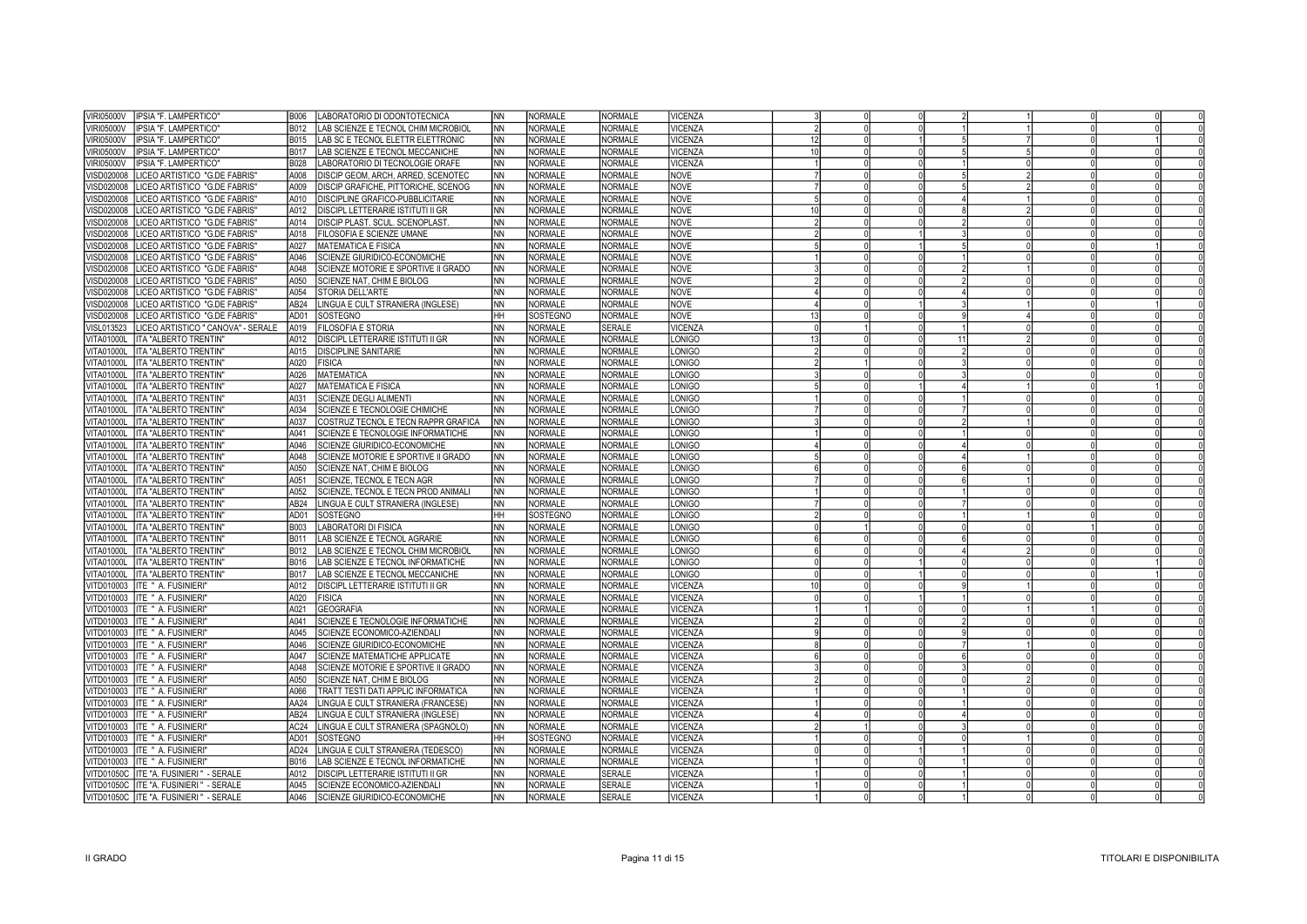| VITD01050C   ITE "A. FUSINIERI" - SERALE                               | A047             | <b>SCIENZE MATEMATICHE APPLICATE</b>                          | INN               | <b>NORMALE</b>                   | <b>SERALE</b>                    | <b>VICENZA</b>               |    |  |    |  |  |
|------------------------------------------------------------------------|------------------|---------------------------------------------------------------|-------------------|----------------------------------|----------------------------------|------------------------------|----|--|----|--|--|
| VITD02000N ITCG AULO CECCATO                                           | A012             | <b>DISCIPL LETTERARIE ISTITUTI II GR</b>                      | INN               | <b>NORMALE</b>                   | <b>NORMALE</b>                   | THIENE                       | 15 |  |    |  |  |
| VITD02000N   ITCG AULO CECCATO                                         | A020             | <b>FISICA</b>                                                 | Inn               | <b>NORMALE</b>                   | <b>NORMALE</b>                   | THIENE                       |    |  |    |  |  |
| VITD02000N TICG AULO CECCATO                                           | A021             | <b>GEOGRAFIA</b>                                              | INN               | <b>NORMALE</b>                   | <b>NORMALE</b>                   | THIENE                       |    |  |    |  |  |
| VITD02000N TICG AULO CECCATO                                           | A026             | <b>MATEMATICA</b>                                             | Inn               | <b>NORMALE</b>                   | <b>NORMALE</b>                   | THIENE                       |    |  |    |  |  |
| VITD02000N ITCG AULO CECCATO                                           | A027             | <b>MATEMATICA E FISICA</b>                                    | <b>NN</b>         | <b>NORMALE</b>                   | <b>NORMALE</b>                   | THIENE                       |    |  |    |  |  |
| VITD02000N TTCG AULO CECCATO                                           | A034             | SCIENZE E TECNOLOGIE CHIMICHE                                 | <b>NN</b>         | <b>NORMALE</b>                   | <b>NORMALE</b>                   | THIENE                       |    |  |    |  |  |
| VITD02000N ITCG AULO CECCATO                                           | A037             | COSTRUZ TECNOL E TECN RAPPR GRAFICA                           | INN               | <b>NORMALE</b>                   | <b>NORMALE</b>                   | THIENE                       |    |  |    |  |  |
| VITD02000N   ITCG AULO CECCATO                                         | A041             | SCIENZE E TECNOLOGIE INFORMATICHE                             | <b>NN</b>         | <b>NORMALE</b>                   | <b>NORMALE</b>                   | <b>THIENE</b>                |    |  |    |  |  |
| VITD02000N ITCG AULO CECCATO                                           | A045             | SCIENZE ECONOMICO-AZIENDALI                                   | INN.              | <b>NORMALE</b>                   | <b>NORMALE</b>                   | THIENE                       |    |  |    |  |  |
| VITD02000N ITCG AULO CECCATO                                           | A046             | SCIENZE GIURIDICO-ECONOMICHE                                  | Inn               | <b>NORMALE</b>                   | <b>NORMALE</b>                   | <b>THIENE</b>                |    |  |    |  |  |
| VITD02000N ITCG AULO CECCATO                                           | A047             | <b>SCIENZE MATEMATICHE APPLICATE</b>                          | <b>INN</b>        | <b>NORMALE</b>                   | <b>NORMALE</b>                   | THIENE                       |    |  |    |  |  |
| VITD02000N   ITCG AULO CECCATO                                         | A048             | SCIENZE MOTORIE E SPORTIVE II GRADO                           | INN               | <b>NORMALE</b>                   | <b>NORMALE</b>                   | THIENE                       |    |  |    |  |  |
| VITD02000N ITCG AULO CECCATO                                           | A050             | SCIENZE NAT. CHIM E BIOLOG                                    | Inn               | <b>NORMALE</b>                   | <b>NORMALE</b>                   | <b>THIENE</b>                |    |  |    |  |  |
| VITD02000N   ITCG AULO CECCATO                                         | A051             | SCIENZE. TECNOL E TECN AGR                                    | INN               | <b>NORMALE</b>                   | <b>NORMALE</b>                   | THIENE                       |    |  |    |  |  |
| VITD02000N   ITCG AULO CECCATO                                         | A052             | SCIENZE, TECNOL E TECN PROD ANIMALI                           | INN.              | <b>NORMALE</b>                   | <b>NORMALE</b>                   | <b>THIENE</b>                |    |  |    |  |  |
| VITD02000N ITCG AULO CECCATO                                           | A054             | STORIA DELL'ARTE                                              | INN               | <b>NORMALE</b>                   | <b>NORMALE</b>                   | THIENE                       |    |  |    |  |  |
| VITD02000N   ITCG AULO CECCATO                                         | A066             | TRATT TESTI DATI APPLIC INFORMATICA                           | <b>INN</b>        | <b>NORMALE</b>                   | <b>NORMALE</b>                   | <b>THIENE</b>                |    |  |    |  |  |
| VITD02000N ITCG AULO CECCATO                                           | AA24             | LINGUA E CULT STRANIERA (FRANCESE)                            | <b>INN</b>        | <b>NORMALE</b>                   | <b>NORMALE</b>                   | THIENE                       |    |  |    |  |  |
| VITD02000N   ITCG AULO CECCATO                                         | AB <sub>24</sub> | LINGUA E CULT STRANIERA (INGLESE)                             | INN.              | <b>NORMALE</b>                   | <b>NORMALE</b>                   | <b>THIENE</b>                |    |  |    |  |  |
| VITD02000N   ITCG AULO CECCATO                                         | AC24             | LINGUA E CULT STRANIERA (SPAGNOLO)                            | INN               | <b>NORMALE</b>                   | NORMALE                          | THIENE                       |    |  |    |  |  |
| VITD02000N   ITCG AULO CECCATO                                         | AD01             | SOSTEGNO                                                      | Iнн.              | SOSTEGNO                         | NORMALE                          | <b>THIENE</b>                |    |  |    |  |  |
| VITD02000N   ITCG AULO CECCATO                                         | AD <sub>24</sub> | LINGUA E CULT STRANIERA (TEDESCO)                             | INN               | <b>NORMALE</b>                   | NORMALE                          | THIENE                       |    |  |    |  |  |
| VITD02000N   ITCG AULO CECCATO                                         | B011             | LAB SCIENZE E TECNOL AGRARIE                                  | INN               | <b>NORMALE</b>                   | NORMALE                          | <b>THIENE</b>                |    |  |    |  |  |
| VITD02000N ITCG AULO CECCATO                                           | B012             | LAB SCIENZE E TECNOL CHIM MICROBIOL                           | INN               | <b>NORMALE</b>                   | <b>NORMALE</b>                   | THIENE                       |    |  |    |  |  |
| VITD02000N TICG AULO CECCATO                                           | B014             | LAB SCIENZE E TECNOL COSTRUZIONI                              | Inn               | <b>NORMALE</b>                   | <b>NORMALE</b>                   | THIENE                       |    |  |    |  |  |
|                                                                        | B016             |                                                               | INN.              | <b>NORMALE</b>                   | <b>NORMALE</b>                   | THIENE                       |    |  |    |  |  |
| VITD02000N ITCG AULO CECCATO                                           |                  | LAB SCIENZE E TECNOL INFORMATICHE                             |                   |                                  | <b>NORMALE</b>                   | <b>SCHIO</b>                 |    |  |    |  |  |
| ITCG "L. E V. PASINI"<br>VITD030008                                    | A012             | DISCIPL LETTERARIE ISTITUTI II GR                             | INN               | <b>NORMALE</b><br><b>NORMALE</b> | <b>NORMALE</b>                   |                              |    |  |    |  |  |
| VITD030008 ITCG "L. E V. PASINI'                                       | A020<br>A021     | <b>FISICA</b>                                                 | INN<br>Inn        |                                  |                                  | <b>SCHIO</b>                 |    |  |    |  |  |
| VITD030008<br><b>ITCG "L. E V. PASINI"</b>                             | A026             | <b>GEOGRAFIA</b>                                              |                   | <b>NORMALE</b>                   | <b>NORMALE</b><br><b>NORMALE</b> | <b>SCHIO</b><br><b>SCHIO</b> |    |  |    |  |  |
| VITD030008   ITCG "L. E V. PASINI"                                     |                  | <b>MATEMATICA</b>                                             | <b>NN</b>         | NORMALE                          |                                  | <b>SCHIO</b>                 |    |  |    |  |  |
| VITD030008   ITCG "L. E V. PASINI"                                     | A034             | SCIENZE E TECNOLOGIE CHIMICHE                                 | <b>NN</b>         | <b>NORMALE</b>                   | <b>NORMALE</b>                   |                              |    |  |    |  |  |
| VITD030008   ITCG "L. E V. PASINI"                                     | A037<br>A041     | COSTRUZ TECNOL E TECN RAPPR GRAFICA                           | INN.<br><b>NN</b> | <b>NORMALE</b><br><b>NORMALE</b> | <b>NORMALE</b><br><b>NORMALE</b> | <b>SCHIO</b><br><b>SCHIO</b> |    |  |    |  |  |
| VITD030008 ITCG "L. E V. PASINI"                                       | A045             | SCIENZE E TECNOLOGIE INFORMATICHE                             | INN.              | <b>NORMALE</b>                   | <b>NORMALE</b>                   | <b>SCHIO</b>                 |    |  |    |  |  |
| VITD030008   ITCG "L. E V. PASINI"                                     |                  | SCIENZE ECONOMICO-AZIENDALI                                   | <b>NN</b>         | <b>NORMALE</b>                   | <b>NORMALE</b>                   | <b>SCHIO</b>                 |    |  |    |  |  |
| VITD030008 ITCG "L. E V. PASINI"<br>VITD030008   ITCG "L. E V. PASINI" | A046<br>A047     | SCIENZE GIURIDICO-ECONOMICHE<br>SCIENZE MATEMATICHE APPLICATE | INN               | <b>NORMALE</b>                   | <b>NORMALE</b>                   | <b>SCHIO</b>                 |    |  |    |  |  |
|                                                                        |                  |                                                               |                   |                                  |                                  |                              |    |  |    |  |  |
| VITD030008 ITCG "L. E V. PASINI'                                       | A048             | SCIENZE MOTORIE E SPORTIVE II GRADO                           | INN.              | NORMALE                          | <b>NORMALE</b>                   | <b>SCHIO</b>                 |    |  |    |  |  |
| VITD030008   ITCG "L. E V. PASINI"                                     | A050             | SCIENZE NAT, CHIM E BIOLOG                                    | INN.              | <b>NORMALE</b>                   | <b>NORMALE</b>                   | <b>SCHIO</b>                 |    |  |    |  |  |
| VITD030008   ITCG "L. E V. PASINI"                                     | A051             | SCIENZE, TECNOL E TECN AGR                                    | INN               | NORMALE                          | <b>NORMALE</b>                   | <b>SCHIO</b>                 |    |  |    |  |  |
| VITD030008   ITCG "L. E V. PASINI"                                     | A054<br>AA24     | STORIA DELL'ARTE                                              | <b>NN</b>         | <b>NORMALE</b>                   | <b>NORMALE</b>                   | <b>SCHIO</b>                 |    |  |    |  |  |
| VITD030008 ITCG "L. E V. PASINI'                                       |                  | LINGUA E CULT STRANIERA (FRANCESE)                            | <b>INN</b>        | <b>NORMALE</b>                   | <b>NORMALE</b>                   | <b>SCHIO</b>                 |    |  |    |  |  |
| VITD030008   ITCG "L. E V. PASINI"                                     | AB <sub>24</sub> | LINGUA E CULT STRANIERA (INGLESE)                             | INN.              | NORMALE                          | <b>NORMALE</b>                   | <b>SCHIO</b>                 |    |  |    |  |  |
| VITD030008   ITCG "L. E V. PASINI"                                     | AC24             | LINGUA E CULT STRANIERA (SPAGNOLO)                            | INN               | <b>NORMALE</b>                   | <b>NORMALE</b>                   | <b>SCHIO</b>                 |    |  |    |  |  |
| VITD030008   ITCG "L. E V. PASINI"                                     | AD01             | SOSTEGNO                                                      | Інн               | SOSTEGNO                         | <b>NORMALE</b>                   | <b>SCHIO</b>                 |    |  |    |  |  |
| VITD030008   ITCG "L. E V. PASINI"                                     | AD24             | LINGUA E CULT STRANIERA (TEDESCO)                             | INN               | <b>NORMALE</b>                   | NORMALE                          | <b>SCHIO</b>                 |    |  |    |  |  |
| VITD030008   ITCG "L. E V. PASINI"                                     | B014             | LAB SCIENZE E TECNOL COSTRUZIONI                              | INN               | NORMALE                          | <b>NORMALE</b>                   | <b>SCHIO</b>                 |    |  |    |  |  |
| VITD030008 ITCG "L. E V. PASINI'                                       | <b>B016</b>      | LAB SCIENZE E TECNOL INFORMATICHE                             | INN               | <b>NORMALE</b>                   | <b>NORMALE</b>                   | <b>SCHIO</b>                 |    |  |    |  |  |
| VITD05000D   ITET "LUIGI EINAUDI"                                      | A012             | DISCIPL LETTERARIE ISTITUTI II GR                             | INN               | NORMALE                          | <b>NORMALE</b>                   | BASSANO D. G.                | 22 |  |    |  |  |
| VITD05000D   ITET "LUIGI EINAUDI"                                      | A019             | <b>FILOSOFIA E STORIA</b>                                     | <b>INN</b>        | NORMALE                          | <b>NORMALE</b>                   | BASSANO D. G.                |    |  |    |  |  |
| VITD05000D  ITET "LUIGI EINAUDI"                                       | A020             | <b>FISICA</b>                                                 | <b>NN</b>         | NORMALE                          | <b>NORMALE</b>                   | BASSANO D. G.                |    |  |    |  |  |
| VITD05000D  ITET "LUIGI EINAUDI"                                       | A021             | <b>GEOGRAFIA</b>                                              | <b>NN</b>         | <b>NORMALE</b>                   | <b>NORMALE</b>                   | BASSANO D. G.                |    |  |    |  |  |
| VITD05000D  ITET "LUIGI EINAUDI"                                       | A026             | <b>MATEMATICA</b>                                             | <b>NN</b>         | <b>NORMALE</b>                   | <b>NORMALE</b>                   | BASSANO D. G.                |    |  |    |  |  |
| VITD05000D   ITET "LUIGI EINAUDI"                                      | A032             | SCIENZE GEOLOGIA MINERALOGIA                                  | <b>INN</b>        | <b>NORMALE</b>                   | <b>NORMALE</b>                   | BASSANO D. G.                |    |  |    |  |  |
| VITD05000D   ITET "LUIGI EINAUDI"                                      | A034             | SCIENZE E TECNOLOGIE CHIMICHE                                 | <b>NN</b>         | NORMALE                          | <b>NORMALE</b>                   | BASSANO D. G.                |    |  |    |  |  |
| VITD05000D   ITET "LUIGI EINAUDI"                                      | A037             | COSTRUZ TECNOL E TECN RAPPR GRAFICA                           | <b>INN</b>        | <b>NORMALE</b>                   | <b>NORMALE</b>                   | BASSANO D. G.                |    |  |    |  |  |
| VITD05000D  ITET "LUIGI EINAUDI"                                       | A041             | SCIENZE E TECNOLOGIE INFORMATICHE                             | <b>NN</b>         | NORMALE                          | <b>NORMALE</b>                   | BASSANO D. G.                |    |  |    |  |  |
| VITD05000D   ITET "LUIGI EINAUDI"                                      | A045             | SCIENZE ECONOMICO-AZIENDALI                                   | <b>INN</b>        | <b>NORMALE</b>                   | <b>NORMALE</b>                   | BASSANO D. G.                | 14 |  | 12 |  |  |
| VITD05000D   ITET "LUIGI EINAUDI"                                      | A046             | SCIENZE GIURIDICO-ECONOMICHE                                  | <b>NN</b>         | <b>NORMALE</b>                   | <b>NORMALE</b>                   | BASSANO D. G.                | 13 |  |    |  |  |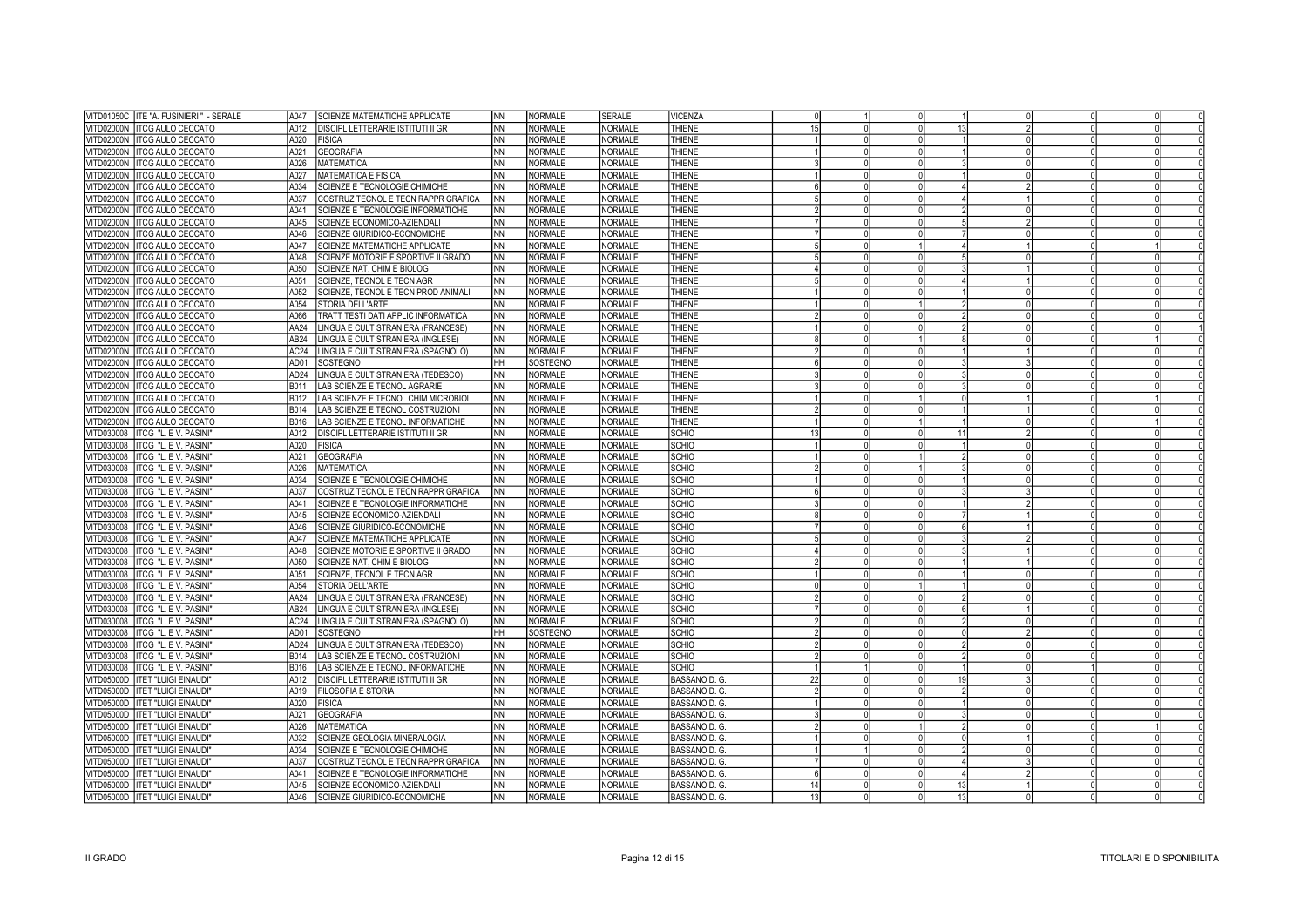| VITD05000D   ITET "LUIGI EINAUDI"                 | A047<br>SCIENZE MATEMATICHE APPLICATE                 | <b>NN</b> | <b>NORMALE</b> | <b>NORMALE</b> | BASSANO D. G.        |                 |    |  |  |
|---------------------------------------------------|-------------------------------------------------------|-----------|----------------|----------------|----------------------|-----------------|----|--|--|
| VITD05000D<br>ITET "LUIGI EINAUDI"                | A048<br>SCIENZE MOTORIE E SPORTIVE II GRADO           | <b>NN</b> | <b>NORMALE</b> | NORMALE        | BASSANO D. G.        |                 |    |  |  |
| ITET "LUIGI EINAUDI"<br>VITD05000D                | A050<br>SCIENZE NAT. CHIM E BIOLOG                    | <b>NN</b> | <b>NORMALE</b> | <b>NORMALE</b> | BASSANO D. G.        |                 |    |  |  |
| ITET "LUIGI EINAUDI"<br>VITD05000D                | A051<br>SCIENZE. TECNOL E TECN AGR                    | <b>NN</b> | <b>NORMALE</b> | <b>NORMALE</b> | BASSANO D. G.        |                 |    |  |  |
| /ITD05000D TITET "LUIGI EINAUDI"                  | A066<br>TRATT TESTI DATI APPLIC INFORMATICA           | <b>NN</b> | <b>NORMALE</b> | <b>NORMALE</b> | BASSANO D. G.        |                 |    |  |  |
| VITD05000D IITET "LUIGI EINAUDI"                  | AA24<br>LINGUA E CULT STRANIERA (FRANCESE)            | INN.      | <b>NORMALE</b> | <b>NORMALE</b> | BASSANO D. G.        |                 |    |  |  |
| VITD05000D   ITET "LUIGI EINAUDI"                 | AB24<br>LINGUA E CULT STRANIERA (INGLESE)             | <b>NN</b> | <b>NORMALE</b> | <b>NORMALE</b> | BASSANO D. G.        |                 |    |  |  |
| VITD05000D IITET "LUIGI EINAUDI"                  | AC24<br>LINGUA E CULT STRANIERA (SPAGNOLO)            | INN.      | <b>NORMALE</b> | <b>NORMALE</b> | BASSANO D. G.        |                 |    |  |  |
| /ITD05000D TITET "LUIGI EINAUDI"                  | AD01<br>SOSTEGNO                                      | HH.       | SOSTEGNO       | NORMALE        | BASSANO D. G.        |                 |    |  |  |
| VITD05000D<br>IITET "LUIGI EINAUDI                | AD <sub>24</sub><br>LINGUA E CULT STRANIERA (TEDESCO) | <b>NN</b> | <b>NORMALE</b> | NORMALE        | <b>BASSANO D. G.</b> |                 |    |  |  |
| /ITD05000D  ITET "LUIGI EINAUDI"                  | B014<br>LAB SCIENZE E TECNOL COSTRUZIONI              | NN.       | <b>NORMALE</b> | <b>NORMALE</b> | <b>BASSANO D. G.</b> |                 |    |  |  |
| VITD05000D<br><b>ITET "LUIGI EINAUDI"</b>         | B016<br>LAB SCIENZE E TECNOL INFORMATICHE             | <b>NN</b> | NORMALE        | NORMALE        | BASSANO D. G.        |                 |    |  |  |
| VITD05050V<br><b>ITET "LUIGI EINAUDI"- SERALE</b> | A012<br>DISCIPL LETTERARIE ISTITUTI II GR             | NN.       | <b>NORMALE</b> | <b>SERALE</b>  | BASSANO D. G.        |                 |    |  |  |
| <b>VITD05050V</b><br>ITET "LUIGI EINAUDI"- SERALE | A046<br>SCIENZE GIURIDICO-ECONOMICHE                  | <b>NN</b> | NORMALE        | SERALE         | BASSANO D. G.        |                 |    |  |  |
| VITD05050V ITET "LUIGI EINAUDI"- SERALE           | A047<br>SCIENZE MATEMATICHE APPLICATE                 | NN.       | NORMALE        | <b>SERALE</b>  | BASSANO D. G.        |                 |    |  |  |
| VITD09000X ITC "G. PIOVENE"                       | A012<br>DISCIPL LETTERARIE ISTITUTI II GR             | <b>NN</b> | <b>NORMALE</b> | <b>NORMALE</b> | VICENZA              | 12 <sup>1</sup> | 10 |  |  |
| VITD09000X ITC "G. PIOVENE"                       | A020<br><b>FISICA</b>                                 | NN.       | NORMALE        | <b>NORMALE</b> | VICENZA              |                 |    |  |  |
| VITD09000X ITC "G. PIOVENE"                       | A021<br><b>GEOGRAFIA</b>                              | NN        | <b>NORMALE</b> | NORMALE        | VICENZA              |                 |    |  |  |
| VITD09000X ITC "G. PIOVENE"                       | A034<br>SCIENZE E TECNOLOGIE CHIMICHE                 | <b>NN</b> | <b>NORMALE</b> | <b>NORMALE</b> | VICENZA              |                 |    |  |  |
| VITD09000X ITC "G. PIOVENE"                       | A041<br>SCIENZE E TECNOLOGIE INFORMATICHE             | <b>NN</b> | <b>NORMALE</b> | <b>NORMALE</b> | VICENZA              |                 |    |  |  |
| VITD09000X ITC "G. PIOVENE"                       | A045<br>SCIENZE ECONOMICO-AZIENDALI                   | <b>NN</b> | <b>NORMALE</b> | <b>NORMALE</b> | VICENZA              |                 |    |  |  |
| VITD09000X ITC "G. PIOVENE"                       | A046<br>SCIENZE GIURIDICO-ECONOMICHE                  | <b>NN</b> | <b>NORMALE</b> | <b>NORMALE</b> | <b>VICENZA</b>       |                 |    |  |  |
| VITD09000X ITC "G. PIOVENE"                       | A047<br>SCIENZE MATEMATICHE APPLICATE                 | NN        | <b>NORMALE</b> | <b>NORMALE</b> | /ICENZA              |                 |    |  |  |
| VITD09000X ITC "G. PIOVENE"                       | SCIENZE MOTORIE E SPORTIVE II GRADO<br>A048           | <b>NN</b> | <b>NORMALE</b> | NORMALE        | VICENZA              |                 |    |  |  |
| VITD09000X ITC "G. PIOVENE"                       | A050<br>SCIENZE NAT, CHIM E BIOLOG                    | ΝN        | <b>NORMALE</b> | <b>NORMALE</b> | <b>VICENZA</b>       |                 |    |  |  |
| VITD09000X ITC "G. PIOVENE"                       | A054<br>STORIA DELL'ARTE                              | <b>NN</b> | <b>NORMALE</b> | <b>NORMALE</b> | VICENZA              |                 |    |  |  |
| VITD09000X ITC "G. PIOVENE"                       | A066<br>TRATT TESTI DATI APPLIC INFORMATICA           | <b>NN</b> | NORMALE        | <b>NORMALE</b> | VICENZA              |                 |    |  |  |
| VITD09000X ITC "G. PIOVENE"                       | AA24<br>LINGUA E CULT STRANIERA (FRANCESE)            | <b>NN</b> | <b>NORMALE</b> | <b>NORMALE</b> | VICENZA              |                 |    |  |  |
| VITD09000X ITC "G. PIOVENE"                       | AB24<br>LINGUA E CULT STRANIERA (INGLESE)             | NN        | <b>NORMALE</b> | <b>NORMALE</b> | VICENZA              |                 |    |  |  |
| VITD09000X ITC "G. PIOVENE"                       | AC24<br>LINGUA E CULT STRANIERA (SPAGNOLO)            | <b>NN</b> | <b>NORMALE</b> | <b>NORMALE</b> | VICENZA              |                 |    |  |  |
| VITD09000X ITC "G. PIOVENE"                       | AD01<br>SOSTEGNO                                      | HH.       | SOSTEGNO       | <b>NORMALE</b> | VICENZA              |                 |    |  |  |
| VITD09000X ITC "G. PIOVENE"                       | AD <sub>24</sub><br>LINGUA E CULT STRANIERA (TEDESCO) | NN.       | <b>NORMALE</b> | <b>NORMALE</b> | VICENZA              |                 |    |  |  |
| VITD090509   I.T.C. "PIOVENE" SERALE              | A045<br>SCIENZE ECONOMICO-AZIENDALI                   | <b>NN</b> | <b>NORMALE</b> | SERALE         | VICENZA              |                 |    |  |  |
| VITF010009 ITI "GALILEO GALILEI"                  | A012<br>DISCIPL LETTERARIE ISTITUTI II GR             | NN.       | <b>NORMALE</b> | NORMALE        | ARZIGNANO            |                 |    |  |  |
| VITF010009   ITI "GALILEO GALILEI"                | A020<br><b>FISICA</b>                                 | <b>NN</b> | <b>NORMALE</b> | <b>NORMALE</b> | ARZIGNANO            |                 |    |  |  |
| VITF010009  ITI "GALILEO GALILEI"                 | <b>GEOGRAFIA</b><br>A021                              | NΝ        | <b>NORMALE</b> | <b>NORMALE</b> | ARZIGNANO            |                 |    |  |  |
| VITF010009   ITI "GALILEO GALILEI"                | A026<br><b>MATEMATICA</b>                             | NN        | <b>NORMALE</b> | <b>NORMALE</b> | ARZIGNANO            |                 |    |  |  |
| VITF010009  ITI "GALILEO GALILEI"                 | A034<br>SCIENZE E TECNOLOGIE CHIMICHE                 | <b>NN</b> | <b>NORMALE</b> | <b>NORMALE</b> | <b>ARZIGNANO</b>     |                 |    |  |  |
| VITF010009   ITI "GALILEO GALILEI"                | A037<br>COSTRUZ TECNOL E TECN RAPPR GRAFICA           | <b>NN</b> | <b>NORMALE</b> | <b>NORMALE</b> | ARZIGNANO            |                 |    |  |  |
| VITF010009 ITI "GALILEO GALILEI"                  | A041<br>SCIENZE E TECNOLOGIE INFORMATICHE             | NN        | <b>NORMALE</b> | <b>NORMALE</b> | <b>ARZIGNANO</b>     |                 |    |  |  |
| VITF010009  ITI "GALILEO GALILEI"                 | A045<br>SCIENZE ECONOMICO-AZIENDALI                   | <b>NN</b> | <b>NORMALE</b> | <b>NORMALE</b> | ARZIGNANO            |                 |    |  |  |
| VITF010009 ITI "GALILEO GALILEI"                  | A046<br>SCIENZE GIURIDICO-ECONOMICHE                  | ΝN        | <b>NORMALE</b> | <b>NORMALE</b> | ARZIGNANO            |                 |    |  |  |
| VITF010009  ITI "GALILEO GALILEI"                 | A048<br>SCIENZE MOTORIE E SPORTIVE II GRADO           | <b>NN</b> | <b>NORMALE</b> | <b>NORMALE</b> | ARZIGNANO            |                 |    |  |  |
| VITF010009  ITI "GALILEO GALILEI"                 | A050<br>SCIENZE NAT, CHIM E BIOLOG                    | NN        | <b>NORMALE</b> | <b>NORMALE</b> | ARZIGNANO            |                 |    |  |  |
| VITF010009 IITI "GALILEO GALILEI'                 | AA24<br>LINGUA E CULT STRANIERA (FRANCESE)            | <b>NN</b> | <b>NORMALE</b> | NORMALE        | ARZIGNANO            |                 |    |  |  |
| VITF010009  ITI "GALILEO GALILEI"                 | AB <sub>24</sub><br>LINGUA E CULT STRANIERA (INGLESE) | NN        | <b>NORMALE</b> | <b>NORMALE</b> | ARZIGNANO            |                 |    |  |  |
| VITF010009 ITI "GALILEO GALILEI"                  | AC24<br>LINGUA E CULT STRANIERA (SPAGNOLO)            | <b>NN</b> | <b>NORMALE</b> | NORMALE        | ARZIGNANO            |                 |    |  |  |
| VITF010009  ITI "GALILEO GALILEI"                 | AD01<br><b>SOSTEGNO</b>                               | HH.       | SOSTEGNO       | <b>NORMALE</b> | ARZIGNANO            |                 |    |  |  |
| VITF010009 ITI "GALILEO GALILEI"                  | AD24<br>LINGUA E CULT STRANIERA (TEDESCO)             | <b>NN</b> | <b>NORMALE</b> | NORMALE        | ARZIGNANO            |                 |    |  |  |
| VITF010009  ITI "GALILEO GALILEI"                 | AI24<br>LINGUA E CULT STRANIERA (CINESE)              | <b>NN</b> | <b>NORMALE</b> | <b>NORMALE</b> | <b>ARZIGNANO</b>     |                 |    |  |  |
| VITF010009 ITI "GALILEO GALILEI"                  | B012<br>LAB SCIENZE E TECNOL CHIM MICROBIOL           | <b>NN</b> | <b>NORMALE</b> | <b>NORMALE</b> | <b>ARZIGNANO</b>     |                 |    |  |  |
| VITF010009  ITI "GALILEO GALILEI"                 | B014<br>LAB SCIENZE E TECNOL COSTRUZIONI              | <b>NN</b> | <b>NORMALE</b> | <b>NORMALE</b> | <b>ARZIGNANO</b>     |                 |    |  |  |
| VITF010009 ITI "GALILEO GALILEI"                  | B016<br>LAB SCIENZE E TECNOL INFORMATICHE             | NN.       | <b>NORMALE</b> | <b>NORMALE</b> | <b>ARZIGNANO</b>     |                 |    |  |  |
| VITF02000X  ITI "ALESSANDRO ROSSI'                | DISCIPL LETTERARIE ISTITUTI II GR<br>A012             | NN        | <b>NORMALE</b> | <b>NORMALE</b> | VICENZA              | 18              | 18 |  |  |
| VITF02000X ITI "ALESSANDRO ROSSI'                 | A019<br><b>FILOSOFIA E STORIA</b>                     | NΝ        | <b>NORMALE</b> | <b>NORMALE</b> | VICENZA              |                 |    |  |  |
| VITF02000X<br>ITI "ALESSANDRO ROSSI"              | A020<br><b>FISICA</b>                                 |           | <b>NORMALE</b> | <b>NORMALE</b> | VICENZA              |                 |    |  |  |
|                                                   | A026<br><b>MATEMATICA</b>                             | ΝN<br>NΝ  | <b>NORMALE</b> | <b>NORMALE</b> | VICENZA              | 13              |    |  |  |
| VITF02000X  ITI "ALESSANDRO ROSSI"                | A034                                                  |           | <b>NORMALE</b> | <b>NORMALE</b> | VICENZA              |                 |    |  |  |
| VITF02000X   ITI "ALESSANDRO ROSSI"               | SCIENZE E TECNOLOGIE CHIMICHE                         | NN        |                |                |                      |                 |    |  |  |
| VITF02000X   ITI "ALESSANDRO ROSSI"               | A037<br>COSTRUZ TECNOL E TECN RAPPR GRAFICA           | NN.       | <b>NORMALE</b> | <b>NORMALE</b> | <b>VICENZA</b>       |                 |    |  |  |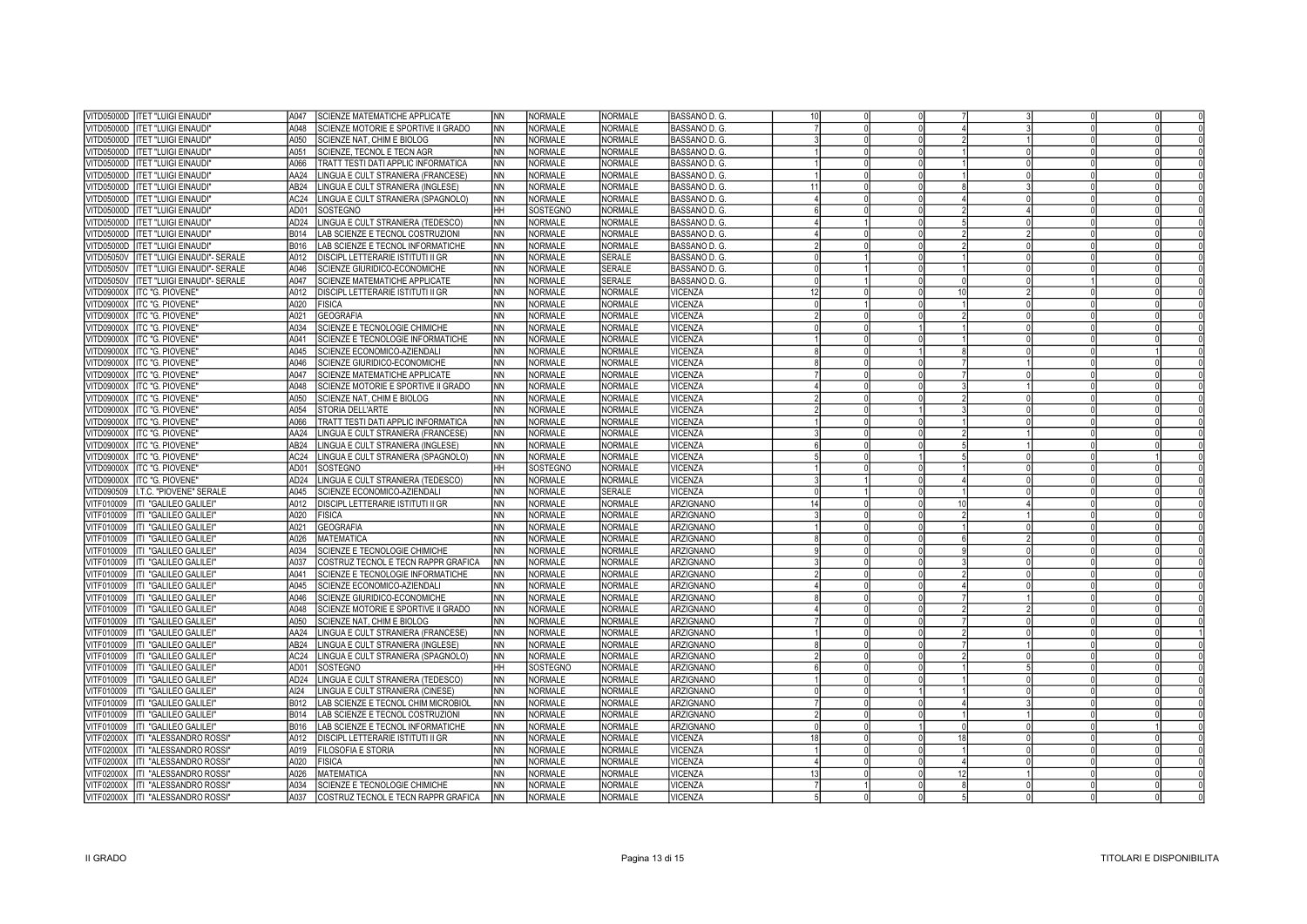| <b>VITF02000X</b>          | <b>ITI "ALESSANDRO ROSSI"</b>      | TECNOLOGIE ELETTRICHE ELETTRONICHE<br>A040  | <b>NN</b> | NORMALE        | <b>NORMALE</b> | VICENZA        | 12 |          | 12 |  |  |
|----------------------------|------------------------------------|---------------------------------------------|-----------|----------------|----------------|----------------|----|----------|----|--|--|
| /ITF02000X                 | ITI "ALESSANDRO ROSSI'             | SCIENZE E TECNOLOGIE INFORMATICHE<br>A041   | <b>NN</b> | NORMALE        | <b>NORMALE</b> | <b>VICENZA</b> |    |          |    |  |  |
| <b>ITF02000X</b>           | <b>ITI "ALESSANDRO ROSSI"</b>      | A042<br>SCIENZE E TECNOLOGIE MECCANICHE     | <b>NN</b> | NORMALE        | <b>NORMALE</b> | VICENZA        | 13 |          | 13 |  |  |
| /ITF02000X                 | ITI "ALESSANDRO ROSSI'             | A046<br>SCIENZE GIURIDICO-ECONOMICHE        | <b>NN</b> | <b>NORMALE</b> | <b>NORMALE</b> | VICENZA        |    |          |    |  |  |
| <b>ITF02000X</b>           | <b>ITI "ALESSANDRO ROSSI"</b>      | A048<br>SCIENZE MOTORIE E SPORTIVE II GRADO | <b>NN</b> | <b>NORMALE</b> | <b>NORMALE</b> | VICENZA        |    |          |    |  |  |
| /ITF02000X                 | ITI "ALESSANDRO ROSSI'             | A050<br>SCIENZE NAT. CHIM E BIOLOG          | <b>NN</b> | <b>NORMALE</b> | <b>NORMALE</b> | VICENZA        |    | $\Omega$ |    |  |  |
| <b>ITF02000X</b>           | <b>ITI "ALESSANDRO ROSSI"</b>      | AB24<br>LINGUA E CULT STRANIERA (INGLESE)   | <b>NN</b> | NORMALE        | <b>NORMALE</b> | VICENZA        |    |          |    |  |  |
| TF02000X                   | IITI "ALESSANDRO ROSSI"            | AD01<br>SOSTEGNO                            | <b>HH</b> | SOSTEGNO       | <b>NORMALE</b> | VICENZA        |    |          |    |  |  |
| ITF02000X                  | ITI "ALESSANDRO ROSSI'             | LABORATORI DI FISICA<br>B003                | <b>NN</b> | <b>NORMALE</b> | <b>NORMALE</b> | <b>VICENZA</b> |    |          |    |  |  |
| TF02000X                   | ITI "ALESSANDRO ROSSI'             | B012<br>AB SCIENZE E TECNOL CHIM MICROBIOL  | <b>NN</b> | <b>NORMALE</b> | NORMALE        | VICENZA        |    |          |    |  |  |
| <b>ITF02000X</b>           | ITI "ALESSANDRO ROSSI'             | B015<br>LAB SC E TECNOL ELETTR ELETTRONIC   | <b>NN</b> | NORMALE        | <b>NORMALE</b> | VICENZA        |    |          |    |  |  |
| <b>ITF02000X</b>           | ITI "ALESSANDRO ROSSI'             | B016<br>AB SCIENZE E TECNOL INFORMATICHE    | <b>NN</b> | Normale        | <b>NORMALE</b> | VICENZA        |    |          |    |  |  |
| <b>ITF02000X</b>           | ITI "ALESSANDRO ROSSI'             | B017<br>LAB SCIENZE E TECNOL MECCANICHE     | <b>NN</b> | NORMALE        | <b>NORMALE</b> | VICENZA        |    |          |    |  |  |
|                            |                                    | A012                                        |           |                |                |                |    | $\Omega$ |    |  |  |
| TF020509                   | ITI "ROSSI "- SERALE               | DISCIPL LETTERARIE ISTITUTI II GR           | <b>NN</b> | NORMALE        | <b>SERALE</b>  | VICENZA        |    |          |    |  |  |
| ITF020509                  | ITI "ROSSI "- SERALE               | A026<br><b>IMATEMATICA</b>                  | <b>NN</b> | <b>NORMALE</b> | <b>SERALE</b>  | VICENZA        |    |          |    |  |  |
| TF020509                   | ITI "ROSSI "- SERALE               | A040<br>TECNOLOGIE ELETTRICHE ELETTRONICHE  | INN       | <b>NORMALE</b> | <b>SERALE</b>  | VICENZA        |    |          |    |  |  |
| ITF020509                  | ITI "ROSSI "- SERALE               | A042<br>SCIENZE E TECNOLOGIE MECCANICHE     | <b>NN</b> | <b>NORMALE</b> | <b>SERALE</b>  | <b>VICENZA</b> |    |          |    |  |  |
| <b>ITF020509</b>           | ITI "ROSSI "- SERALE               | B015<br>AB SC E TECNOL ELETTR ELETTRONIC    | <b>NN</b> | NORMALE        | <b>SERALE</b>  | VICENZA        |    |          |    |  |  |
| TF020509                   | ITI "ROSSI "- SERALE               | B017<br>LAB SCIENZE E TECNOL MECCANICHE     | <b>NN</b> | NORMALE        | <b>SERALE</b>  | <b>VICENZA</b> |    |          |    |  |  |
| ITF03000E                  | ITI "SILVIO DE PRETTO"             | A012<br>DISCIPL LETTERARIE ISTITUTI II GR   | <b>NN</b> | NORMALE        | <b>NORMALE</b> | SCHIO          |    |          |    |  |  |
| <b>ITF03000E</b>           | ITI "SILVIO DE PRETTO"             | A020<br><b>FISICA</b>                       | <b>NN</b> | Normale        | <b>NORMALE</b> | SCHIO          |    |          |    |  |  |
| <b>ITF03000E</b>           | ITI "SILVIO DE PRETTO"             | A021<br><b>GEOGRAFIA</b>                    | <b>NN</b> | NORMALE        | <b>NORMALE</b> | SCHIO          |    |          |    |  |  |
| ITF03000E                  | ITI "SILVIO DE PRETTO"             | A026<br><b>MATEMATICA</b>                   | <b>NN</b> | <b>NORMALE</b> | <b>NORMALE</b> | SCHIO          |    |          |    |  |  |
| 'ITF03000E                 | <b>ITI "SILVIO DE PRETTO"</b>      | A034<br>SCIENZE E TECNOLOGIE CHIMICHE       | <b>NN</b> | NORMALE        | <b>NORMALE</b> | SCHIO          |    |          |    |  |  |
| /ITF03000E                 | ITI "SILVIO DE PRETTO"             | A037<br>COSTRUZ TECNOL E TECN RAPPR GRAFICA | <b>NN</b> | <b>NORMALE</b> | <b>NORMALE</b> | SCHIO          |    |          |    |  |  |
| /ITF03000E                 | <b>ITI "SILVIO DE PRETTO"</b>      | A040<br>TECNOLOGIE ELETTRICHE ELETTRONICHE  | <b>NN</b> | <b>NORMALE</b> | <b>NORMALE</b> | SCHIO          |    |          |    |  |  |
| 'ITF03000E                 | <b>ITI "SILVIO DE PRETTO"</b>      | A042<br>SCIENZE E TECNOLOGIE MECCANICHE     | <b>NN</b> | <b>NORMALE</b> | <b>NORMALE</b> | SCHIO          |    |          |    |  |  |
|                            | ITF03000E   ITI "SILVIO DE PRETTO" | A046<br>SCIENZE GIURIDICO-ECONOMICHE        | <b>NN</b> | NORMALE        | <b>NORMALE</b> | SCHIO          |    |          |    |  |  |
| <b>ITF03000E</b>           | ITI "SILVIO DE PRETTO"             | A048<br>SCIENZE MOTORIE E SPORTIVE II GRADO | <b>NN</b> | <b>NORMALE</b> | <b>NORMALE</b> | SCHIO          |    |          |    |  |  |
| TF03000E                   | IITI "SILVIO DE PRETTO"            | A050<br>SCIENZE NAT. CHIM E BIOLOG          | <b>NN</b> | NORMALE        | <b>NORMALE</b> | SCHIO          |    |          |    |  |  |
| <b>ITF03000E</b>           | ITI "SILVIO DE PRETTO"             | A054<br>STORIA DELL'ARTE                    | <b>NN</b> | NORMALE        | <b>NORMALE</b> | SCHIO          |    |          |    |  |  |
| <b>ITF03000E</b>           | <b>ITI "SILVIO DE PRETTO"</b>      | AB24<br>LINGUA E CULT STRANIERA (INGLESE)   | <b>NN</b> | <b>NORMALE</b> | <b>NORMALE</b> | SCHIO          |    |          |    |  |  |
| <b>ITF03000E</b>           | <b>ITI "SILVIO DE PRETTO"</b>      | AD01<br><b>SOSTEGNO</b>                     | HН        | SOSTEGNO       | <b>NORMALE</b> | SCHIO          |    |          |    |  |  |
| <b>ITF03000E</b>           | <b>ITI "SILVIO DE PRETTO"</b>      | B003<br><b>LABORATORI DI FISICA</b>         | <b>NN</b> | <b>NORMALE</b> | NORMALE        | SCHIO          |    |          |    |  |  |
|                            | ITF03000E ITI "SILVIO DE PRETTO"   | LAB SCIENZE E TECNOL CHIM MICROBIOL<br>B012 | INN       | <b>NORMALE</b> | <b>NORMALE</b> | SCHIO          |    |          |    |  |  |
|                            | ITF03000E ITI "SILVIO DE PRETTO"   | LAB SC E TECNOL ELETTR ELETTRONIC<br>B015   | <b>NN</b> | <b>NORMALE</b> | <b>NORMALE</b> | SCHIO          |    |          |    |  |  |
| <b>ITF03000E</b>           | <b>ITI "SILVIO DE PRETTO"</b>      | B016<br>LAB SCIENZE E TECNOL INFORMATICHE   | <b>NN</b> | NORMALE        | <b>NORMALE</b> | SCHIO          |    |          |    |  |  |
| <b>ITF03000E</b>           | ITI "SILVIO DE PRETTO"             | B017<br>LAB SCIENZE E TECNOL MECCANICHE     | <b>NN</b> | <b>NORMALE</b> | <b>NORMALE</b> | SCHIO          |    |          |    |  |  |
| <b>ITF05000Q</b>           | ITI "E. FERMI                      | A012<br>DISCIPL LETTERARIE ISTITUTI II GR   | <b>NN</b> | NORMALE        | <b>NORMALE</b> | BASSANO D. G.  | 17 |          | 16 |  |  |
|                            | ITF05000Q ITI "E. FERMI            | <b>FILOSOFIA E STORIA</b><br>A019           | <b>NN</b> | <b>NORMALE</b> | <b>NORMALE</b> | BASSANO D. G.  |    |          |    |  |  |
| <b>ITF05000Q</b>           | ITI "E. FERMI                      | A020<br><b>FISICA</b>                       | <b>NN</b> | NORMALE        | <b>NORMALE</b> | BASSANO D. G.  |    |          |    |  |  |
| <b>ITF05000Q</b>           | ITI "E. FERMI                      | A021<br><b>GEOGRAFIA</b>                    | <b>NN</b> | NORMALE        | <b>NORMALE</b> | BASSANO D. G.  |    |          |    |  |  |
|                            | ITF05000Q ITI "E. FERMI            | <b>MATEMATICA</b><br>A026                   | <b>NN</b> | NORMALE        | <b>NORMALE</b> | BASSANO D. G.  | 12 |          | 12 |  |  |
|                            | 'ITF05000Q IITI "E. FERMI          | A034<br>SCIENZE E TECNOLOGIE CHIMICHE       | <b>NN</b> | <b>NORMALE</b> | <b>NORMALE</b> | BASSANO D. G.  |    |          |    |  |  |
|                            | 'ITF05000Q IITI "E. FERMI          | A037<br>COSTRUZ TECNOL E TECN RAPPR GRAFICA | <b>NN</b> | <b>NORMALE</b> | <b>NORMALE</b> | BASSANO D. G.  |    |          |    |  |  |
|                            | ITF05000Q ITI "E. FERMI"           | A040<br>TECNOLOGIE ELETTRICHE ELETTRONICHE  | <b>NN</b> | <b>NORMALE</b> | <b>NORMALE</b> | BASSANO D. G.  |    |          |    |  |  |
|                            | 'ITF05000Q IITI "E. FERMI          | A041<br>SCIENZE E TECNOLOGIE INFORMATICHE   | <b>NN</b> | <b>NORMALE</b> | <b>NORMALE</b> | BASSANO D. G.  |    |          |    |  |  |
|                            | ITF05000Q ITI "E. FERMI            | A042<br>SCIENZE E TECNOLOGIE MECCANICHE     | <b>NN</b> | <b>NORMALE</b> | NORMALE        | BASSANO D. G.  | 12 |          | 11 |  |  |
| TF05000Q                   | ITI "E. FERMI                      | A045<br>SCIENZE ECONOMICO-AZIENDALI         | <b>NN</b> | NORMALE        | <b>NORMALE</b> | BASSANO D. G.  |    |          |    |  |  |
| <b>ITF05000Q</b>           | ITI "E. FERMI                      | A046<br>SCIENZE GIURIDICO-ECONOMICHE        | <b>NN</b> | <b>NORMALE</b> | <b>NORMALE</b> | BASSANO D. G.  |    |          |    |  |  |
|                            | ITF05000Q ITI "E. FERMI            | A048<br>SCIENZE MOTORIE E SPORTIVE II GRADO | <b>NN</b> | NORMALE        | <b>NORMALE</b> | BASSANO D. G.  |    |          |    |  |  |
| <b>ITF05000Q</b>           | ITI "E. FERMI                      | A050<br>SCIENZE NAT, CHIM E BIOLOG          | <b>NN</b> | <b>NORMALE</b> | <b>NORMALE</b> | BASSANO D. G.  |    |          |    |  |  |
|                            | ITF05000Q ITI "E. FERMI            | AB24<br>LINGUA E CULT STRANIERA (INGLESE)   | <b>NN</b> | NORMALE        | <b>NORMALE</b> | BASSANO D. G.  |    |          |    |  |  |
|                            | ITF05000Q  ITI "E. FERMI           | AD01<br>SOSTEGNO                            | lнн       | SOSTEGNO       | <b>NORMALE</b> | BASSANO D. G.  |    |          |    |  |  |
|                            |                                    | LABORATORI DI FISICA                        | <b>NN</b> | NORMALE        | <b>NORMALE</b> | BASSANO D. G.  |    |          |    |  |  |
|                            | 'ITF05000Q  ITI "E. FERMI          | B003                                        |           |                |                |                |    |          |    |  |  |
| <b>ITF05000Q</b>           | ITI "E. FERMI                      | B012<br>AB SCIENZE E TECNOL CHIM MICROBIOL  | <b>NN</b> | NORMALE        | <b>NORMALE</b> | BASSANO D. G.  |    |          |    |  |  |
|                            | ITF05000Q ITI "E. FERMI            | B015<br>LAB SC E TECNOL ELETTR ELETTRONIC   | <b>NN</b> | NORMALE        | <b>NORMALE</b> | BASSANO D. G.  |    |          |    |  |  |
|                            | ITF05000Q ITI "E. FERMI            | B016<br>AB SCIENZE E TECNOL INFORMATICHE    | <b>NN</b> | NORMALE        | <b>NORMALE</b> | BASSANO D. G.  |    |          |    |  |  |
| VITF05000Q  ITI "E. FERMI" |                                    | B017<br>LAB SCIENZE E TECNOL MECCANICHE     | <b>NN</b> | <b>NORMALE</b> | <b>NORMALE</b> | BASSANO D. G.  |    |          |    |  |  |